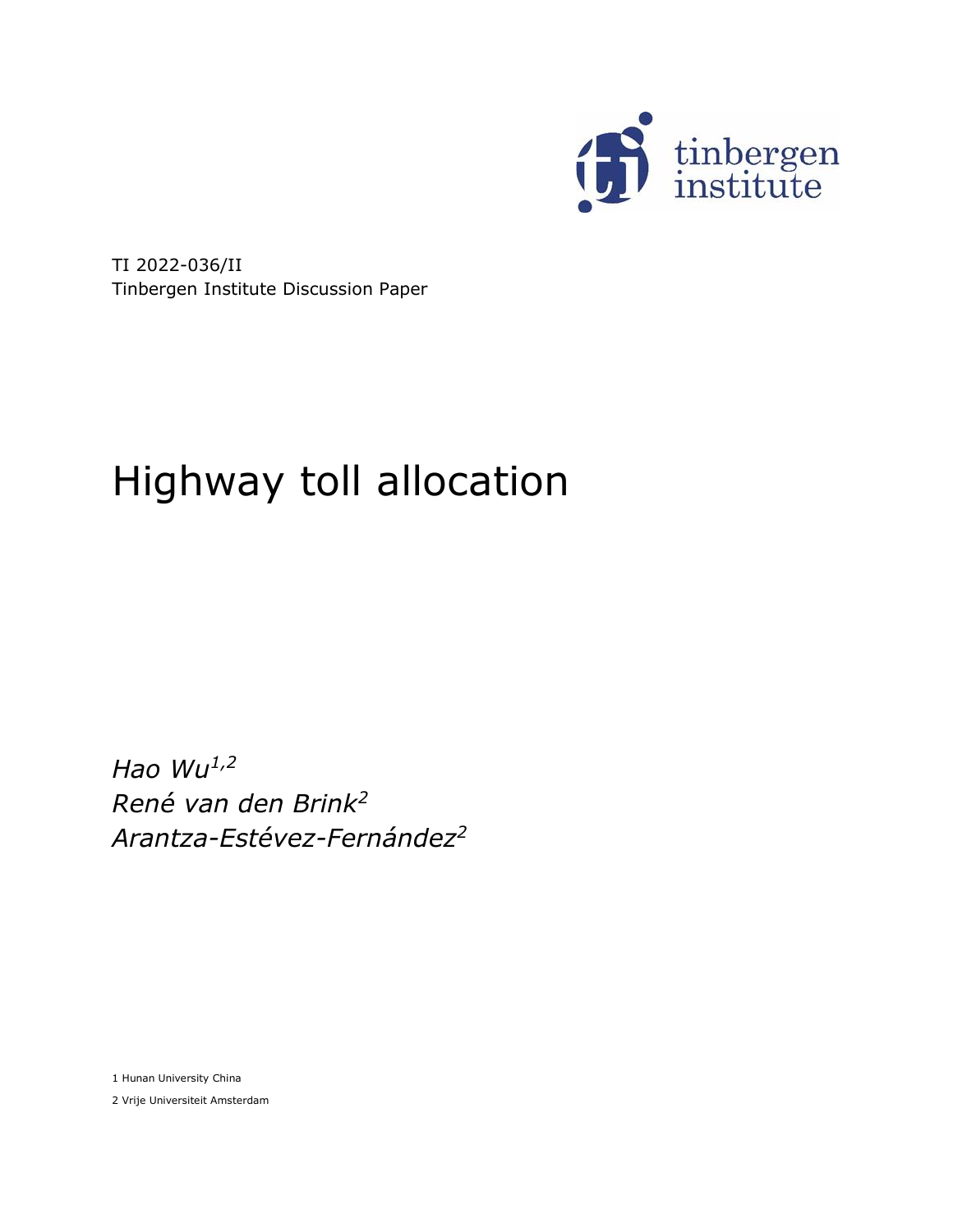Tinbergen Institute is the graduate school and research institute in economics of Erasmus University Rotterdam, the University of Amsterdam and Vrije Universiteit Amsterdam.

Contact: [discussionpapers@tinbergen.nl](mailto:discussionpapers@tinbergen.nl)

More TI discussion papers can be downloaded at [https://www.tinbergen.nl](https://www.tinbergen.nl/)

Tinbergen Institute has two locations:

Tinbergen Institute Amsterdam Gustav Mahlerplein 117 1082 MS Amsterdam The Netherlands Tel.: +31(0)20 598 4580

Tinbergen Institute Rotterdam Burg. Oudlaan 50 3062 PA Rotterdam The Netherlands Tel.: +31(0)10 408 8900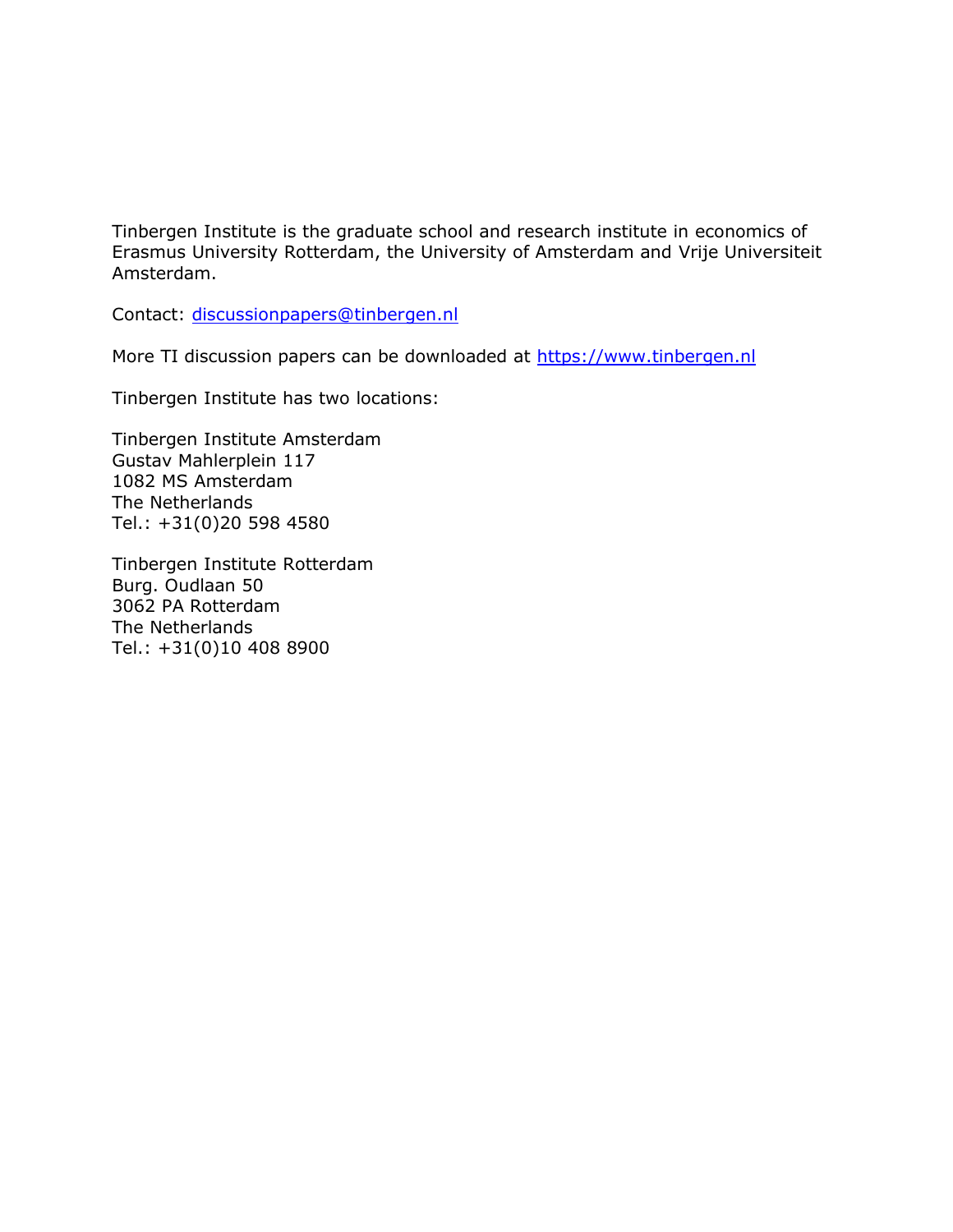# Highway toll allocation

Hao Wu<sup>\*1,2</sup>, René van den Brink<sup>2</sup>, and Arantza Estévez-Fernández<sup>3</sup>

<span id="page-2-2"></span><sup>1</sup>College of Finance and Statistics, Hunan University, Changsha 410006, China <sup>2</sup>Department of Economics, Vrije Universiteit Amsterdam, De Boelelaan 1105, 1081 HV Amsterdam, The Netherlands <sup>3</sup>Department of Operations Analytics, Vrije Universiteit Amsterdam, De Boelelaan 1105, 1081 HV Amsterdam, The Netherlands

May 31, 2022

#### Abstract

This paper analyzes the allocation of the total toll collected in a highway among its segments. Based on different toll charging rules, we propose the Segments Equal Sharing method, the Exits Equal Sharing method, and the Entrances Equal Sharing method. We provide axioms and characterize these methods used to distribute the toll. Besides, we show how these methods can be obtained by applying the Shapley value to associated coalitional transferable utility games.

Keywords: Highway toll allocation problem; Axiomatic characterization; Shapley value.

# 1 Introduction

Highways are important channels to maintain the flow of people and goods between different regions. The distribution of highway tolls is a key factor to maintain the continuous operation of highways. There are many studies that focus on allocation problems of tolled transport systems. Examples are [Rosenthal](#page-35-0) [\(2017\)](#page-35-0) that investigates how to allocate costs of a regional transit system to its users, [Algaba et al.](#page-33-0) [\(2019\)](#page-33-0) that considers how to share revenues among transport companies in a multimodal public transport system, and Estañ et al.  $(2021)$  that explores how to distribute the fixed cost of a tram line among municipalities along that line. In this paper, based on [Dong et al.](#page-34-1) [\(2012a\)](#page-34-1), we analyze the allocation of the toll collected in a line highway among its segments.<sup>[1](#page-2-0)</sup> Users can enter and leave from each segment, but must pay the corresponding toll. Whereas the *highway problem* of [Dong et al.](#page-34-1)  $(2012a)$  studies how to set highway tolls that distribute the highway's building and maintenance costs among the users, we analyze how the toll that is collected from the users of the highway should be allocated over its different segments. We refer to our allocation model as a highway toll allocation problem.<sup>[2](#page-2-1)</sup>

<span id="page-2-0"></span><sup>∗</sup>Corresponding author: wuhao9305@gmail.com

<span id="page-2-1"></span><sup>&</sup>lt;sup>1</sup>Here, a segment is a part of the highway which is between an entrance and the first available exit.

<sup>&</sup>lt;sup>2</sup>Highway toll allocation problems are revenue sharing problems, while highway problems of [Dong et al.](#page-34-1) [\(2012a\)](#page-34-1) are cost sharing problems.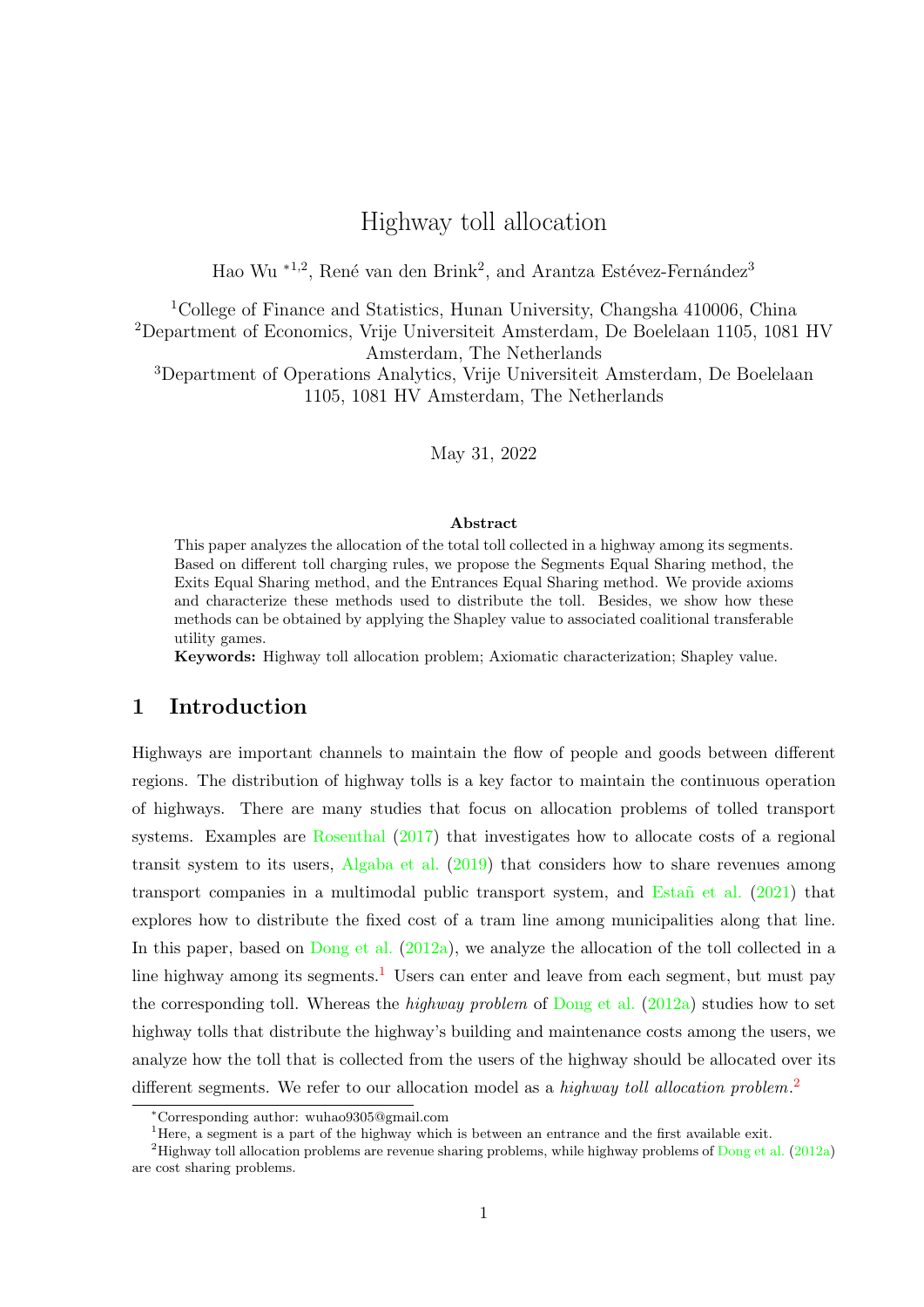Toll roads have gradually got high interest. In many large cities, such as London, Copenhagen and Stockholm, toll roads have become a useful method to alleviate congestion. In some East Asian countries, such as China, toll highways connect almost all cities, and the operating model based on tolls has allowed for a rapid development of the construction of highways. Whether tolling highways helps to alleviate traffic congestion [\(Ren et al.,](#page-35-1) [2020\)](#page-35-1), to maintain operating repairs [\(Jaarsma and van Dijk,](#page-34-2) [2002\)](#page-34-2), or even to control pollution [\(Chen et al.,](#page-34-3) [2018\)](#page-34-3), there is the underlying problem of how to allocate the toll to municipal governments or highway maintenance companies along the line.

One of the original studies on the problem of toll highways based on game theory is [Dong](#page-34-1) [et al.](#page-34-1) [\(2012a\)](#page-34-1), in which a toll highway pricing model is designed to recover the highway construction costs. The axioms of Routing-proofness and Cost Recovery are key properties to define a highway toll pricing method. [Kuipers et al.](#page-35-2) [\(2013\)](#page-35-2) generalizes the model of [Dong et al.](#page-34-1) [\(2012a\)](#page-34-1) and proposes the *highway game*, where there is an ordered set of several indivisible segments, each segment has an associated fixed cost, and each agent uses some consecutive segments. [Kuipers et al.](#page-35-2) [\(2013\)](#page-35-2) designs algorithms to calculate the Shapley value and prenucleolus for highway games. Further, [Sudholter and Zarzuelo](#page-35-3) [\(2017\)](#page-35-3) characterizes the core, prenucleolus, and Shapley value of highway games, mainly based on the reduced highway problem property. The backgrounds of highway games and highway toll allocation games are similar, but the players and characteristic functions are different. The players in highway games are the users of the highway, while the players in highway toll allocation games are the highway segments. Whereas a highway game is a cost game which characteristic function depends on highway construction and maintenance costs, a highway toll allocation game is a profit game which characteristic function is determined by the toll that is collected from all users of the highway.

Although the highway toll allocation problem is inspired by the highway problem, it can be seen as an extension of the polluted river problem that is introduced in [Ni and Wang](#page-35-4) [\(2007\)](#page-35-4) and is widely studied in, e.g., [Dong et al.](#page-34-4) [\(2012b\)](#page-34-4), [van den Brink et al.](#page-35-5) [\(2018\)](#page-35-5), and [Hou et al.](#page-34-5) [\(2020\)](#page-34-5). A polluted river problem consists of a set of river segments located along a polluted river and a nonnegative cost associated with each river segment. All segments jointly bear the cost of cleaning up the river from pollution. Questions that are addressed are to what extent a segment should pay in the cleaning cost of its own segment, and how much it should contribute in the cleaning cost of upstream and downstream segments. Similarly, a highway toll allocation problem has an ordered line structure on the segments, and nonnegative tolls associated with every collection of consecutive segments instead of only individual segments. Therefore, a highway toll allocation problem is more general than a polluted river problem: a polluted river problem can be seen as a highway toll allocation problem where each user makes use of only one segment. Of course, one must also bear in mind that highway toll allocation problems deal with revenues instead of costs. Based on this point, we adopt principles behind classical (cost allocation)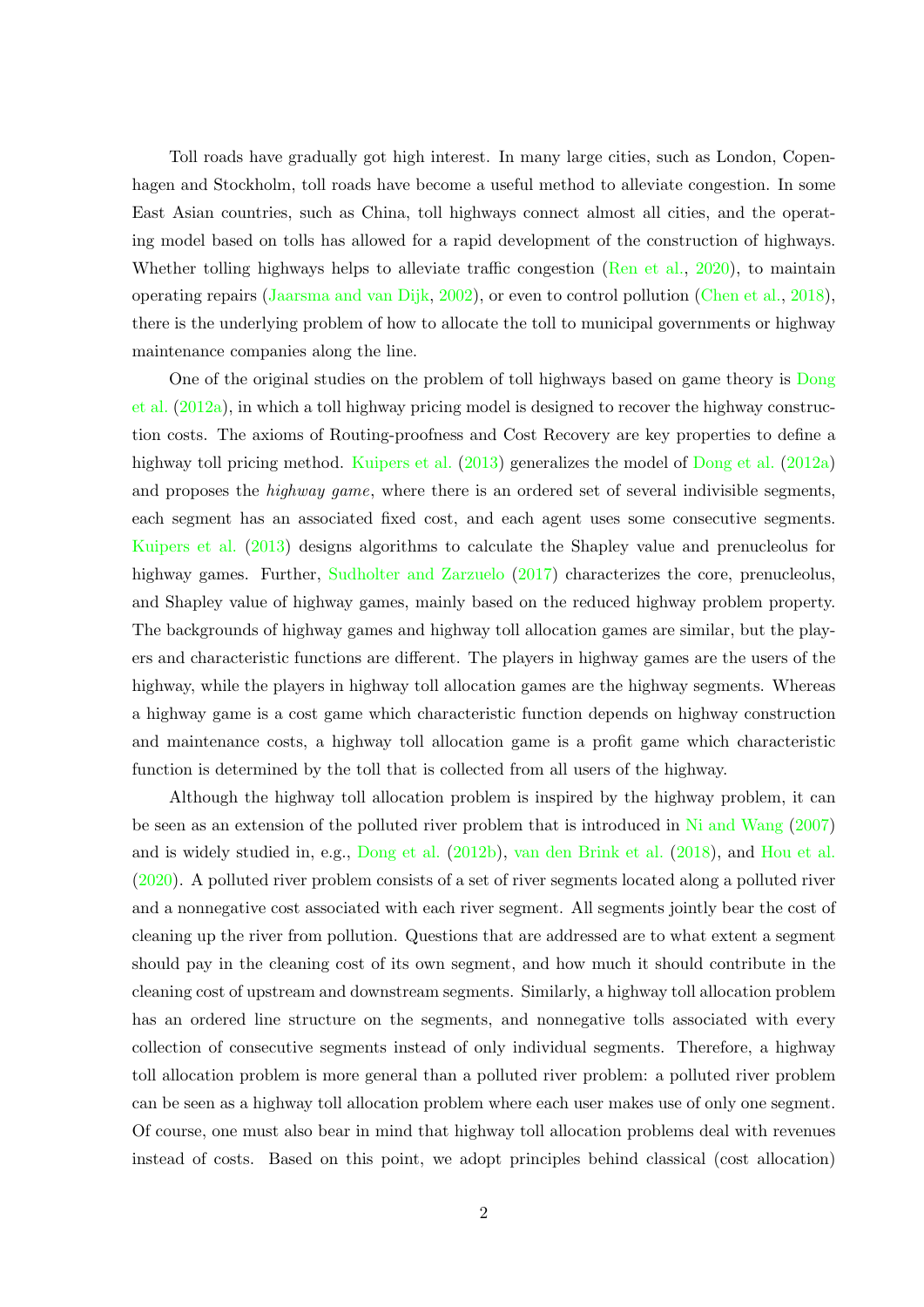methods<sup>[3](#page-4-0)</sup> for polluted river problems to define (revenue allocation) methods for highway toll allocation problems. The allocations determined by these extended methods coincide with the application of the Shapley value to associated games induced by different toll charging policies. These games can be related to two well-known classes of cooperative games with restricted cooperation. One is a nonnegative communication line-graph game as in [Myerson](#page-35-6) [\(1977\)](#page-35-6) where the line-graph is given by the consecutive segments of the highway. The other one is a game with a permission structure, see [Gilles et al.](#page-34-6) [\(1992\)](#page-34-6) and [Gilles and Owen](#page-34-7) [\(1994\)](#page-34-7), where the permission structure is given by the highway oriented in (respectively against) the driving direction.

The rest of this paper is organized as follows. Section 2 contains preliminaries. Section 3 describes the highway toll allocation model and proposes toll allocation methods inspired by underlying ideas of well-known methods for polluted river problems. Sections 4 and 5 provide characterizations of the methods introduced in Section 3. In fact, we present two different types of characterizations: axiomatic and methodological. The methodological characterizations are based on games that are defined under different charging policies and whose Shapley values coincide with the allocations induced by the proposed methods. Section 6 concludes. All proofs of propositions, theorems, and corollaries are postponed to the appendix, including the logical independence of axioms in each axiomatization.

## 2 Preliminaries

A situation in which a finite set of players can generate certain payoffs by cooperation can be described by a *cooperative game with transferable utility*, simply a TU-game. A TU-game is defined as a pair  $(N, \nu)$  where  $N = \{1, 2, ..., n\} \subseteq \mathbb{N}$  is a set of players, and  $\nu : 2^N \to \mathbb{R}$  is a *characteristic function* on N satisfying  $\nu(\emptyset) = 0$ . For every coalition  $E \subseteq N$ ,  $\nu(E) \in \mathbb{R}$  is the worth of coalition  $E$ . Since we take the player set  $N$  to be fixed, we often write a TU-game  $(N, \nu)$  simply by its characteristic function  $\nu$ . We denote the collection of all TU-games on N by  $\mathcal{G}^N$ .

A payoff vector for  $\nu \in \mathcal{G}^N$  is an |N|-dimensional vector  $x \in \mathbb{R}^N$  assigning a payoff  $x_i \in \mathbb{R}$  to each player  $i \in N$ . A solution for TU-games with player set  $N \subseteq \mathbb{N}$  is a function  $f: \mathcal{G}^N \to \mathbb{R}^N$ , which maps each TU-game into a payoff vector. One of the most famous solutions for TU-games is the Shapley value [\(Shapley,](#page-35-7) [1953\)](#page-35-7) given by  $\mathcal{S}h_i(\nu) = \sum_{\nu}$  $E\subseteq N\backslash\{i\}$  $p(E)(\nu(E \cup \{i\}) - \nu(E))$  for all  $i \in N$  and  $\nu \in \mathcal{G}^N$ , where  $p(E) = \frac{|E|!(|N|-|E|-1)!}{|N|!}$ .

For every  $E \subseteq N$ ,  $E \neq \emptyset$ , the unanimity game on coalition E is given by  $u_E(F) = 1$ if  $E \subseteq F$ , and  $u_E(F) = 0$  otherwise. It is well known that unanimity games form a basis

<span id="page-4-0"></span><sup>3</sup>These are the Local Responsibility Sharing (LRS) method, Upstream Equal Sharing (UES) method, and Downstream Equal Sharing (DES) method, see [Ni and Wang](#page-35-4) [\(2007\)](#page-35-4), [Dong et al.](#page-34-4) [\(2012b\)](#page-34-4), and [Alcalde-Unzu et al.](#page-33-1) [\(2015\)](#page-33-1).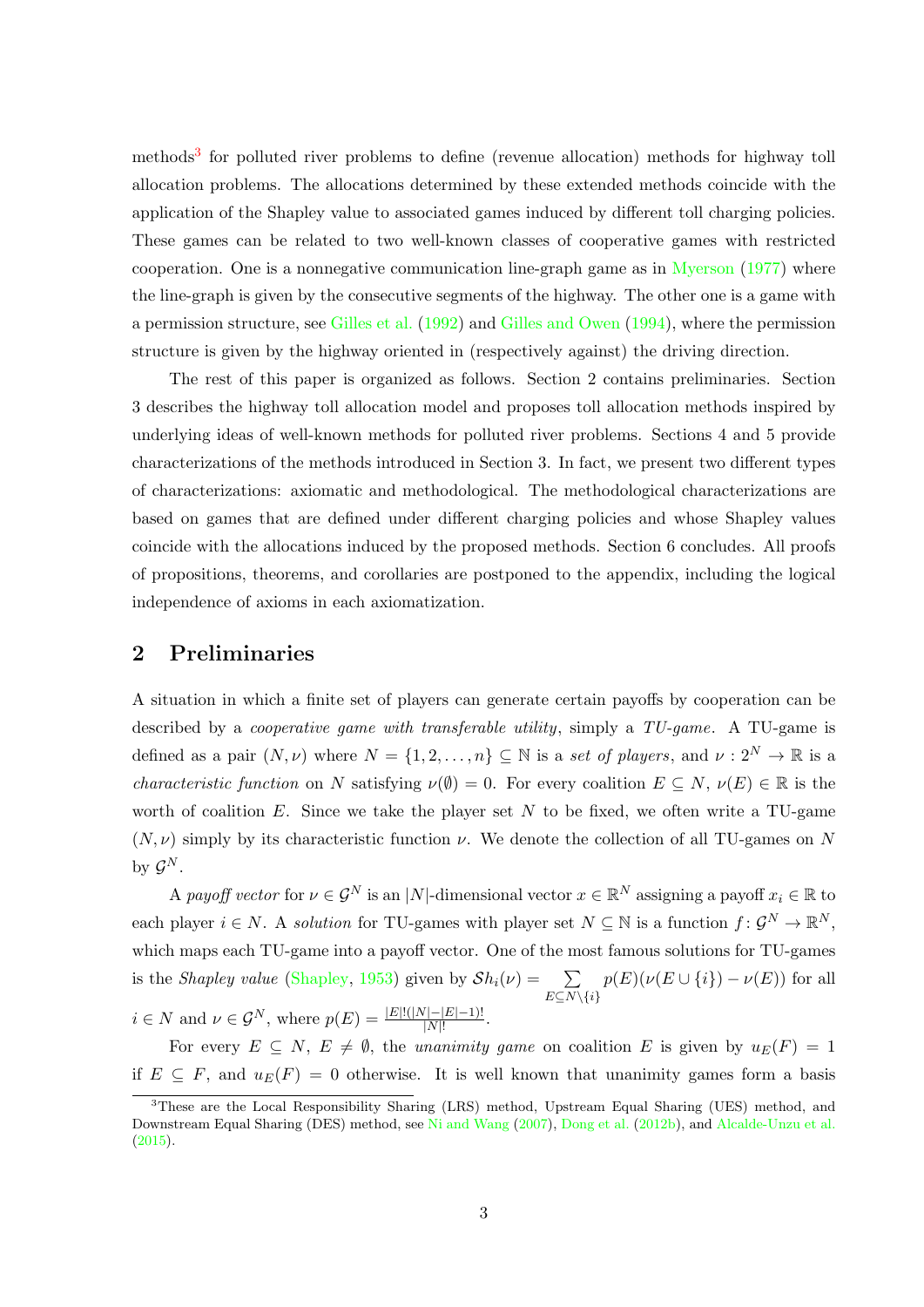

<span id="page-5-0"></span>Figure 1: A linear highway

for  $\mathcal{G}^N$ , specifically, for every  $\nu \in \mathcal{G}^N$  it holds that  $\nu = \sum_{i=1}^N \mathcal{G}^N$  $E\subseteq N, E\neq\emptyset$  $\Delta_{\nu}(E)u_E$ , where  $\Delta_{\nu}(E)$  =  $\sum_{i=1}^{\infty} (-1)^{|E|-|F|} \nu(F)$  is the *[Harsanyi](#page-34-8) dividend* of coalition  $E \subseteq N$ ,  $E \neq \emptyset$ , see Harsanyi [\(1959\)](#page-34-8).  $F{\subseteq}E$ An alternative expression for the Shapley value is  $\mathcal{S}h_i(\nu) = \sum_{\nu}$  $E\subseteq N, i\in E$  $\Delta_{\nu}(E)$  $\frac{\nu(E)}{|E|}$  for all  $i \in N$  and  $\nu \in \mathcal{G}^N$ .

## 3 Highway toll allocation model and methods

Consider a one-way linear tolled highway which is divided into  $n$  segments indexed in a given order  $i = 1, 2, \ldots, n$ . We denote the set of segments by  $N = \{1, 2, \ldots, n\}$ . Assume that the entrance of segment  $i \in N \setminus \{1\}$  is located at the same place as the exit of segment  $i - 1$ , as in Figure [1.](#page-5-0) For  $h < k$ , we denote a sequence of consecutive segments  $(i_h, i_{h+1}, \ldots, i_{k-1}, i_k)$ , where  $i_{j+1} = i_j + 1$  for all  $j = h, \ldots, k-1$ , as  $[i_h, i_k]$  and refer to it as the path from  $i_h$  to  $i_k$ . Further, we denote the set of segments located on the path  $[i_h, i_k]$  by  $\mathcal{P}([i_h, i_k])$ , i.e.  $\mathcal{P}([i_h, i_k]) = \{i_h, \ldots, i_k\}.$ Besides, an isolated segment is also seen as a path in our discussion, i.e.  $\mathcal{P}([i,i]) = \{i\}$ . We denote the toll collected from all users entering at entrance i and leaving at exit j by  $t_{ij} \geq 0$ . An  $|N| \times |N|$ -dimensional nonnegative matrix T is called a *one-way toll matrix* (or *toll matrix* for short) if  $t_{ij} = 0$  for every  $i > j$ .<sup>[4](#page-5-1)</sup> We denote the collection of all  $|N| \times |N|$ -dimensional toll matrices by  $\mathcal{T}^N$ .

A highway toll allocation problem is a pair  $(N, T)$  with  $N = \{1, \ldots, n\}$  and  $T \in \mathcal{T}^N$ . A toll allocation for a problem  $(N, T)$  is a nonnegative vector  $x \in \mathbb{R}^N_+$  assigning a share  $x_i \in \mathbb{R}_+$ in the total toll to each segment  $i \in N$ . A *toll allocation method* is a mapping f that assigns a toll allocation  $f(N,T)$  to each highway toll allocation problem  $(N,T)$ . Since we take the set of segments N to be fixed, we often write a highway toll allocation problem  $(N, T)$  simply by its toll matrix T.

There are many different tolling systems for tolled highways. Tolling systems charge users<sup>[5](#page-5-2)</sup> for entering or leaving tolled highways based on certain tolling policies. In this paper, we only

<span id="page-5-1"></span><sup>&</sup>lt;sup>4</sup>This paper only focuses on studying one-way linear highways. A two-way highway can be seen as a combination of two one-way highways with opposite directions.

<span id="page-5-2"></span><sup>&</sup>lt;sup>5</sup>In the following discussion, a user is one drive from some entrance to some exit of the highway. Thus, if a driver uses the highway twice, then these are considered two users.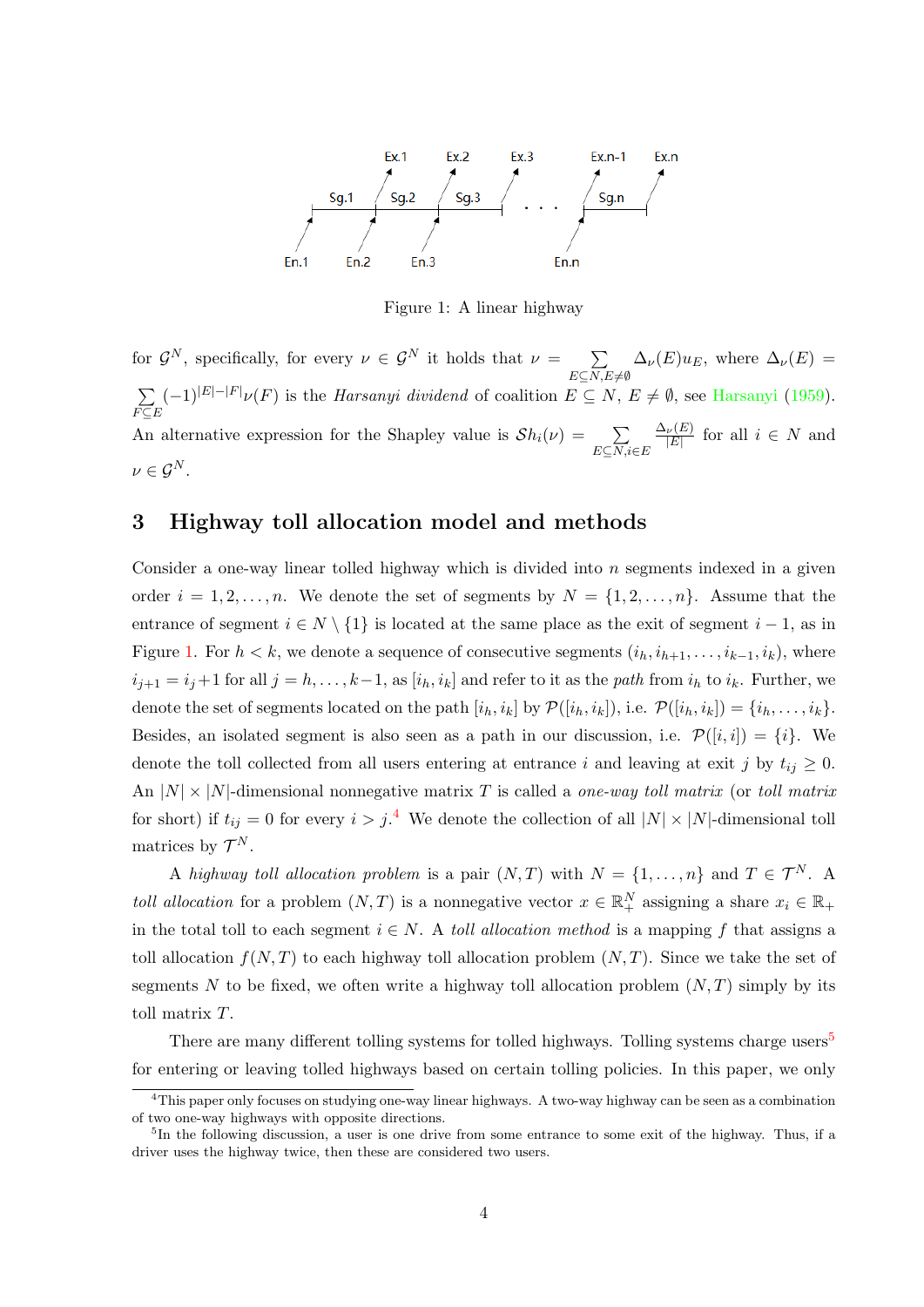consider toll allocation methods under the distance-based toll system and the fixed toll system, see [Xiao et al.](#page-36-0) [\(2012\)](#page-36-0) and [Otaki et al.](#page-35-8) [\(2017\)](#page-35-8). In the distance-based toll system, a user's toll depends on the number of used segments, while in the fixed toll system a user's toll is related to its entrance (or exit).

For the distance-based toll system, we propose the Segments Equal Sharing method that allocates the toll obtained from any user equally over the segments used by that user.

Definition 3.1. The Segments Equal Sharing method, shortly SES method, is given by

$$
f_i^{Se}(N,T) = \sum_{h=1}^i \sum_{k=i}^n \frac{t_{hk}}{k-h+1}
$$
 for every  $i \in N$  and  $T \in \mathcal{T}^N$ .

Based on the idea of the fixed toll system, we introduce the following two methods, where also segments that are upstream, respectively downstream, of the used segments share in the revenues.

Definition 3.2. The Exits Equal Sharing method, shortly ExES method, is given by

$$
f_i^{Ex}(N,T) = \sum_{k=i}^{n} \frac{\sum_{h=1}^{k} t_{hk}}{k}
$$
 for every  $i \in N$  and  $T \in \mathcal{T}^N$ .

Definition 3.3. The Entrances Equal Sharing method, shortly EnES method, is given by

$$
f_i^{En}(N, T) = \sum_{h=1}^i \frac{\sum_{k=h}^n t_{hk}}{n-h+1}
$$
 for every  $i \in N$  and  $T \in \mathcal{T}^N$ .

Clearly, the ExES method allocates all the toll collected at an exit equally over the corresponding segment and all its upstream segments, while the EnES method allocates all the toll collected from users that enter at a segment equally over that segment and all its downstream segments. These two methods are suitable in a fixed toll system, specifically in situations where (i) the fixed toll is collected when exiting the highway, respectively (ii) the fixed toll is collected when entering the highway.

It is worth mentioning that the SES, ExES, and EnES methods can be seen as extended versions of the LRS, UES and DES methods for polluted river problems of [Ni and Wang](#page-35-4) [\(2007\)](#page-35-4) and [Dong et al.](#page-34-4) [\(2012b\)](#page-34-4) in the sense that they give the outcomes of these methods if  $t_{ij} = 0$ whenever  $i \neq j$ .<sup>[6](#page-6-0)</sup>

<span id="page-6-0"></span><sup>&</sup>lt;sup>6</sup>A polluted river problem is a pair  $(N, C)$ , where  $N = \{1, \ldots, n\}$  is a finite set of agents located along a linear polluted river and  $C = (c_i)_{i \in N}$  is an |N|-dimensional cost vector, with  $c_i$  the cost of cleaning the polluted river at segment  $i \in N$ . The LRS, UES, and DES methods are given by  $p_i^{LRS}(N, C) = c_i$ ,  $p_i^{UES}(N, C) = \sum_{j \geq i}$  $\frac{c_j}{j}$ , and  $p_i^{DES}(N, C) = \sum_{j \leq i}$  $\frac{c_j}{n-j+1}$  for all *i* ∈ N, respectively. Whereas [Ni and Wang](#page-35-4) [\(2007\)](#page-35-4) introduce the LRS and UES methods for linear (single spring, single sink) rivers, [Dong et al.](#page-34-4) [\(2012b\)](#page-34-4) considers more general rivers with either multiple springs or multiple sinks and, besides the LRS and UES methods, considers the DES method.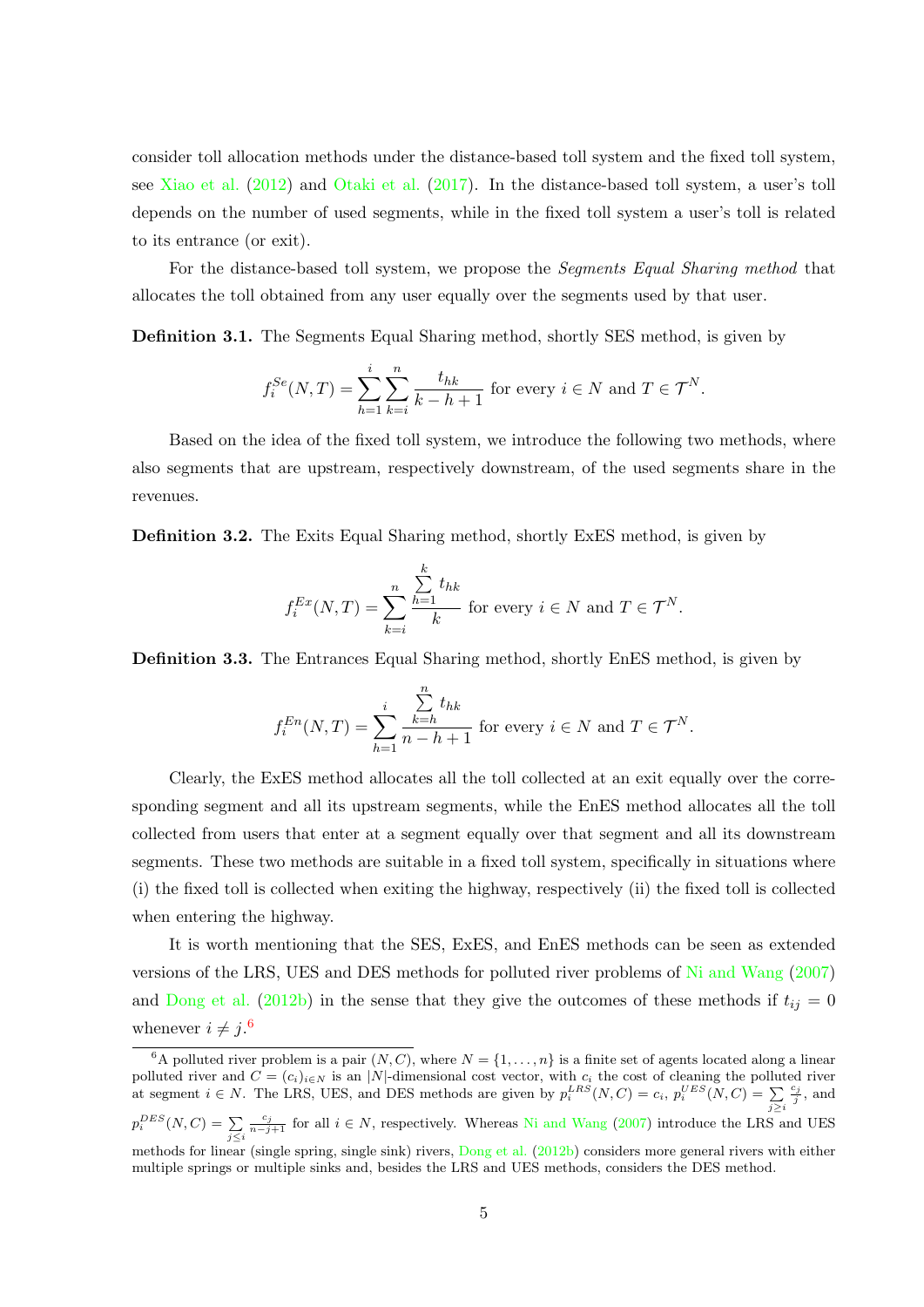<span id="page-7-0"></span>**Example 1.** Consider a toll allocation problem  $(N, T)$  with  $N = \{1, 2, 3, 4, 5, 6, 7\}$ ,  $t_{25} = 1$ , and  $t_{ij} = 0$  for every  $(i, j) \neq (2, 5)$ . We have  $f^{Se}(N, T) = (0, \frac{1}{4})$  $\frac{1}{4}, \frac{1}{4}$  $\frac{1}{4}, \frac{1}{4}$  $\frac{1}{4}, \frac{1}{4}$  $\frac{1}{4}, 0, 0), f^{Ex}(N, T) =$  $\left(\frac{1}{5}\right)$  $\frac{1}{5}, \frac{1}{5}$  $\frac{1}{5}, \frac{1}{5}$  $\frac{1}{5}, \frac{1}{5}$  $\frac{1}{5}, \frac{1}{5}$  $(\frac{1}{5},0,0)$ , and  $f^{En}(N,T) = (0, \frac{1}{6})$  $\frac{1}{6}, \frac{1}{6}$  $\frac{1}{6}, \frac{1}{6}$  $\frac{1}{6}, \frac{1}{6}$  $\frac{1}{6}, \frac{1}{6}$  $\frac{1}{6}, \frac{1}{6}$ 6 ).  $\qquad \qquad \diamond$ 

# 4 Characterizations of the Segments Equal Sharing method

In this section, we first provide axiomatizations of the SES method. Second, we define a coalitional game for highway toll allocation problems whose Shapley value coincides with the allocation according to the SES method.

## 4.1 Axioms

The first axiom is additivity, which implies that the toll revenue allocation does not depend on the frequency (daily, weekly, monthly,...) with which the revenues are allocated.

Additivity. For every  $T, T' \in \mathcal{T}^N$ ,  $f(N, T + T') = f(N, T) + f(N, T')$ .

The second axiom is efficiency, which says that the total toll will be fully allocated to all segments.

**Efficiency.** For every 
$$
T \in \mathcal{T}^N
$$
,  $\sum_{i \in N} f_i(N,T) = \sum_{h \in N} \sum_{k \in N} t_{hk}$ .

Third, the inessential segment property states that, if a highway segment is not used by any user, the corresponding segment will not share in the toll.

**Inessential segment property.** For every  $T \in \mathcal{T}^N$  and  $i \in N$ , if  $t_{hk} = 0$  for all  $h \le i \le k$ , then  $f_i(N,T) = 0$ .

Fourth, segment symmetry requires that the segments used by all users should get an equal share in the toll.

**Segment symmetry.** For every  $T \in \mathcal{T}^N$  and  $i, j \in N$  such that  $i, j \in \mathcal{P}([h,k])$  for all  $h, k \in N$  with  $t_{hk} > 0$ , it holds that  $f_i(N, T) = f_j(N, T)$ .

The above four axioms characterize the SES method.

<span id="page-7-1"></span>**Theorem 4.1.** The SES method is the only method satisfying additivity, efficiency, the inessential segment property, and segment symmetry.

Remark 1. As mentioned before, a highway toll allocation problem with  $t_{ij} = 0$ , whenever  $i \neq j$ , is equivalent to a polluted river problem. From [Ni and Wang](#page-35-4) [\(2007\)](#page-35-4), the LRS method for polluted river problems is determined by additivity, efficiency, and the inessential segment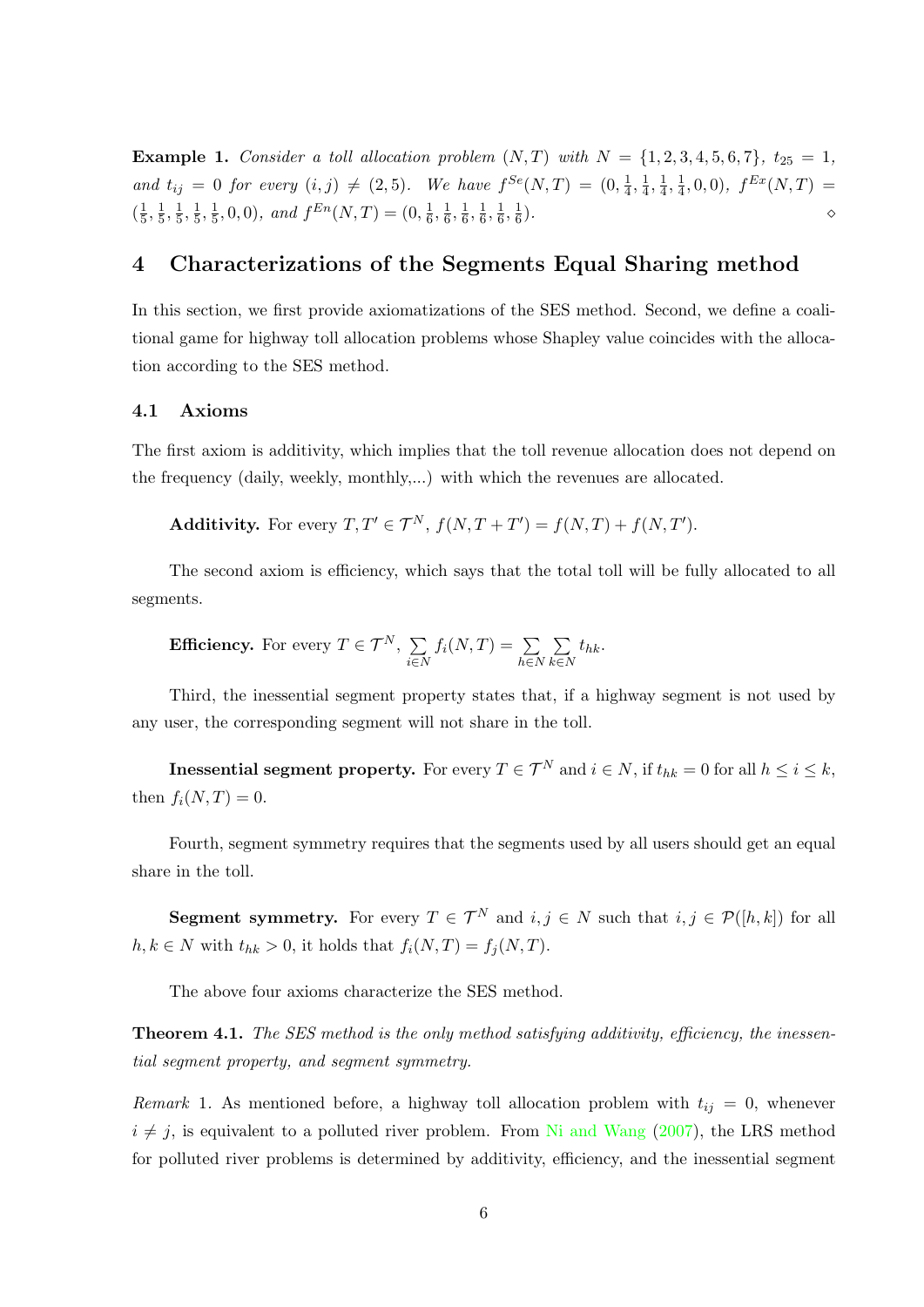property.[7](#page-8-0) However, these three axioms are not sufficient to characterize the SES method for highway toll allocation problems, because they do not put any restriction on how to allocate the toll  $t_{ij}$  over the segments on the path from i to j,  $i < j$ , if there is no toll collected at other segments (see the proof in the Appendix). This issue is solved using segment symmetry.  $\diamond$ 

A stronger version of segment symmetry is the necessary segment property. It requires that a segment used by all users earns at least as much from the tolls as any other segment.<sup>[8](#page-8-1)</sup>

Necessary segment property. For every  $T \in \mathcal{T}^N$  and  $i \in N$ , if  $t_{hk} = 0$  for all  $h, k \in N$ with  $i \notin \mathcal{P}([h,k])$ , then  $f_i(N,T) \geq f_j(N,T)$  for every  $j \in N$ .

Since the necessary segment property implies segment symmetry, and the SES method obviously satisfies the necessary segment property, we obtain the following characterization as a corollary.

<span id="page-8-3"></span>Corollary 4.1.1. The SES method is the only method satisfying additivity, efficiency, the inessential segment property, and the necessary segment property.

### 4.2 Segments allocation game

In order to provide a game-theoretic analysis of the SES method, for every highway toll allocation problem, we define an associated cooperative game called *segments allocation game*, which assigns to every coalition  $E \subseteq N$  the toll collected from using only segments of E, i.e.

<span id="page-8-4"></span>
$$
\nu^{Se}(E) = \sum_{\substack{i,j \in N \\ \mathcal{P}([i,j]) \subseteq E}} t_{ij}.
$$
\n(1)

Based on Harsanyi dividends, we argue that every segments allocation game is a nonnegative communication line-graph game (see [Myerson,](#page-35-6) [1977\)](#page-35-6): the Harsanyi dividends of coalitions of consecutive segments correspond with the collected toll of users that use exactly those segments, and the Harsanyi dividends of coalitions of nonconsecutive segments are zero, see also [Owen](#page-35-9) [\(1986\)](#page-35-9) and [van den Brink et al.](#page-35-10)  $(2007)$ .<sup>[9](#page-8-2)</sup> Moreover, every nonnegative line-graph game is a segments allocation game.

<span id="page-8-0"></span><sup>&</sup>lt;sup>7</sup>Additivity and efficiency as defined above are direct extensions of the corresponding axioms in [Ni and Wang](#page-35-4)  $(2007)$ . The inessential segment property implies the No blind cost axiom of [Ni and Wang](#page-35-4)  $(2007)$  which says that an agent with zero cost contributes nothing.

<span id="page-8-1"></span><sup>&</sup>lt;sup>8</sup>The necessary segment property extends the necessary agent property for polluted river problems in [van den](#page-35-5) [Brink et al.](#page-35-5) [\(2018\)](#page-35-5), which is an application of the necessary player property of [van den Brink and Gilles](#page-35-11) [\(1996\)](#page-35-11) when considering a highway toll allocation problem as a game with a permission structure, see Section [5.2.](#page-14-0)

<span id="page-8-2"></span><sup>9</sup>For line-graph games, [Owen](#page-35-9) [\(1986\)](#page-35-9) and [van den Brink et al.](#page-35-10) [\(2007\)](#page-35-10) show that the Harsanyi dividend of a coalition of consecutive segments  $\{i, i+1, \ldots, j-1, j\}$  is given by  $\Delta_{\nu}(\{i, i+1, \ldots, j-1, j\}) = \nu(\{i, i+1, \ldots, j-1, j\})$  $(1, j) + \nu(\{i+1, \ldots, j-1\}) - \nu(\{i+1, \ldots, j-1, j\}) - \nu(\{i, i+1, \ldots, j-1\})$ , and the Harsanyi dividend of a coalition of nonconsecutive segments is zero.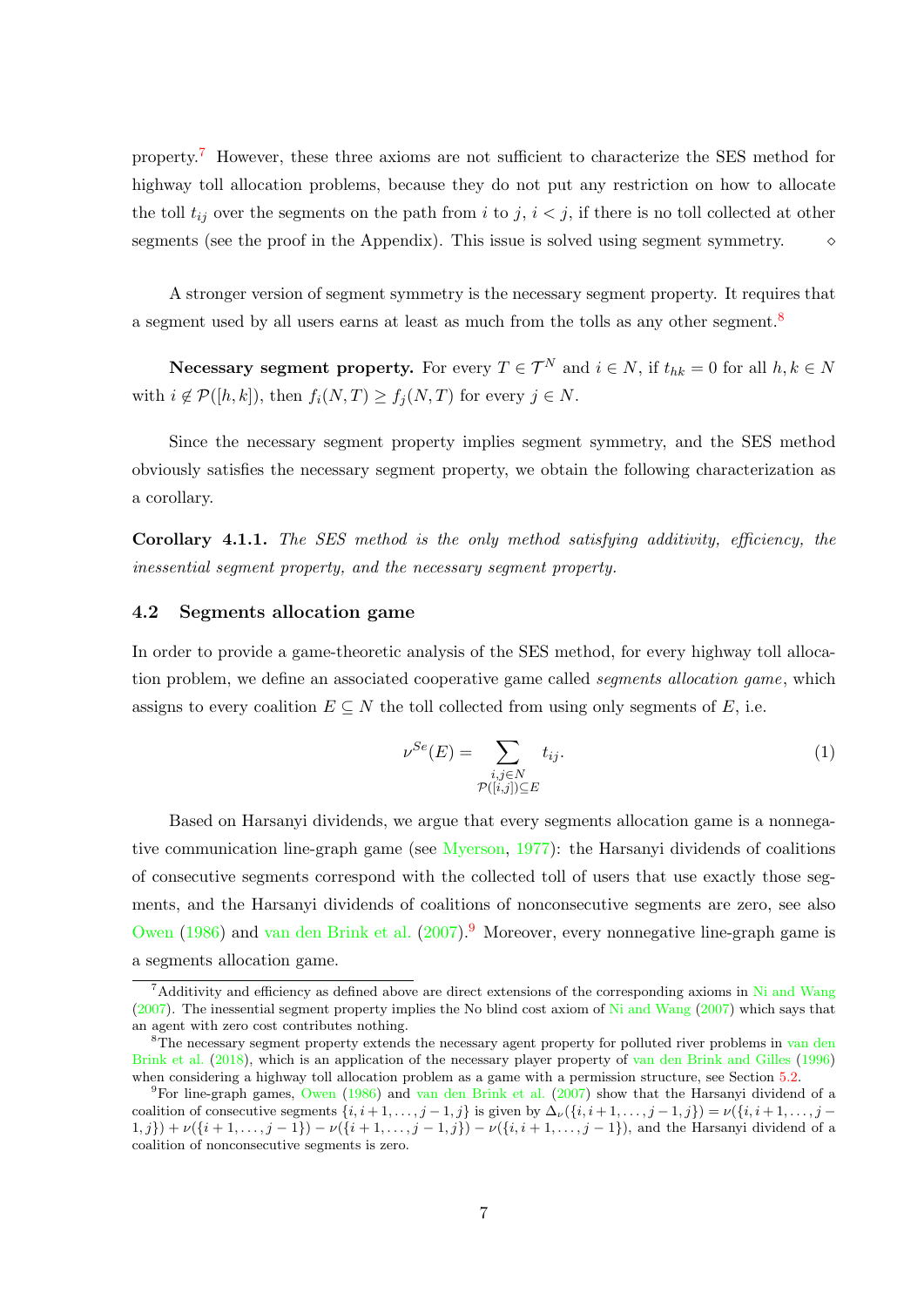- **Proposition 4.1.** (i) For every  $T \in \mathcal{T}^N$  and  $E \subseteq N$  such that  $E = \mathcal{P}([i,j])$  for some  $i, j \in N$ , it holds that  $\Delta_{\nu^{Se}}(E) = t_{ij}$ ;
	- (ii) For every  $T \in \mathcal{T}^N$  and  $E \subseteq N$  such that there does not exist  $i, j \in N$  with  $\mathcal{P}([i, j]) = E$ , it holds that  $\Delta_{\nu^{Se}}(E) = 0$ ;
- (iii) For every game  $(N, \nu)$  such that  $\Delta_{\nu}(E) \geq 0$  for every  $E \subseteq N$ , and  $\Delta_{\nu}(E) = 0$  if there does not exist  $i, j \in N$  with  $\mathcal{P}([i,j]) = E$ , it holds that  $(N, \nu)$  is the segments allocation game of a highway toll allocation problem.

Using this proposition, it can be shown that the SES method provides the allocation that coincides with applying the Shapley value to the associated segments allocation game.

<span id="page-9-0"></span>**Proposition 4.2.** Let  $T \in \mathcal{T}^N$ . Then  $f^{Se}(N,T) = Sh(\nu^{Se})$ .

<span id="page-9-2"></span>Remark 2. By Proposition [4.2,](#page-9-0) the SES method "coincides" with the Shapley value of the associated game  $\nu^{Se}$ . Moreover, by Proposition [4.1](#page-2-2) (iii), the set of segments allocation games is equivalent to the class of nonnegative communication line-graph games. Based on these results, we can obtain new axiomatizations of the SES method by considering axiomatizations of the Myerson value for line-graph games. For example, the original axiomatization of [Myerson](#page-35-6) [\(1977\)](#page-35-6) using fairness and component efficiency can be adopted to characterize the SES method.<sup>[10](#page-9-1)</sup>

In Appendix B, we provide a formal statement and the proof of the characterization of the SES method by means of toll fairness and sub-highway efficiency. Here, we give an informal description. To translate Myerson's fairness to our setting, "breaking a link"  $\{i, i+1\}$ ,  $i =$  $1, \ldots, n-1$ , in a highway toll allocation can be interpreted as a blocked road resulting in the loss of all toll collected from users entering at or before entrance i and leaving at or after exit  $i+1$ . This implies a reduction in tolls from all users passing through these two segments of the highway. Myerson's fairness can be interpreted as *toll fairness* requiring that this reduction has the same effect on the payoffs of these two disconnected neighboring segments.

To translate component efficiency to our setting, we first introduce the concept of "subhighway". A coalition of consecutive segment  $E \subseteq N$  is a sub-highway if there is no toll collected by users entering/exiting outside  $E$  and passing through segments in  $E$ . Myerson's component efficiency can be interpreted as *sub-highway efficiency* requiring that the toll of every sub-highway is exactly allocated over the segments in that sub-highway.  $\diamond$ 

<span id="page-9-1"></span><sup>&</sup>lt;sup>10</sup>Notice that the characterization in [Myerson](#page-35-6) [\(1977\)](#page-35-6) is still valid for the subclass of line-graph games, see [van den Brink et al.](#page-35-10) [\(2007\)](#page-35-10).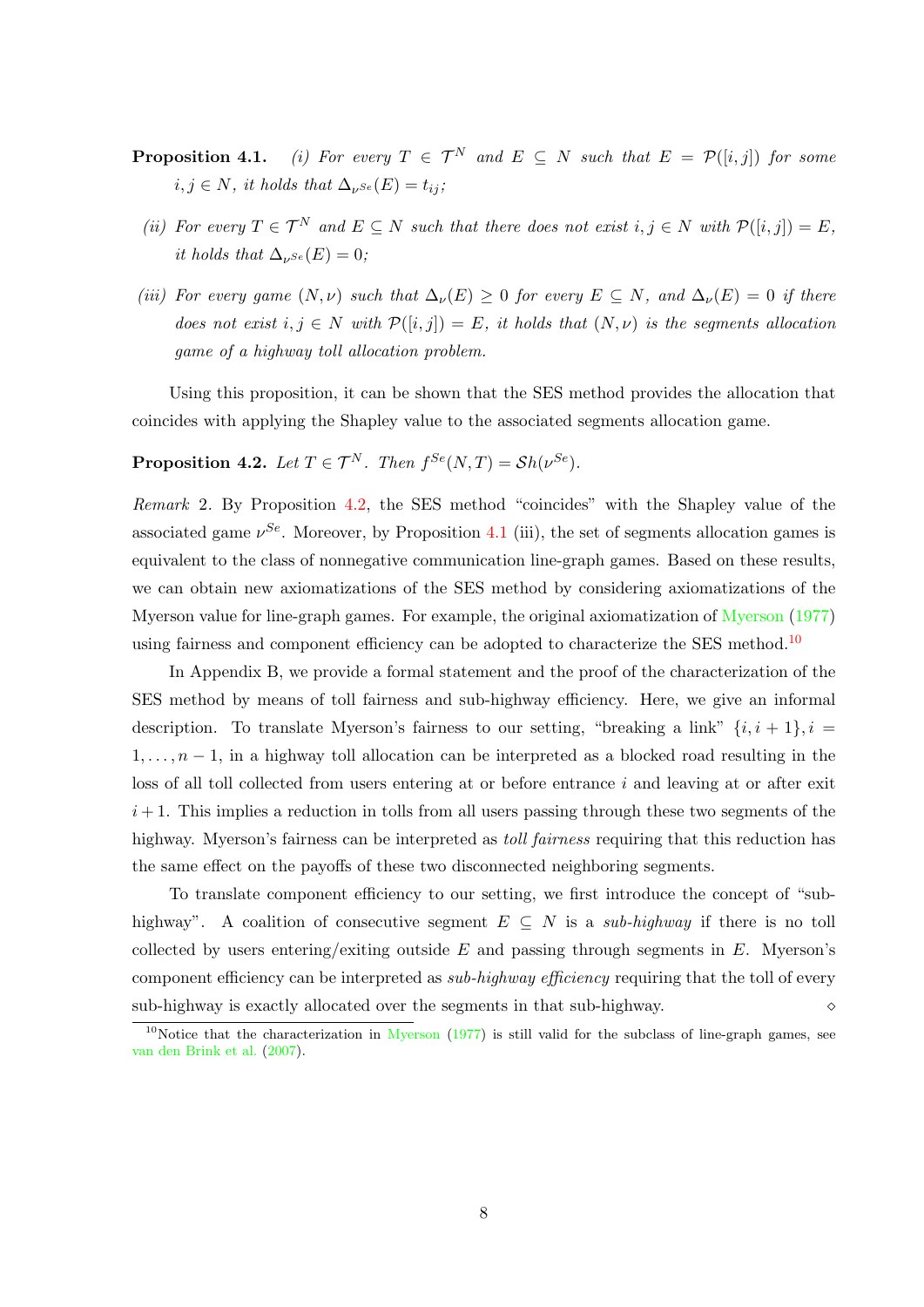# 5 Characterizations of the Exits Equal Sharing method and the Entrances Equal Sharing method

As in the previous section, we first provide axiomatizations of the two toll allocation methods. Second, for each toll allocation method, we define a coalitional game model for highway toll allocation problems whose Shapley value yields the corresponding method.

### 5.1 Axioms

The first axiom introduced in this section is independence of upstream exits, which states that the share of the toll revenue assigned to a segment depends only on tolls collected from users exiting at or after this segment's exit. This property becomes of interest in highway toll allocation problems with fixed toll systems where the toll is collected when exiting the highway.

**Independence of upstream exits.** For every  $T, T' \in \mathcal{T}^N$  and  $i \in N$ , if  $t_{hk} = t'_{hk}$  for all  $k \geq i$  and  $h \leq k$ , then  $f_j(N,T) = f_j(N,T')$  for all  $j \geq i$ .

For its counterpart, independence of downstream entrances states that the share of the toll revenue assigned to a segment only depends on tolls collected from users entering at or before this segment's entrance. This property becomes of interest in highway toll allocation problems with fixed toll systems where the toll is collected when entering the highway.

Independence of downstream entrances. For every  $T,T'\in \mathcal{T}^N$  and  $i\in N,$  if  $t_{hk}=t'_{hk}$ for all  $h \leq i$  and  $k \geq h$ , then  $f_j(N,T) = f_j(N,T')$  for all  $j \leq i$ .

Next, we present two symmetry properties, which require that two segments equally share the toll revenue if no user leaves, respectively enters, between the two segments. Again, these properties become relevant under the fixed toll system where tolls are collected at exits, respectively entrances.

**Symmetry of exits.** For every  $T \in \mathcal{T}^N$  and  $i, j \in \mathbb{N}$  with  $i < j$ , if  $t_{hk} = 0$  for all  $h \leq k$ with  $i \leq k < j$ , then  $f_i(N,T) = f_i(N,T)$ .

**Symmetry of entrances.** For every  $T \in \mathcal{T}^N$  and  $i, j \in N$  with  $i < j$ , if  $t_{hk} = 0$  for all  $h \leq k$  with  $i < h \leq j$ , then  $f_i(N,T) = f_i(N,T)$ .

The next two results characterize the ExES, respectively EnES, methods.

<span id="page-10-0"></span>**Theorem 5.1.** The ExES method is the only method satisfying additivity, efficiency, independence of upstream exits, and symmetry of exits.

<span id="page-10-1"></span>**Theorem 5.2.** The EnES method is the only method satisfying additivity, efficiency, independence of downstream entrances, and symmetry of entrances.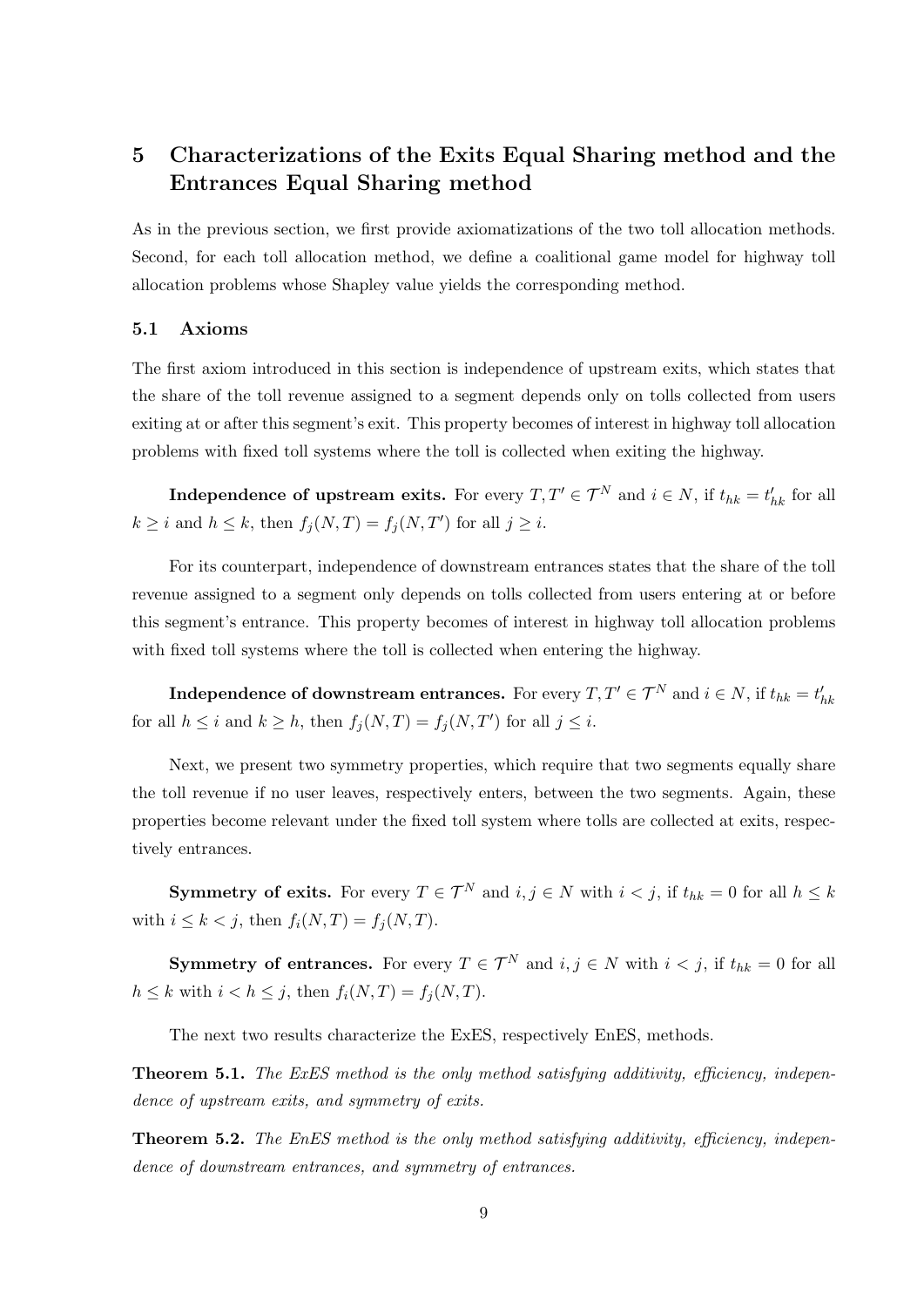Remark 3. Applied to the special case of polluted river problems, the axioms of Theorems [5.1](#page-10-0) and [5.2](#page-10-1) give the axioms of additivity, efficiency, independence of upstream costs, independence of downstream costs, upstream symmetry and downstream symmetry, that characterize the UES and DES methods for polluted river problems in [Ni and Wang](#page-35-4) [\(2007\)](#page-35-4) and [Dong et al.](#page-34-4) [\(2012b\)](#page-34-4).

Next, we translate two axioms on fairness defined for communication graph games and games with a permission structure which lead to alternative characterizations of the ExES and EnES methods.

From Example [1,](#page-7-0) it follows that the ExES and EnES methods do not satisfy the inessential segment property. However, both satisfy one of the following weaker versions of this property. The first requires that a segment gets a zero payoff if no user leaves at or after this segment's exit.

Downstream Inessential Segment Property. For every  $T \in \mathcal{T}^N$  and  $i \in N$  such that  $t_{hk} = 0$  for all  $k \geq i$  and  $h \leq k$ , it holds that  $f_i(N,T) = 0$ .

The counterpart of the above property requires that a segment gets a zero payoff if no user enters at or before this segment's entrance.

Upstream Inessential Segment Property. For every  $T \in \mathcal{T}^N$  and  $i \in N$  such that  $t_{hk} = 0$  for all  $h \leq i$  and  $k \geq h$ , it holds that  $f_i(N,T) = 0$ .

Since the downstream inessential segment property and the upstream inessential segment property together imply the inessential segment property, by Corollary [4.1.1,](#page-8-3) we have that the SES method is uniquely determined by the combination of additivity, efficiency, the necessary segment property, the downstream inessential segment property, and the upstream inessential segment property. The ExES method (respectively the EnES method) satisfies the downstream inessential segment property (respectively upstream inessential segment property) but does not satisfy the upstream inessential segment property (respectively the downstream inessential segment property). In order to uniquely determine the ExES and EnES methods using these weaker versions of the inessential segment property, we need an additional axiom.

As mentioned in the previous section, the SES method can be seen as the Myerson value of the associated (communication) line-graph game. Therefore, it satisfies toll fairness stating that "losing" the toll revenue of all users that travel from an entrance at or before segment  $i$ and leave at or after segment  $i + 1$ , has the same effect on the payoff of i and  $i + 1$ , see Remark [2.](#page-9-2) This is not satisfied by the ExES and EnES methods. Instead, they satisfy that the effect of a change in toll revenue between segments h and  $k \geq h$  on the payoff of intermediate segment i with  $h \leq i \leq k$ , is equal to the sum of the effects on the payoffs of a segment upstream of h and a segment downstream of  $k$ . If there is no segment upstream, respectively downstream, of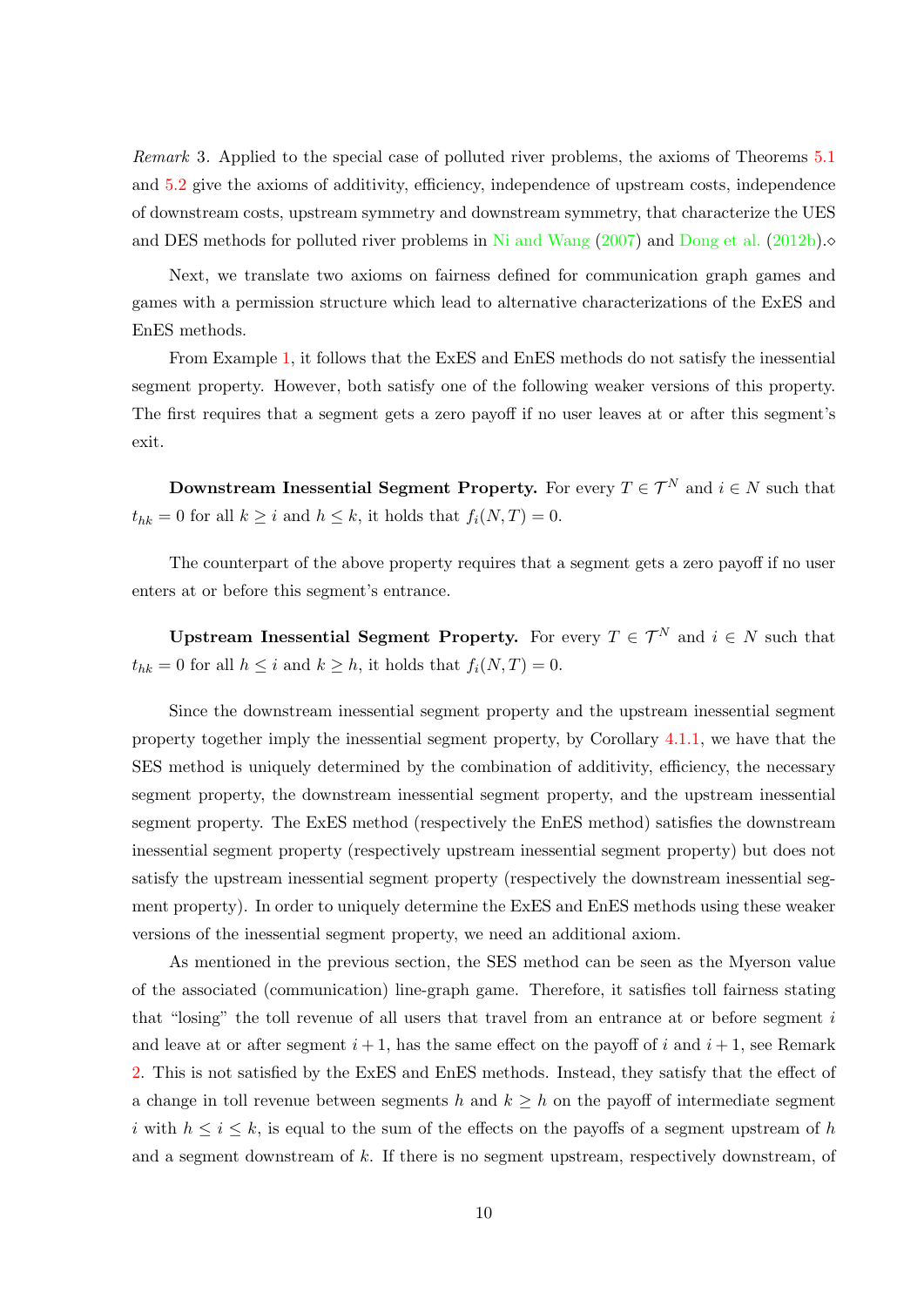the path  $[h, k]$ , the fairness property is slightly different, equalizing the effect on the payoffs of intermediary agent i and a segment downstream of  $k$ , respectively upstream of  $h$ .

Externality fairness I. For every  $T, T' \in \mathcal{T}^N$  such that there exist  $h, k \in \mathbb{N}, 1 \leq h \leq k$ , with  $t_{ij} = t'_{ij}$  for all  $(i, j) \neq (h, k), i, j \in N$ ,

(i) when  $k < n$ , we have

$$
f_s(N,T) - f_s(N,T') = f_p(N,T) - f_p(N,T') + f_q(N,T) - f_q(N,T')
$$

for all  $s \in \{h, \ldots, k\}, p \in \{1, \ldots, h-1\}, \text{ and } q \in \{k+1, \ldots, n\};$ 

(ii) when  $k = n$ , we have

$$
f_s(N,T) - f_s(N,T') = f_p(N,T) - f_p(N,T')
$$

for all  $s \in \{h, \ldots, k\}$  and  $p \in \{1, \ldots, h-1\}$ .

Externality fairness II. For every  $T, T' \in \mathcal{T}^N$  such that there exist  $h, k \in \mathbb{N}$ ,  $h \leq k \leq n$ , with  $t_{ij} = t'_{ij}$  for all  $(i, j) \neq (h, k), i, j \in N$ ,

(i) when  $h > 1$ , we have

$$
f_s(N,T) - f_s(N,T') = f_p(N,T) - f_p(N,T') + f_q(N,T) - f_q(N,T')
$$

for all  $s \in \{h, \ldots, k\}, p \in \{1, \ldots, h-1\}, \text{ and } q \in \{k+1, \ldots, n\};$ 

(ii) when  $h = 1$ , we have

$$
f_s(N,T) - f_s(N,T') = f_q(N,T) - f_q(N,T')
$$

for all  $s \in \{h, ..., k\}$  and  $q \in \{k+1, ..., n\}$ .

The ExES method satisfies externality fairness I. A characterization for the ExES method is obtained by replacing the independence and symmetry axioms in Theorem [5.1](#page-10-0) by the necessary segment property, the downstream inessential segment property, and externality fairness I.

<span id="page-12-0"></span>**Theorem 5.3.** The ExES method is the only method satisfying additivity, efficiency, the necessary segment property, the downstream inessential segment property, and externality fairness I.

The counterpart characterization of the EnES method uses the upstream inessential segment property and externality fairness II instead of the downstream inessential segment property and externality fairness I.

<span id="page-12-1"></span>**Theorem 5.4.** The EnES method is the only method satisfying additivity, efficiency, the necessary segment property, the upstream inessential segment property, and externality fairness II.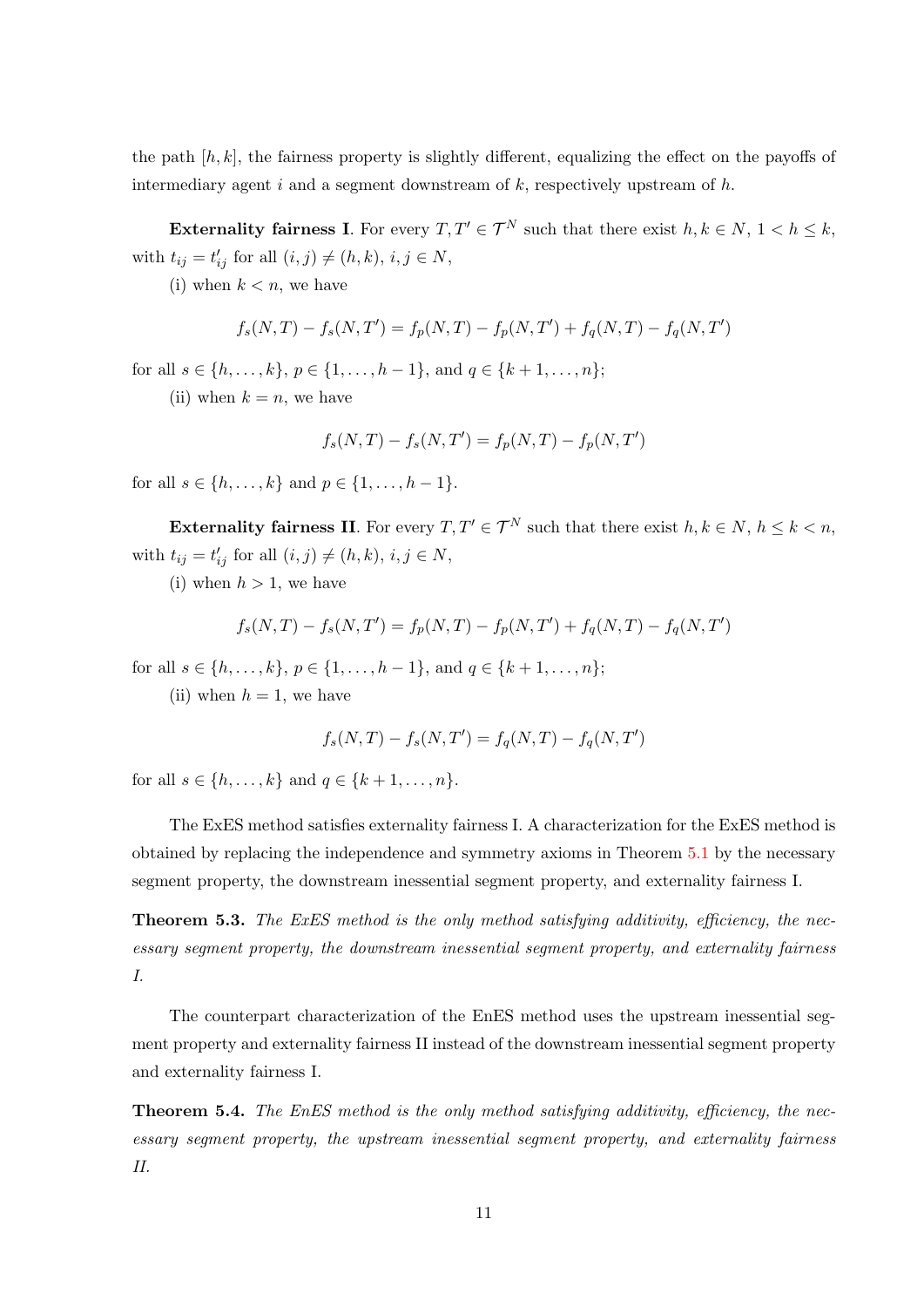Theorems [5.3](#page-12-0) and [5.4](#page-12-1) differ both in the type of the inessential segment as well as the externality fairness axiom that is used. To have comparable axiomatizations of the two methods, differing in only one axiom, we weaken the two externality axioms such that it is satisfied by both methods, by only considering changes that do not involve the two endpoint segments, i.e. the part (i) in both axioms.

Externality fairness. For every  $T, T' \in \mathcal{T}^N$  such that there exist  $h, k \in \mathbb{N}, 1 \leq h \leq k \leq n$ , with  $t_{ij} = t'_{ij}$  for all  $(i, j) \neq (h, k)$ ,  $i, j \in N$ , it holds that

$$
f_s(N,T) - f_s(N,T') = f_p(N,T) - f_p(N,T') + f_q(N,T) - f_q(N,T'),
$$

for all  $s \in \{h, \ldots, k\}, p \in \{1, \ldots, h-1\}, \text{ and } q \in \{k+1, \ldots, n\}.$ 

Remark 4. Notice that the ExES method and the EnES method both satisfy externality fairness, but the SES method does not satisfy externality fairness.

By weakening externality fairness, we add a monotonicity axiom with respect to extending the highway that is satisfied by both methods. The monotonicity axiom requires that, adding a segment at the beginning or the end of the highway, such that there are no toll revenues earned that involve these new segments and no change in the toll revenue of the other segments, this should not benefit any of the original segments.

Before formalizing the monotonicity axiom, we first define extended highway toll allocation problems. For notational convenience, we allow to index 0 in segment sets of extended highway toll allocation problems. For every  $N = \{1, ..., n\} \subseteq \mathbb{N}, T \in \mathcal{T}^N$ , and  $m \in \{0, n + 1\}$ , a extended highway toll allocation problem is a pair  $(N^{+m}, T^{+m})$ , where  $N^{+m} = N \cup \{m\}$  and  $T^{+m} \in \mathcal{T}^{N+m}$  such that  $t_{ij}^{+m} = t_{ij}$  for all  $i, j \in N$ , and  $t_{ij}^{+m} = 0$  if  $m \in \{i, j\}$ .

**Segment monotonicity**. For every  $T \in \mathcal{T}^N$  and  $m \in \{0, n+1\}$ ,  $f_i(N, T) \ge f_i(N^{+m}, T^{+m})$ for all  $i \in N$ .

Segment monotonicity is both satisfied by the ExES and EnES methods. In the axiomatizations of the ExES and EnES method below, the only difference is with regard to the inessential segment property.<sup>[11](#page-13-0)</sup>

<span id="page-13-1"></span>**Theorem 5.5.** The ExES method is the only method satisfying additivity, efficiency, the necessary segment property, the downstream inessential segment property, externality fairness, and segment monotonicity.

<span id="page-13-2"></span>**Theorem 5.6.** The EnES method is the only method satisfying additivity, efficiency, the necessary segment property, the upstream inessential segment property, externality fairness, and segment monotonicity.

<span id="page-13-0"></span> $11$ Notice that, by segment monotonicity, these theorems axiomatize the ExES and EnES methods on highway toll allocation problems where we allow to extend the highway with a segment on one of its endpoints.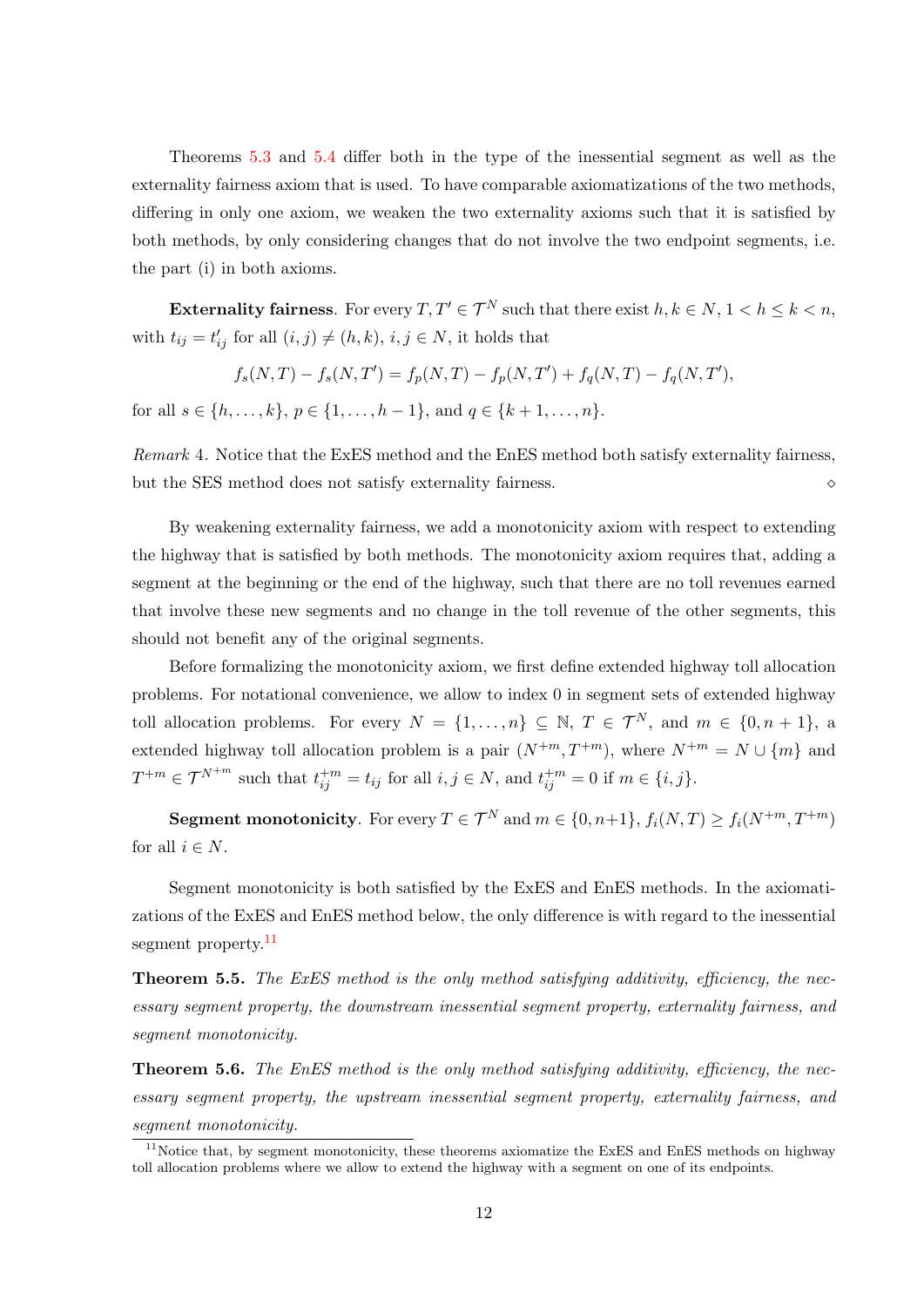#### <span id="page-14-0"></span>5.2 Exits allocation game and entrances allocation game

In highway toll allocation problems with fixed toll systems, where tolls are collected at exits, one can argue that downstream segments of j have no right to share in the toll  $t_{ij}$ . Based on this idea, we introduce the *exits allocation game* which assigns to every coalition, the total toll collected at exits that are in the coalition or downstream a member of the coalition. Formally,

<span id="page-14-5"></span>
$$
\nu^{Ex}(E) = \sum_{j=\min E}^{n} \sum_{i=1}^{j} t_{ij} \text{ for all } E \subseteq N,
$$
\n(2)

where  $minE = \min_{i \in E} i$  is the most upstream segment in coalition E.

It turns out that the ExES method can be obtained by applying, to every highway toll allocation problem, the Shapley value to the corresponding exits allocation game.

<span id="page-14-3"></span>**Proposition 5.1.** Let  $T \in \mathcal{T}^N$ . Then  $f^{Ex}(N,T) = Sh(\nu^{Ex})$ .

<span id="page-14-4"></span>Remark 5. The game  $\nu^{Ex}$  is the dual game<sup>[12](#page-14-1)</sup> of the conjunctive (or disjunctive) restricted game of  $(N, \nu^{Se}, D)$  where  $\nu^{Se}$  is the segments allocation game given by [\(1\)](#page-8-4), and  $D = \{(i, i + 1) \mid$  $i = 1, \ldots, n-1$  is the digraph where the edges on the highway are oriented from upstream to downstream.<sup>[13](#page-14-2)</sup> Consequently, the ExES method equals the conjunctive (respectively disjunctive) permission value of this dual game, see [van den Brink and Gilles](#page-35-11) [\(1996\)](#page-35-11) (respectively [van den](#page-35-12) [Brink,](#page-35-12) [1997\)](#page-35-12). For completeness, we give a self-contained proof in Appendix C.

Using this observation, we could directly apply one of the axiomatizations of the (conjunctive) permission value in [van den Brink and Gilles](#page-35-11) [\(1996\)](#page-35-11), stating that the ExES method is the only method satisfying additivity, efficiency, the downstream inessential segment property, the necessary segment property and *upstream monotonicity*. The last axiom states that upstream segments always earn at least as much as downstream segments.

Similarly, a cooperative game underlying the EnES method, called entrances allocation game, can be given by

$$
\nu^{En}(E) = \sum_{i=1}^{maxE} \sum_{j=i}^{n} t_{ij}
$$
 for all  $E \subseteq N$ ,

where  $maxE = \max_{i \in E} i$  is the most downstream segment in the coalition E. This game theoretical model is of interest in highway toll allocation problems with fixed toll systems where tolls are collected at the entrances.

<span id="page-14-6"></span>**Proposition 5.2.** Let  $T \in \mathcal{T}^N$ . Then  $f^{En}(N, T) = Sh(\nu^{En})$ .

<span id="page-14-2"></span><span id="page-14-1"></span><sup>&</sup>lt;sup>12</sup>The dual game  $(N, \nu^*)$  of game  $(N, \nu)$  is given by  $\nu^*(E) = \nu(N) - \nu(N \setminus E)$  for all  $E \subseteq N$ .

<sup>&</sup>lt;sup>13</sup>A game with a permission structure is a triple  $(N, \nu, D)$  where N is a finite set of players,  $\nu$  is the characteristic function of a cooperative game on N, and  $D \subseteq N \times N$  is a digraph on N. Specifically, if  $D = \{(i, i + 1) | i =$  $1, \ldots, n-1$  is a linear order, the conjunctive (or disjunctive) restricted game of  $\nu$  on D is given by  $r_{\nu,D}(E)$  $\nu(\{i \in E \mid \{1, \ldots, i-1\} \subseteq E\})$  for all  $E \subseteq N$ , see [Gilles et al.](#page-34-6) [\(1992\)](#page-34-6) and [Gilles and Owen](#page-34-7) [\(1994\)](#page-34-7).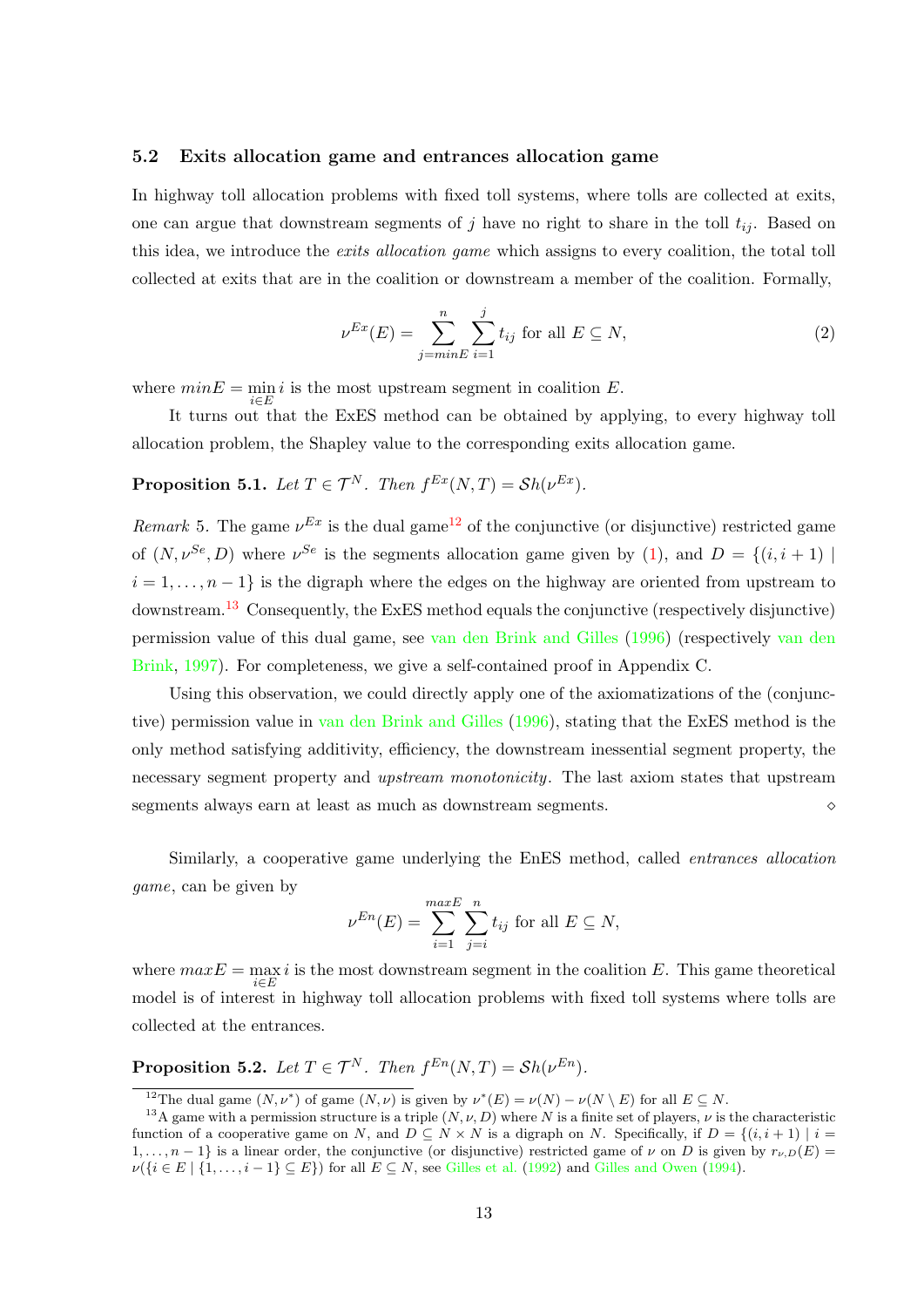Similar to Proposition [5.1,](#page-14-3) this result is a direct consequence of  $\nu^{En}$  being the dual game of the conjunctive (or disjunctive) restricted game of  $(N, \nu^{Se}, D)$  where  $D = \{(i, i-1) | i = 2, \ldots, n\}$ is the digraph where the edges on the highway are oriented from downstream to upstream. Consequently, the EnES method can be characterized by similar axioms as mentioned at the end of Remark [5.](#page-14-4) [14](#page-15-0)

## 6 Concluding remarks

Whereas [Dong et al.](#page-34-1) [\(2012a\)](#page-34-1) consider the allocation of building and maintenance costs of highways over their users, in this paper, we analyze the allocation of the collected tolls over the different segments of a highway. The model and associated games in this paper generalize those for polluted river problems in [Ni and Wang](#page-35-4) [\(2007\)](#page-35-4) and [Dong et al.](#page-34-4) [\(2012b\)](#page-34-4).

Based on different toll systems, we propose and axiomatize toll allocation methods, which are based on well-known pollution cost allocation methods for polluted river problems. To explore the relationship between these methods from a (cooperative) game viewpoint, we consider tailor-made games whose Shapley values yield the corresponding toll allocation methods.

The games used in this paper to model highway toll allocation problems have a strong connection with the communication graph games of [Myerson](#page-35-6) [\(1977\)](#page-35-6) and the games with a permission structure of [Gilles et al.](#page-34-6) [\(1992\)](#page-34-6). Specifically, the class of segments allocation games, which supports the SES method, coincides with the class of nonnegative communication linegraph games. Considering the framework of games with a permission structure, we obtain two new games: the exits allocation game and the entrances allocation game. The exits allocation game is the restricted game corresponding to the segments allocation game with the linear permission structure where highway segments are oriented from upstream to downstream. Similar, the entrances allocation game is the restricted game corresponding to the segments allocation game with the linear permission structure where highway segments are oriented from downstream to upstream. We exploit these relationships in several of our characterizations. Using this relationship between highway toll allocation problems and games with a communication or permission structure may bring important new insights on highway toll allocation problems. The following topics are of relevance for further development of this field.

(i) Application of other solutions for communication graph games or games with a permission structure to highway toll allocation problems gives alternatives to the methods considered in this paper. Examples are the hierarchical outcomes of  $Demange (2004)$  $Demange (2004)$  $Demange (2004)$ , and combinations of hierarchical outcomes such as their average (see [Herings et al.,](#page-34-10) [2008\)](#page-34-10), and weighted average (see

<span id="page-15-0"></span><sup>&</sup>lt;sup>14</sup>Specifically, the EnES method is the only method satisfying additivity, efficiency, the upstream inessential segment property, the necessary segment property and *downstream monotonicity*. The last axiom states that downstream segments always earn at least as much as upstream segments.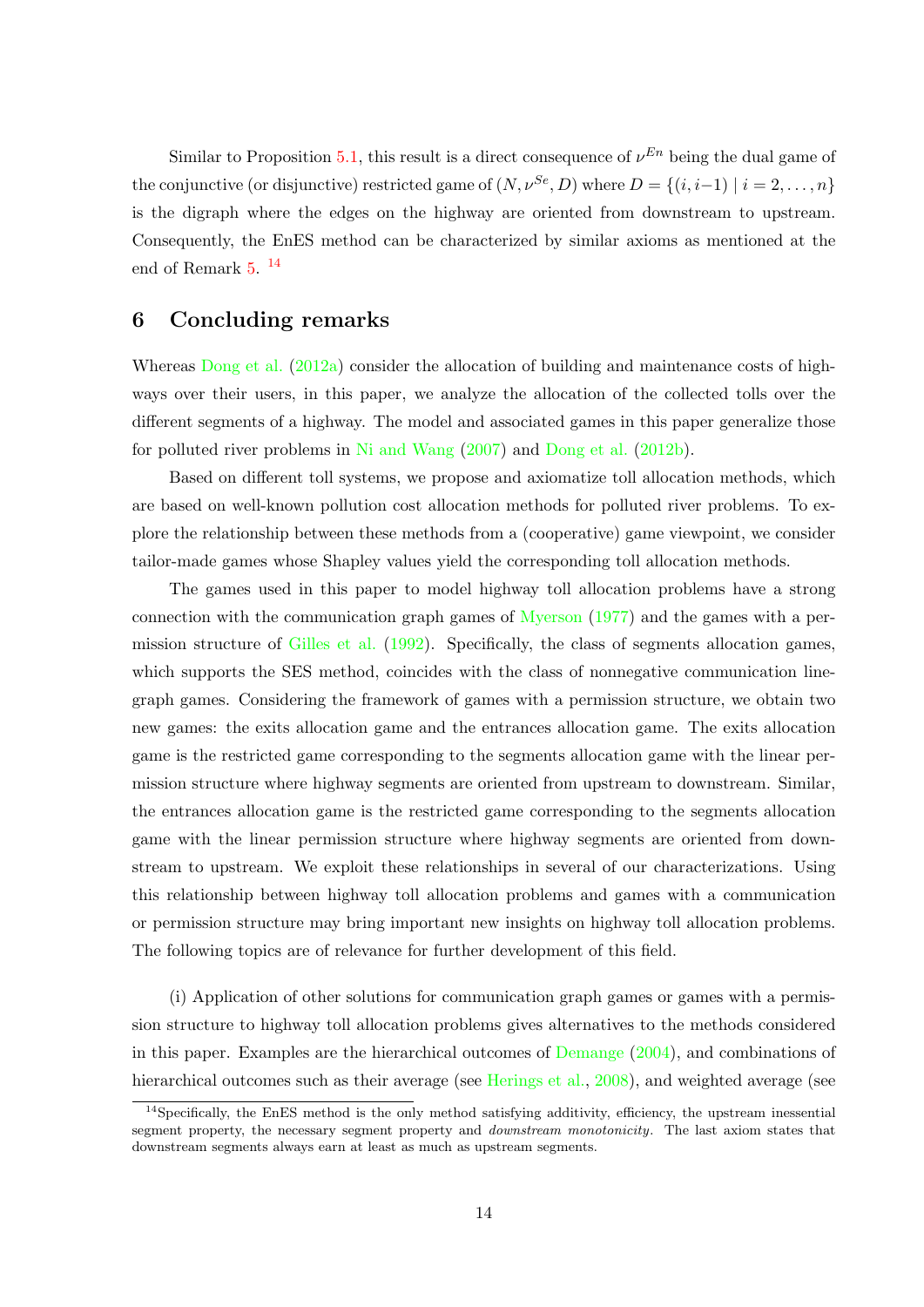B<sup> $\acute{e}$ [al et al.,](#page-34-11) [2010\)](#page-34-11). Specifically, it is interesting to compare the methods in this paper with three</sup> solutions: the upper-equivalent solution, the lower-equivalent solution, and the average of these two solutions [\(van den Brink et al.,](#page-35-10) [2007\)](#page-35-10). The upper-equivalent solution assigns the marginal vector corresponding to the order where the players enter from upstream to downstream. The lower-equivalent solution assigns the marginal vector corresponding to the order where the players enter from downstream to upstream. As an illustration, in Example [1,](#page-7-0) the upper-equivalent solution assigns the allocation  $(0, 0, 0, 0, 1, 0, 0)$ , the lower-equivalent solution assigns the allocation  $(0, 1, 0, 0, 0, 0, 0)$ , and thus their average assigns  $(0, \frac{1}{2})$  $\frac{1}{2}$ , 0, 0,  $\frac{1}{2}$  $\frac{1}{2}$ , 0, 0). Compared to the SES method, the average solution does not reward the middle segments of the highway, but only the segments where a user enters and leaves (segments 2 and 5 in this example).

(ii) In the other direction, translation of the methods considered in this paper to other applications of communication line-graphs, such as the river games of [Ambec and Sprumont](#page-33-2) [\(2002\)](#page-33-2) or the one-machine sequencing games of [Curiel et al.](#page-34-12) [\(1993\)](#page-34-12) and [Curiel et al.](#page-34-13) [\(1994\)](#page-34-13) may lead to valuable new insights for these applications. Solutions mentioned under (i) are known in the literature under different names, depending on the application. For example, the upperequivalent solution is known as the downstream incremental solution for river sharing problems, and the average of the upper- and lower-equivalent solutions is known as the equal gains split rule in sequencing problems. It is interesting to compare our new methods, introduced here for highway toll allocation problems, with these known methods for other applications.

(iii) Inspired by the ExES and EnES methods subsequent extension of these solutions to communication graph games with a more general structure, such as cycle-free graph games, opens a new line of research with promising results.

To conclude, we summarize the toll allocation methods and axioms discussed in this paper in Table [1.](#page-17-0) "+" means that the method satisfies the axiom, while "−" has the converse meaning. "⊕" indicates the axiom is used in the characterization of a method in this paper.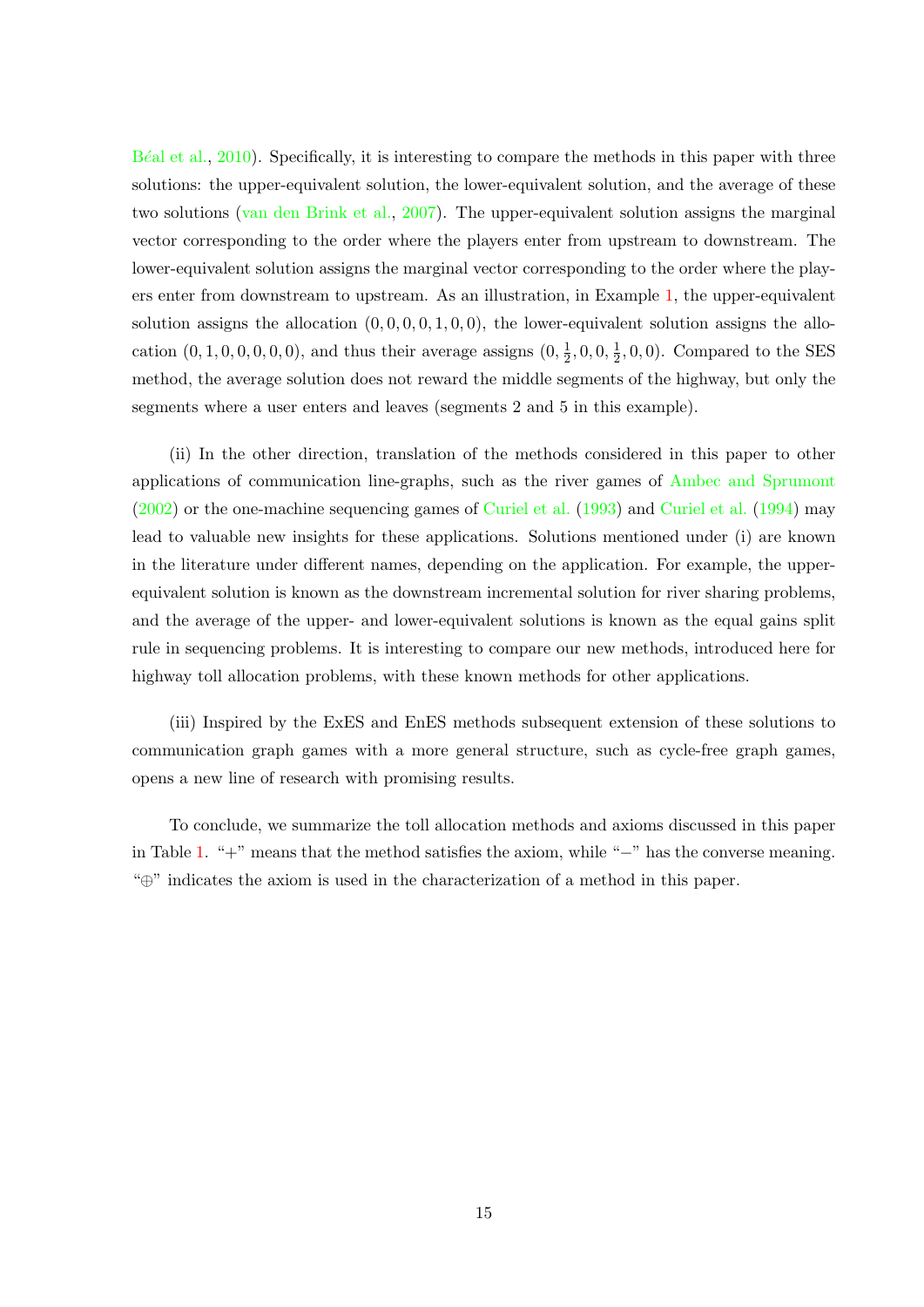| Properties                              | $_{\it fSe}$       | $_{\textit{\text{f}}Ex}$ | $_{\text{{\it f}} E n}$ |
|-----------------------------------------|--------------------|--------------------------|-------------------------|
| Additivity                              |                    | ⊕                        | ⊕                       |
| Necessary player property               | $\hspace{0.1mm} +$ | ⊕                        | Æ                       |
| Segment monotonicity                    | $^{+}$             | ⊕                        | ⊕                       |
| Efficiency                              | $\oplus$           | $\oplus$                 | $\oplus$                |
| Sub-highway efficiency                  | ⊕                  |                          |                         |
| Segment symmetry                        | $\oplus$           |                          |                         |
| Symmetry of Exits                       |                    | ⊕                        |                         |
| Symmetry of Entrances                   |                    |                          | $\oplus$                |
| Inessential segment property            | $\oplus$           |                          |                         |
| Downstream Inessential segment property | $^{+}$             | ⊕                        |                         |
| Upstream Inessential segment property   | $^{+}$             |                          | $\oplus$                |
| Independence of Upstream Exits          | $^{+}$             | $\oplus$                 |                         |
| Independence of Downstream Entrances    | $^{+}$             |                          | ⊕                       |
| Toll fairness                           | $\oplus$           |                          |                         |
| Externality fairness I                  |                    | ⊕                        |                         |
| Externality fairness II                 |                    |                          |                         |
| Externality fairness                    |                    |                          |                         |

<span id="page-17-0"></span>Table 1: Characterizing properties of toll allocation methods.

# Appendix A: Proofs

**Theorem [4.1](#page-7-1)**. The SES method is the only method satisfying additivity, efficiency, the inessential segment property, and segment symmetry.

*Proof.* First, we prove that  $f^{Se}$  satisfies the four axioms.

Additivity directly follows from  $f_i^{Se}$  being a linear function of  $t_{hk}$ ,  $h \leq k$ , with  $i \in \mathcal{P}([h,k])$ . To show that  $f^{Se}$  satisfies efficiency, let  $T \in \mathcal{T}^N$ . Then,

$$
\sum_{i=1}^{n} f_i^{Se}(N, T) = \sum_{i=1}^{n} \sum_{h=1}^{i} \sum_{k=i}^{n} \frac{t_{hk}}{k-h+1}
$$
  
= 
$$
\sum_{h=1}^{n} \sum_{k=h}^{n} (k-h+1) \frac{t_{hk}}{k-h+1}
$$
  
= 
$$
\sum_{h=1}^{n} \sum_{k=h}^{n} t_{hk} = \sum_{h \in N} \sum_{k \in N} t_{hk},
$$

where the last equality follows by  $t_{hk} = 0$  if  $h > k$ . Thus,  $f^{Se}$  satisfies efficiency.<sup>[15](#page-17-1)</sup>

The inessential segment property directly follows since  $f_i^{Se}(N,T) = \sum_{i=1}^{i}$  $h=1$  $\sum_{n=1}^{\infty}$  $k = i$  $\frac{t_{hk}}{k-h+1} = 0$  if  $t_{hk} = 0$  for all  $h \leq i \leq k$ .

<span id="page-17-1"></span><sup>&</sup>lt;sup>15</sup>Using Proposition [4.2,](#page-9-0) this also follows from the fact that  $\nu^{Se}(N) = \sum_{h=1}^{n} \sum_{k=h}^{n} t_{hk}$  and efficiency of the Shapley value.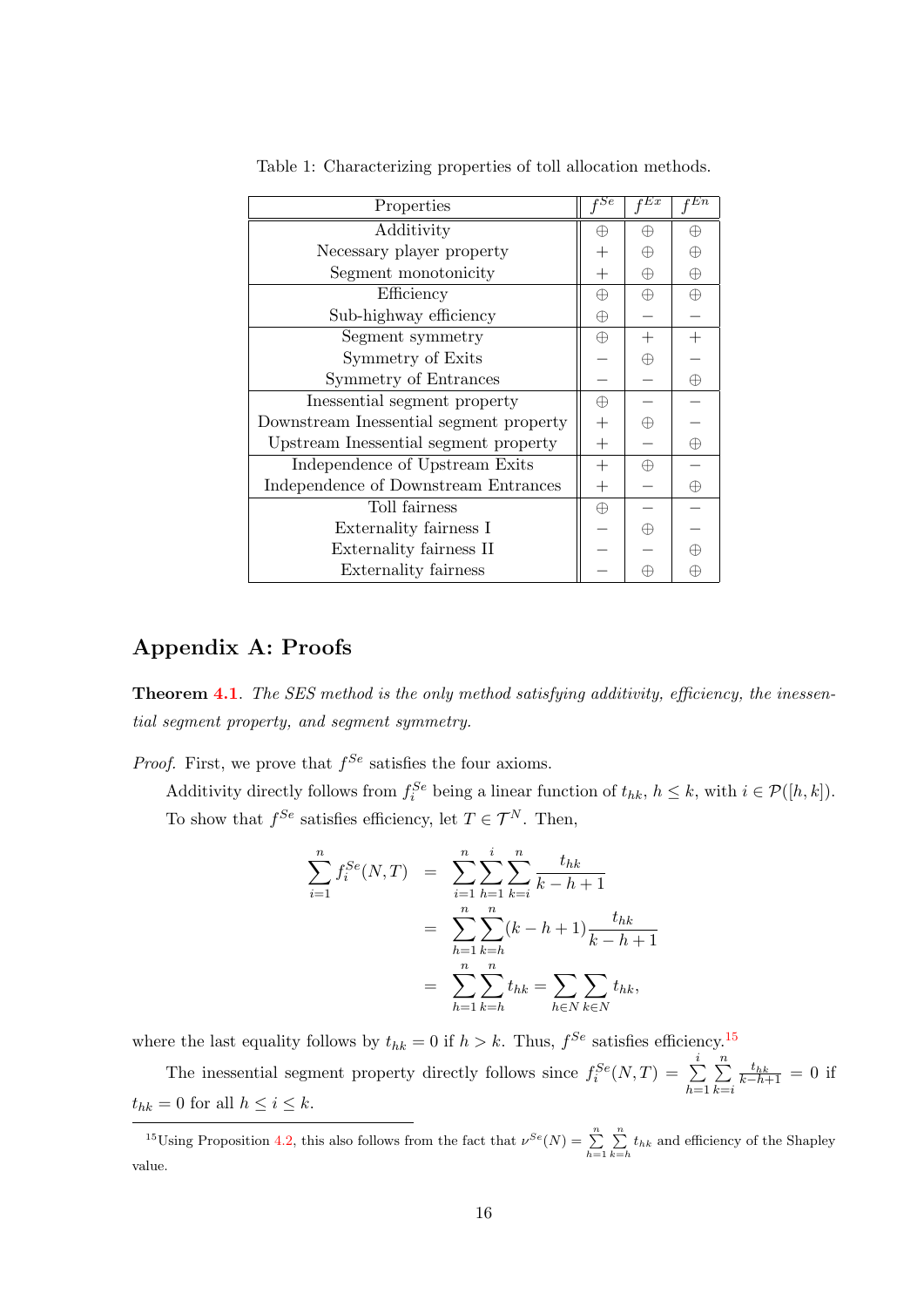To show that  $f^{Se}$  satisfies segment symmetry, let  $T \in \mathcal{T}^N$  and  $i, j \in N$  such that  $i, j \in \mathcal{I}$  $\mathcal{P}([h, k])$  for all  $h, k \in N$  with  $t_{hk} > 0$ . Let  $i < j$ . We have

$$
f_i^{Se}(N,T) = \sum_{h=1}^{i} \sum_{k=i}^{n} \frac{t_{hk}}{k-h+1}
$$
  
\n
$$
= \sum_{h=1}^{i} \sum_{k=i}^{j-1} \frac{t_{hk}}{k-h+1} + \sum_{h=1}^{i} \sum_{k=j}^{n} \frac{t_{hk}}{k-h+1}
$$
  
\n
$$
= \sum_{h=1}^{i} \sum_{k=j}^{n} \frac{t_{hk}}{k-h+1}
$$
  
\n
$$
= \sum_{h=1}^{i} \sum_{k=j}^{n} \frac{t_{hk}}{k-h+1} + \sum_{h=i+1}^{j} \sum_{k=j}^{n} \frac{t_{hk}}{k-h+1}
$$
  
\n
$$
= \sum_{h=1}^{j} \sum_{k=j}^{n} \frac{t_{hk}}{k-h+1} = f_j^{Se}(N,T),
$$

where the third equality is a direct consequence of  $t_{hk} = 0$  if  $j \notin \mathcal{P}([h,k])$ , and the fourth equality is a direct consequence of  $t_{hk} = 0$  if  $i \notin \mathcal{P}([h,k])$ . This shows that  $f^{Se}$  satisfies segment symmetry.

Therefore, we conclude that  $f^{Se}$  satisfies the four axioms.

Second, we prove that  $f^{Se}$  is the only method satisfying these four axioms. Assume that method f satisfies the four axioms. Let  $T \in \mathcal{T}^N$  and  $h, k \in \mathbb{N}$ ,  $h \leq k$ . We first consider the toll matrix  $T^{hk} \in \mathcal{T}^N$  given by  $t_{hk}^{hk} = t_{hk}$ , and  $t_{ij}^{hk} = 0$  if  $(i, j) \neq (h, k)$ . By the inessential segment property,

<span id="page-18-0"></span>
$$
f_i(N, T^{hk}) = 0 \text{ if } i < h \text{ or } i > k. \tag{3}
$$

By segment symmetry, there is a constant  $c \geq 0$  such that

<span id="page-18-1"></span>
$$
f_i(N, T^{hk}) = c \text{ if } h \le i \le k. \tag{4}
$$

Since efficiency implies  $\sum_{n=1}^{\infty}$  $i=1$  $f_i(N, T^{hk}) = \sum^n$  $i=1$  $\sum_{n=1}^{\infty}$  $j = i$  $t_{ij}^{hk} = t_{hk}^{hk} = t_{hk}$ , with equations [\(3\)](#page-18-0) and [\(4\)](#page-18-1), we

have

<span id="page-18-2"></span>
$$
f_i(N, T^{hk}) = \begin{cases} \frac{t_{hk}}{k - h + 1} & \text{if } h \le i \le k, \\ 0 & \text{otherwise.} \end{cases}
$$
 (5)

Since  $T = \sum_{n=1}^{\infty}$  $h=1$  $\sum_{n=1}^{\infty}$  $k=$ h  $T^{hk}$ , we have

$$
f_i(N,T) = f_i(N, \sum_{h=1}^n \sum_{k=h}^n T^{hk})
$$
  
= 
$$
\sum_{h=1}^n \sum_{k=h}^n f_i(N, T^{hk})
$$
  
= 
$$
\sum_{h=1}^i \sum_{k=i}^n \frac{t_{hk}}{k-h+1} = f_i^{Se}(N, T) \text{ for all } i \in N,
$$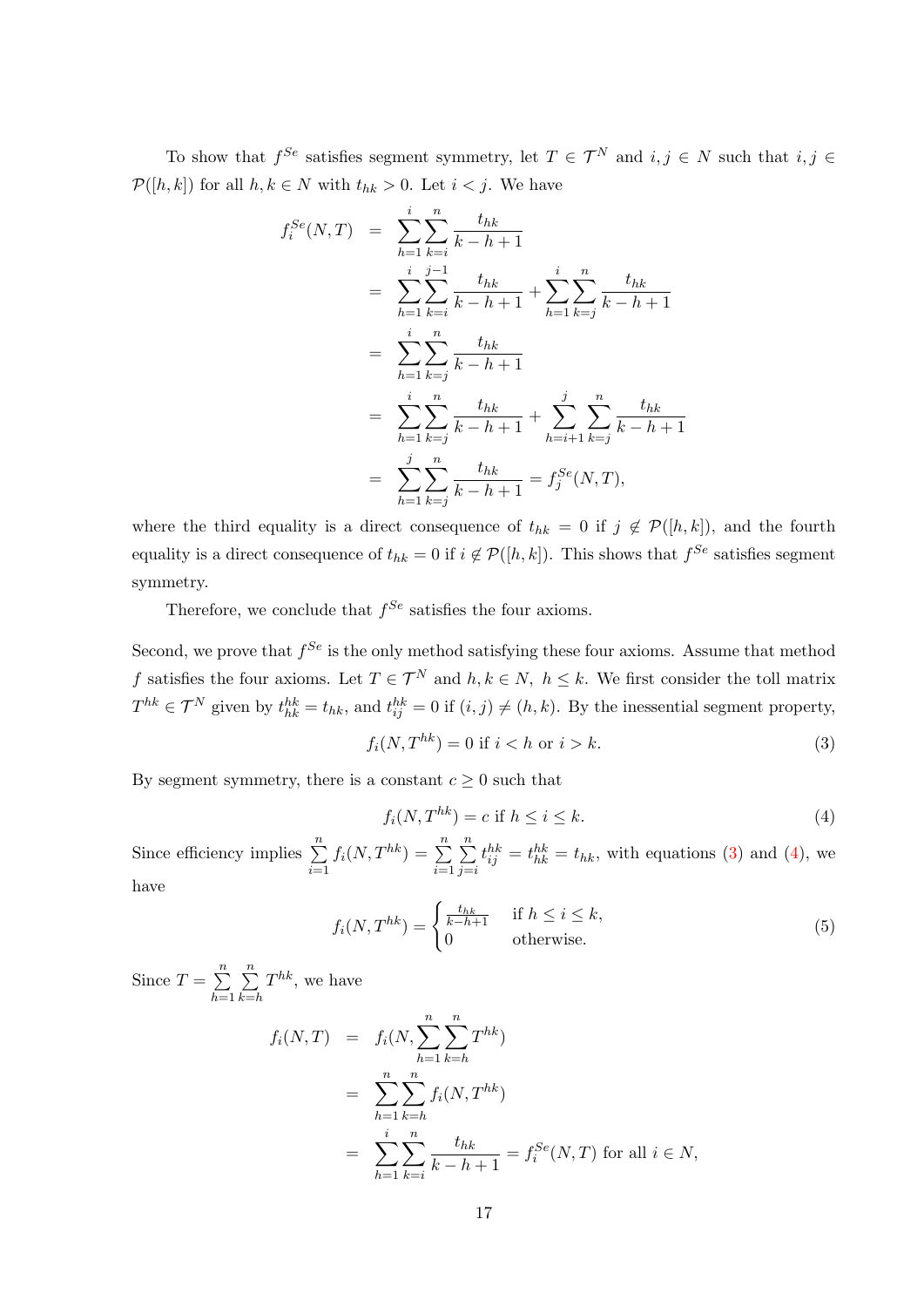where the second equality follows by additivity, and the third equality from equation [\(5\)](#page-18-2).

We show logical independence of the axioms stated in Theorem [4.1](#page-7-1) by presenting four alternative methods.

1. Let  $f^1$  be the combined method that is given by

$$
f^{1}(N,T) = \begin{cases} f^{Ex}(N,T) & \text{if } T \in \mathcal{T}^{N} \text{ with } t_{ij} > 0 \text{ for all } 1 \le i \le j \le n, \\ f^{Se}(N,T) & \text{otherwise.} \end{cases}
$$

This method satisfies all axioms in Theorem [4.1](#page-7-1) except additivity.

2. Let  $f^2$  be the method in which no toll is distributed to any segment,

<span id="page-19-0"></span>
$$
f_i^2(N,T) = 0 \text{ for all } i \in N \text{ and } T \in \mathcal{T}^N. \tag{6}
$$

This method satisfies all axioms in Theorem [4.1](#page-7-1) except efficiency.

3. Let  $f^3$  be the method that equally distributes all tolls to each segment,

<span id="page-19-1"></span>
$$
f_i^3(N,T) = \frac{\sum_{h=1}^n \sum_{k=h}^n t_{hk}}{|N|}
$$
 for every  $i \in N$  and  $T \in \mathcal{T}^N$ . (7)

This method satisfies all axioms in Theorem [4.1](#page-7-1) except the inessential segment property.

4. Let  $f<sup>4</sup>$  be the method in which each segment is allocated the tolls paid by users entering at its entrance,

<span id="page-19-2"></span>
$$
f_i^4(N,T) = \sum_{j=i}^n t_{ij} \text{ for every } i \in N \text{ and } T \in \mathcal{T}^N.
$$
 (8)

This method satisfies all axioms in Theorem [4.1](#page-7-1) except segment symmetry.

**Corollary [4.1.1](#page-8-3).** The SES method is the only method satisfying additivity, efficiency, the inessential segment property, and the necessary segment property.

Proof. From the proof of Theorem [4.1,](#page-7-1) we know that the SES method satisfies additivity, efficiency, and the inessential segment property. We only need to show that the SES method satisfies the necessary segment property. Let  $T \in \mathcal{T}^N$  and  $i \in N$  such that  $t_{hk} = 0$  for all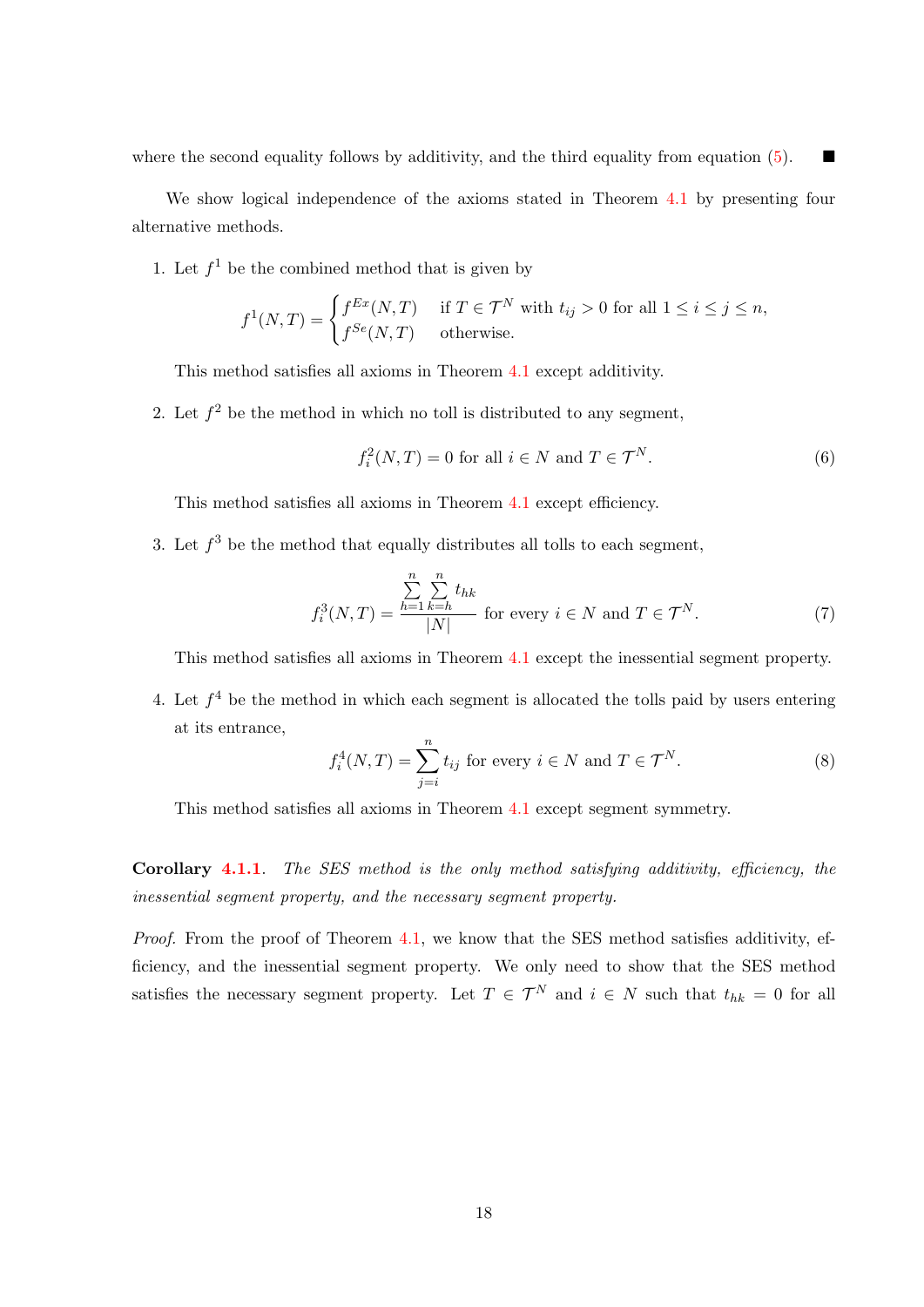$h, k \in N$  with  $i \notin \mathcal{P}([h, k])$ . Then, for every  $j > i$ , we have

$$
f_j^{Se}(N,T) = \sum_{p=1}^{j} \sum_{q=j}^{n} \frac{t_{pq}}{q-p+1}
$$
  
\n
$$
= \sum_{p=1}^{i} \sum_{q=j}^{n} \frac{t_{pq}}{q-p+1} + \sum_{p=i+1}^{j} \sum_{q=j}^{n} \frac{t_{pq}}{q-p+1}
$$
  
\n
$$
= \sum_{p=1}^{i} \sum_{q=j}^{n} \frac{t_{pq}}{q-p+1}
$$
  
\n
$$
\leq \sum_{p=1}^{i} \sum_{q=j}^{n} \frac{t_{pq}}{q-p+1} + \sum_{p=1}^{i} \sum_{q=i}^{j-1} \frac{t_{pq}}{q-p+1}
$$
  
\n
$$
= \sum_{p=1}^{i} \sum_{q=i}^{n} \frac{t_{pq}}{q-p+1} = f_i^{Se}(N,T),
$$

where the inequality follows from T being a nonnegative matrix. Similarly, it can be shown that  $f_j^{Se}(N,T) \leq f_i^{Se}(N,T)$  for every  $j < i$ . Thus, the SES method satisfies the necessary segment property.

The proof of uniqueness follows since, as mentioned before the corollary in Section 4, the necessary segment property implies segment symmetry,  $16$  and the SES method satisfies the necessary segment property as shown above.

The alternative methods after Theorem [4.1](#page-7-1) can also be used to show logical independence of the axioms stated in Corollary [4.1.1.](#page-8-3) Notice that  $f^1$ ,  $f^2$  and  $f^3$  satisfy the necessary segment property, while  $f^4$  does not.

**Proposition [4.1](#page-2-2).** (i) For every  $T \in \mathcal{T}^N$  and  $E \subseteq N$  such that  $E = \mathcal{P}([i,j])$  for some  $i, j \in N$ , it holds that  $\Delta_{\nu^{Se}}(E) = t_{ij}$ ;

(ii) For every  $T \in \mathcal{T}^N$  and  $E \subseteq N$  such that there does not exist  $i, j \in N$  with  $\mathcal{P}([i, j]) = E$ , it holds that  $\Delta_{\nu} s_e(E) = 0$ ;

(iii) For every game  $(N, \nu)$  such that  $\Delta_{\nu}(E) \geq 0$  for every  $E \subseteq N$ , and  $\Delta_{\nu}(E) = 0$  if there does not exist  $i, j \in N$  with  $\mathcal{P}([i,j]) = E$ , it holds that  $(N, \nu)$  is the segments allocation game of a highway toll allocation problem.

*Proof.* (i) Let  $T \in \mathcal{T}^N$  and  $i, j \in N$ ,  $i \leq j$ . We prove that  $\Delta_{\nu} s_{\epsilon}(\mathcal{P}([i,j])) = t_{ij}$  by induction on  $|\mathcal{P}([i,j])|$ . If  $|\mathcal{P}([i,j])|=1$ , i.e.  $i=j$ , we have  $\Delta_{\nu^{Se}}(\mathcal{P}([i,j])) = \Delta_{\nu^{Se}}(\{i\}) = \nu^{Se}(\{i\}) = t_{ii}$ . If

<span id="page-20-0"></span><sup>&</sup>lt;sup>16</sup>Let  $T \in \mathcal{T}^N$  and  $i, j \in N$  such that  $i, j \in \mathcal{P}([h,k])$  for all  $h, k \in N$  with  $t_{hk} > 0$ . Considering i, the necessary segment property implies that  $f_i(N,T) \geq f_r(N,T)$  for all  $r \in N$ , and thus,  $f_i(N,T) \geq f_i(N,T)$ . Conversely, considering j, the necessary segment property implies  $f_j(N,T) \ge f_i(N,T)$ . Thus,  $f_i(N,T) = f_j(N,T)$  showing that the necessary segment property implies segment symmetry.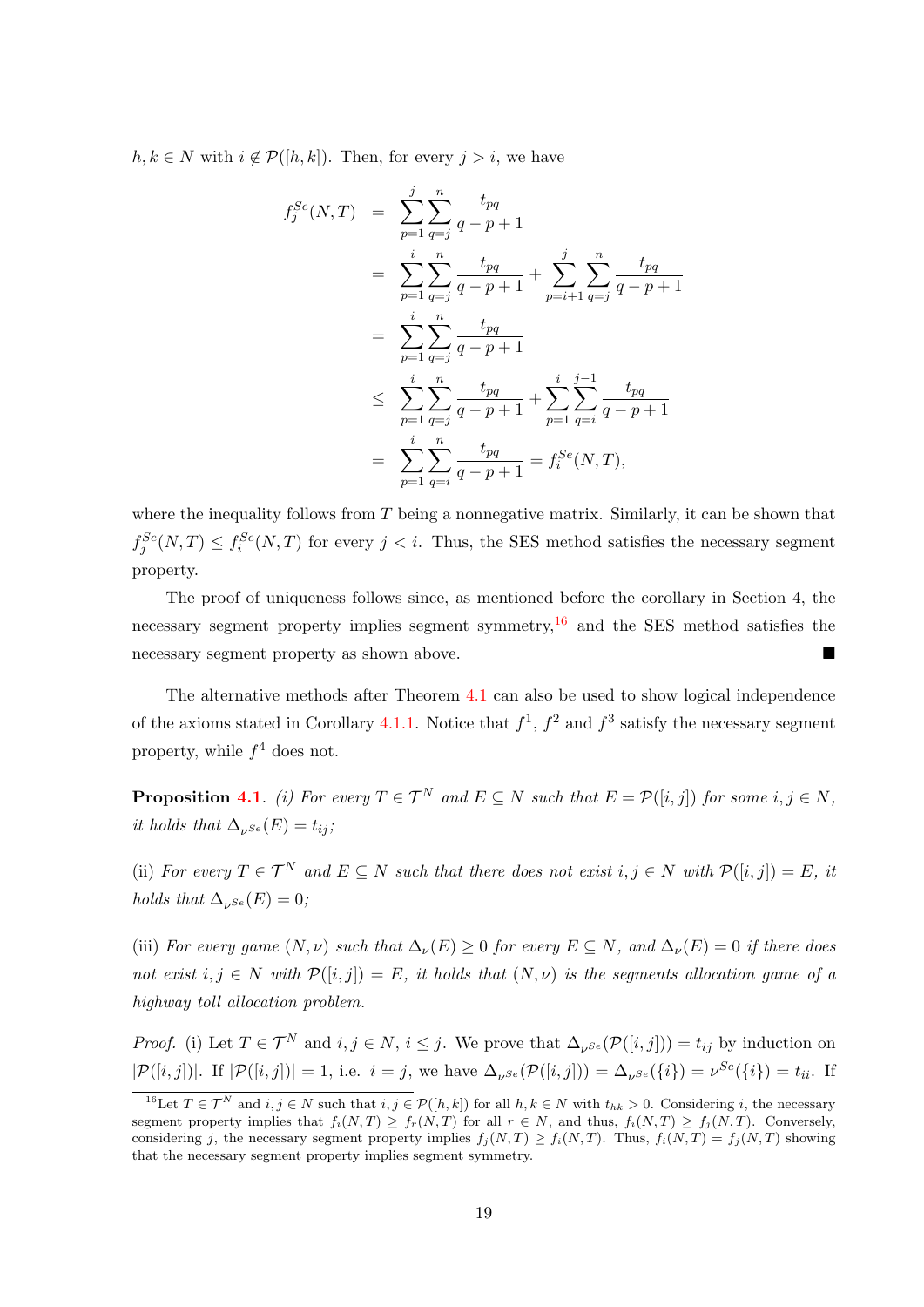$|\mathcal{P}([i,j])| = 2$ , i.e.  $j = i + 1$ , we have  $\Delta_{\nu^{Se}}(\mathcal{P}([i,j])) = \Delta_{\nu^{Se}}(\{i,j\}) = \nu^{Se}(\{i,j\}) - \nu^{Se}(\{i\})$  $\nu^{Se}(\{j\}) = t_{ij} + t_{ii} + t_{jj} - t_{ii} - t_{jj} = t_{ij}.$ 

Proceeding by induction, assume that  $\Delta_{\nu} s_{\epsilon}(\mathcal{P}([i', j']) = t_{i'j'}$  for all  $i', j'$  with  $|\mathcal{P}([i', j'])|$  $|\mathcal{P}([i, j])|$ . Then, we have

$$
\Delta_{\nu^{Se}}(\mathcal{P}([i,j])) = \nu^{Se}(\mathcal{P}([i,j])) - \sum_{\substack{F \subseteq \mathcal{P}([i,j]) \\ F \notin \{\emptyset, \mathcal{P}([i,j])\} \\ F \notin \{0, \mathcal{P}([i,j])\}}} \Delta_{\nu^{Se}}(F)
$$

$$
= \sum_{h=i}^{j} \sum_{k=h}^{j} t_{hk} - \sum_{h=i}^{j} \sum_{\substack{k=h \\ (h,k) \neq (i,j)}}^{j} t_{hk} = t_{ij},
$$

where the second equality follows from equation [\(1\)](#page-8-4) and the induction hypothesis.

(ii) For every  $T \in \mathcal{T}^N$  and  $E \subseteq N$ , by equation [\(1\)](#page-8-4), we have

$$
\nu^{Se}(E) = \sum_{\substack{i,j \in N \\ \mathcal{P}([i,j]) \subseteq E}} t_{ij} = \sum_{F \in \mathcal{C}_L(E)} \sum_{\substack{i,j \in N \\ \mathcal{P}([i,j]) \subseteq F}} t_{ij} = \sum_{F \in \mathcal{C}_L(E)} \nu^{Se}(F)
$$

where  $\mathcal{C}_L(E)$  is the set of consecutive sets  $F \subseteq E$  such that there exist  $i, j \in E$  with  $F = \mathcal{P}([i, j])$ and  $i-1, j+1 \notin E$ . Thus,  $\nu^{Se}$  coincides with a line-graph restricted game. From [Owen](#page-35-9) [\(1986\)](#page-35-9) and [van den Brink et al.](#page-35-10) [\(2007\)](#page-35-10), in a line-graph restricted game, the Harsanyi dividend of an unconnected coalition<sup>[17](#page-21-0)</sup> is zero. Thus,  $\Delta_{\nu^{Se}}(E) = 0$  if there does not exist  $i, j \in N$  with  $\mathcal{P}([i,j]) = E.$ 

(iii) For every game  $(N, \nu)$  such that  $\Delta_{\nu}(E) \geq 0$  for every  $E \subseteq N$ , and  $\Delta_{\nu}(E) = 0$  if there does not exist  $i, j \in N$  with  $\mathcal{P}([i,j]) = E$ , consider the highway toll allocation problem  $(N, T^*)$ where  $t_{ij}^* = \Delta_{\nu}(\mathcal{P}([i,j]))$  if  $i, j \in N$  with  $i \leq j$ , and  $t_{ij}^* = 0$  otherwise. The game  $(N, \nu)$  is given by  $\nu(E) = \sum$  $i,j \in N$  $\mathcal{P}([i,j])$  $\subseteq$ E  $t_{ij}^*$  for all  $E \subseteq N$ , and thus is the segments allocation game associated to  $(N, T^*)$ .  $\sum_{i=1}^{N}$ 

**Proposition [4.2](#page-9-0).** Let  $T \in \mathcal{T}^N$ . Then  $f^{Se}(N,T) = Sh(\nu^{Se})$ .

*Proof.* Based on Proposition [4.1,](#page-2-2)  $\Delta_{\nu} s_e(E) = t_{hk}$  if there are  $h, k \in N$  such that  $E = \mathcal{P}([h, k]),$ 

<span id="page-21-0"></span><sup>&</sup>lt;sup>17</sup>A coalition,  $E \subseteq N$ , is unconnected in a line-graph restricted game if there does not exist  $i, j \in N$  with  $\mathcal{P}([i,j]) = E.$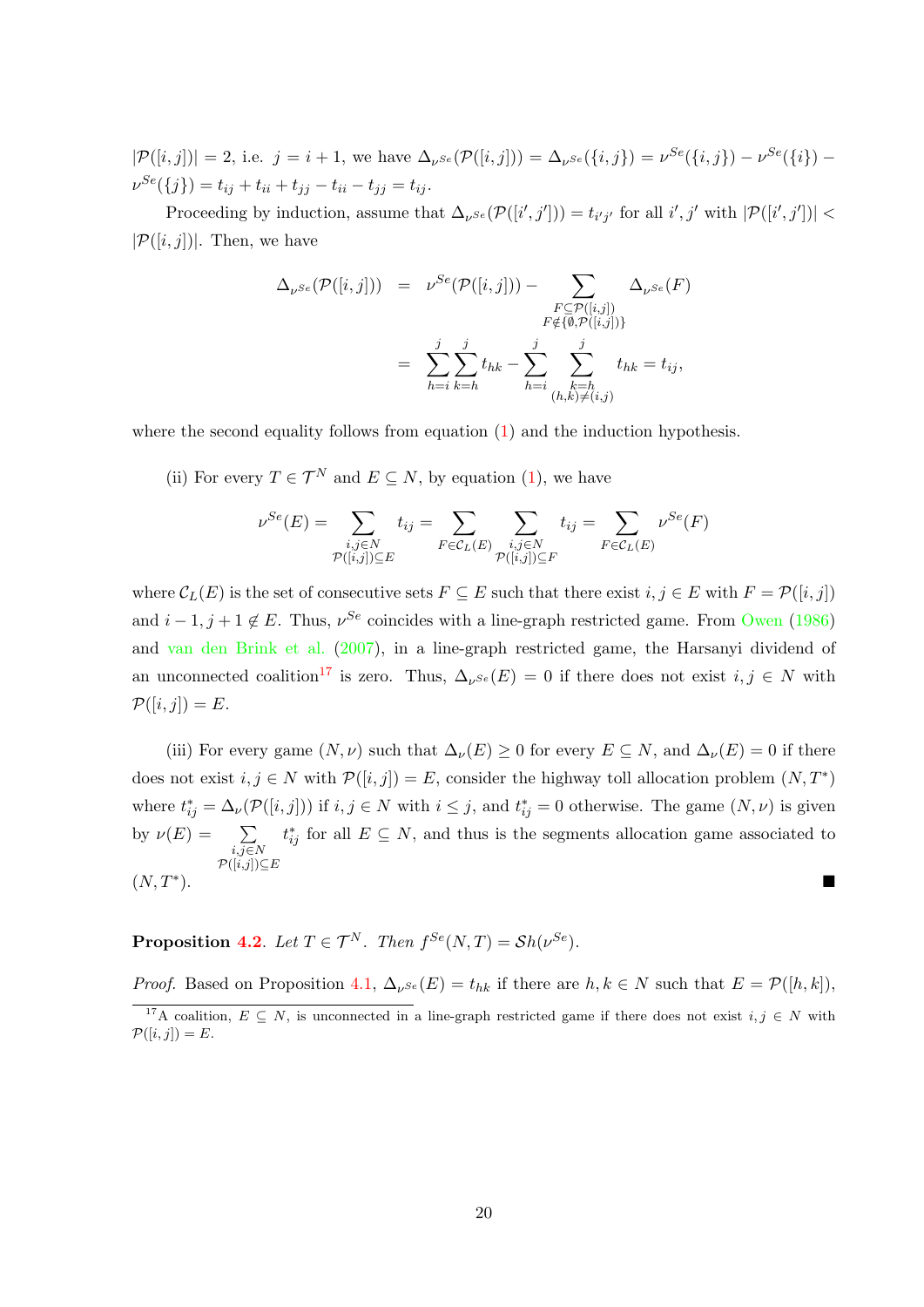and  $\Delta_{\nu^{Se}}(E) = 0$  otherwise. Therefore, the Shapley value of game  $(N, \nu^{Se})$  for segment *i* is

$$
\mathcal{S}h_i(\nu^{Se}) = \sum_{\substack{E \subseteq N \\ i \in E}} \frac{\Delta_{\nu^{Se}}(E)}{|E|}
$$
  
= 
$$
\sum_{h=1}^i \sum_{k=i}^n \frac{\Delta_{\nu^{Se}}(\mathcal{P}([h,k]))}{|\mathcal{P}([h,k])|}
$$
  
= 
$$
\sum_{h=1}^i \sum_{k=i}^n \frac{t_{hk}}{k-h+1} = f_i^{Se}(N,T) \text{ for all } i \in N.
$$

**Theorem [5.1](#page-10-0).** The ExES method is the only method satisfying additivity, efficiency, independence of upstream exits, and symmetry of exits.

*Proof.* First, we prove that  $f^{Ex}$  satisfies the four axioms.

Additivity and independence of upstream exits both follow since  $f_i^{Ex}$  is a linear function of  $t_{hk}$  with  $k \geq i$  and  $h \leq k$ .  $\mathbf{k}$ 

Efficiency<sup>18</sup> follows since 
$$
\sum_{i=1}^{n} f_i^{Ex}(N,T) = \sum_{i=1}^{n} \sum_{k=i}^{n} \frac{\sum_{k=1}^{k} t_{hk}}{k} = \sum_{k=1}^{n} k \frac{\sum_{k=1}^{k} t_{hk}}{k} = \sum_{k=1}^{n} \sum_{h=1}^{k} t_{hk}.
$$
Symmetry of exits follows since  $t_{hk} = 0$  for all  $h \le k$  with  $i \le k < j$ , implies that  $f_i^{Ex}(N,T) = \sum_{k=i}^{n} \frac{\sum_{k=1}^{k} t_{hk}}{k} = \sum_{k=i}^{j-1} \frac{\sum_{k=1}^{k} t_{hk}}{k} + \sum_{k=j}^{n} \frac{\sum_{k=1}^{k} t_{hk}}{k} = \sum_{k=j}^{n} \frac{\sum_{k=1}^{k} t_{hk}}{k} = f_j^{Ex}(N,T).$ 

Second, we prove that  $f^{Ex}$  is the only method satisfying these axioms. Assume that method f satisfies the four axioms. Let  $T \in \mathcal{T}^N$  and  $h, k \in N$ ,  $h \leq k$ . We first consider the matrix  $T^{hk} \in \mathcal{T}^N$  given by  $t_{hk}^{hk} = t_{hk}$ , and  $t_{ij}^{hk} = 0$  if  $(i, j) \neq (h, k)$ . Besides, let  $T^0 \in \mathcal{T}^N$  be the null matrix given by  $t_{ij}^0 = 0$  for all  $i, j \in N$ .

By efficiency and  $f(N,T) \in \mathbb{R}^N_+$ , we have  $f_i(N,T^0) = 0$  for every  $i \in N$ . By independence of upstream exits,  $f_i(N, T^{hk}) = f_i(N, T^0)$  for every  $i > k$ . Thus, <sup>[19](#page-22-1)</sup>

<span id="page-22-2"></span>
$$
f_i(N, T^{hk}) = 0 \text{ for all } i > k. \tag{9}
$$

п

Since efficiency implies  $\sum_{n=1}^n$  $i=1$  $f_i(N, T^{hk}) = \sum_{n=1}^{n}$  $i=1$  $\sum_{n=1}^{\infty}$  $j = i$  $t_{ij}^{hk} = t_{hk}$ , we have with [\(9\)](#page-22-2) that  $\sum_{k=1}^{k}$  $i=1$  $f_i(N, T^{hk}) =$  $t_{hk}$ . By symmetry of exits, we have  $20$ 

<span id="page-22-4"></span>
$$
f_i(N, T^{hk}) = \begin{cases} \frac{t_{hk}}{k} & \text{if } i \le k, \\ 0 & \text{if } i > k. \end{cases}
$$
 (10)

<span id="page-22-0"></span><sup>18</sup>Using Proposition [5.1,](#page-14-3) this also follows from the fact that  $\nu^{Ex}(N) = \sum_{h=1}^{n} \sum_{k=h}^{n} t_{hk}$  and efficiency of the Shapley value.

<span id="page-22-1"></span><sup>&</sup>lt;sup>19</sup>If  $k = n$ , the result has no meaning.

<span id="page-22-3"></span><sup>&</sup>lt;sup>20</sup>If  $k = 1$ , independence of upstream exits and efficiency are sufficient to get equation [\(10\)](#page-22-4).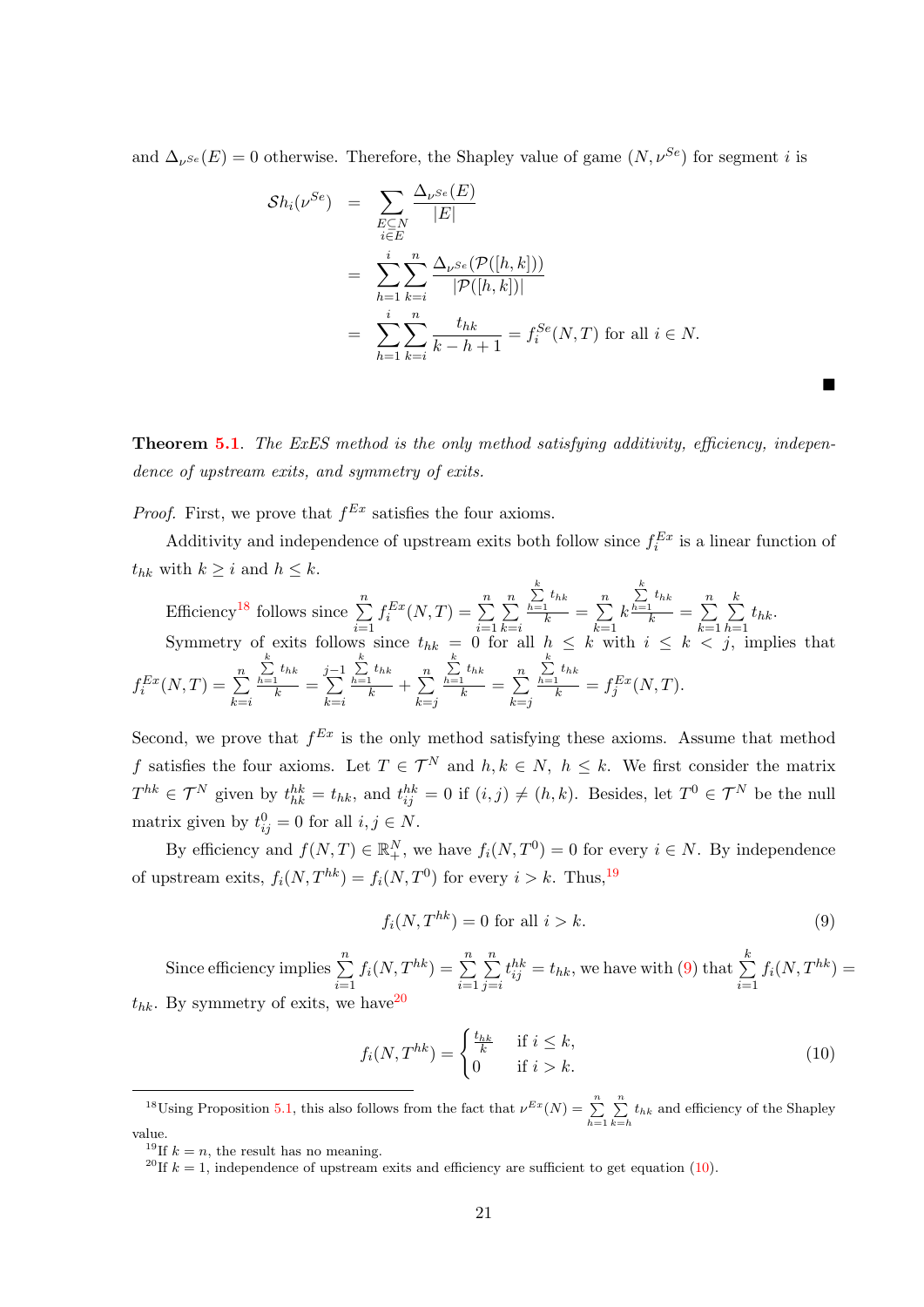Since  $T = \sum_{n=1}^{\infty}$  $h=1$  $\sum_{n=1}^{\infty}$  $k=$ h  $T^{hk}$ , by additivity and equation [\(10\)](#page-22-4), we have  $f_i(N,T) = \sum_{n=1}^{n}$  $h=1$  $\sum_{n=1}^{\infty}$  $k=$ h  $f_i(N, T^{hk}) =$  $\sum_{n=1}^{\infty}$  $k = i$  $\sum_{i=1}^{k}$  $h=1$  $\frac{t_{hk}}{k} = f_i^{Ex}(N,T)$  for all  $i \in N$ .

We show logical independence of the axioms stated in Theorem [5.1](#page-10-0) by presenting four alternative methods.

1. Let  $f^5$  be the combined method given by

$$
f^{5}(N,T) = \begin{cases} f'(N,T) & \text{if } T \in \widetilde{\mathcal{T}}^{N}, \\ f^{Ex}(N,T) & \text{otherwise.} \end{cases}
$$

where  $\widetilde{\mathcal{T}}^N = \{T \in \mathcal{T}^N \mid t_{ij} > 0 \text{ if } i \leq j \leq 2, \text{ and } t_{ij} = 0 \text{ otherwise}\},\$ and  $f'$  is given by

$$
f'_{i}(N,T) = \begin{cases} t_{11} + \frac{2(t_{12} + t_{22})}{3} & \text{if } i = 1, \\ \frac{t_{12} + t_{22}}{3} & \text{if } i = 2, \\ 0 & \text{if } i > 2. \end{cases}
$$

 $f<sup>5</sup>$  satisfies all axioms in Theorem  $5.1$  except additivity.

- 2.  $f^2$  given by [\(6\)](#page-19-0) satisfies all axioms in Theorem [5.1](#page-10-0) except efficiency.
- 3.  $f^3$  given by [\(7\)](#page-19-1) satisfies all axioms in Theorem [5.1](#page-10-0) except independence of upstream exits.
- 4.  $f^{Se}$  satisfies all axioms in Theorem [5.1](#page-10-0) except symmetry of exits.

**Theorem [5.2](#page-10-1).** The EnES method is the only method satisfying additivity, efficiency, independence of downstream entrances, and symmetry of entrances.

Proof. The proof follows similar lines as those of Theorem [5.1](#page-10-0) and is therefore omitted. Also, logical independence can be shown with similar alternative methods as those mentioned after the proof of Theorem  $5.1<sup>21</sup>$ [21](#page-23-0)

**Theorem [5.3](#page-12-0).** The ExES method is the only method satisfying additivity, efficiency, the necessary segment property, the downstream inessential segment property, and externality fairness I.

Proof. From the proof of Theorem [5.1,](#page-10-0) we know that the ExES method satisfies additivity and efficiency.

<span id="page-23-0"></span> $^{21}$ The proof of Theorem [5.2](#page-10-1) and logical independence of the axioms can be obtained from the authors on request.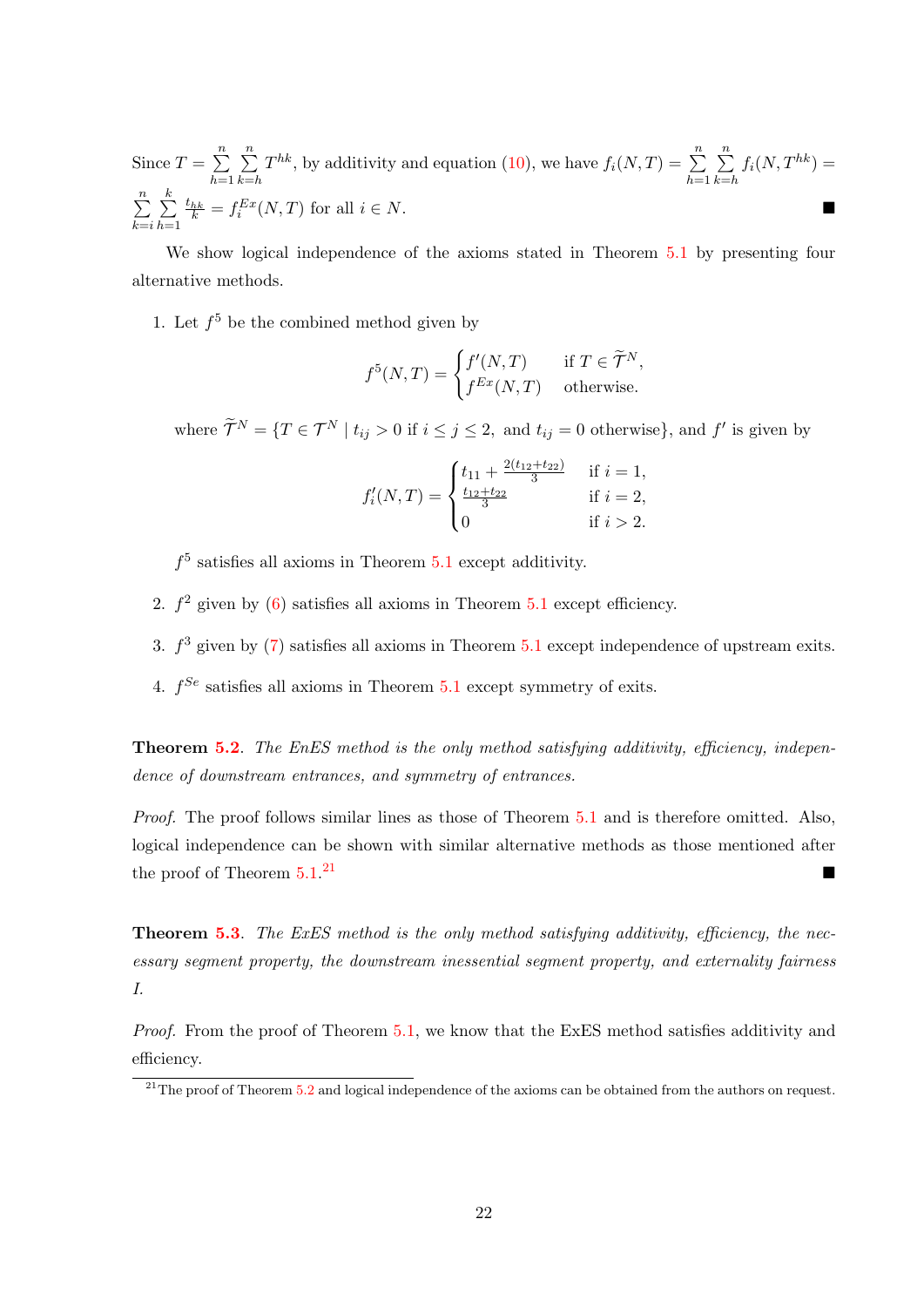To show that  $f^{Ex}$  satisfies the necessary segment property, let  $T \in \mathcal{T}^N$ ,  $i \in \mathbb{N}$ , and  $t_{hk} = 0$ for all  $h, k \in N$  with  $i \notin \mathcal{P}([h, k])$ . For every  $j < i$ , we have  $2^2$ 

$$
f_j^{Ex}(N,T) = \sum_{k=j}^{n} \frac{\sum_{h=1}^{k} t_{hk}}{k}
$$
  
= 
$$
\sum_{k=j}^{i-1} \frac{\sum_{h=1}^{k} t_{hk}}{k} + \sum_{k=i}^{n} \frac{\sum_{h=1}^{i} t_{hk} + \sum_{h=i+1}^{k} t_{hk}}{k}
$$
  
= 
$$
\sum_{k=i}^{n} \frac{\sum_{h=1}^{i} t_{hk}}{k} \le \sum_{k=i}^{n} \frac{\sum_{h=1}^{k} t_{hk}}{k} = f_i^{Ex}(N,T)
$$

where the third equality follows from the fact that  $t_{hk} = 0$  for all  $h, k \in N$  with  $i \notin \mathcal{P}([h, k])$ . Similar, for every  $j > i$ , we have  $f_i^{Ex}(N,T) = \sum_{i=1}^{n}$  $k = i$  $\sum_{h=1}^k t_{hk}$  $\frac{1}{k}$  =  $\sum_{ }^{j-1}$  $k = i$  $\sum_{h=1}^k t_{hk}$  $\frac{1}{k} + \sum_{k=1}^{n}$  $k = j$  $\sum_{h=1}^k t_{hk}$  $\frac{t_{hk}}{k} \geq \sum\limits_{k=1}^{n}$  $k = j$  $\sum_{h=1}^k t_{hk}$  $\frac{1}{k}$  =  $f_j^{Ex}(N,T)$ . Thus,  $f^{Ex}$  satisfies the necessary segment property.

The downstream inessential segment property directly follows since  $t_{hk} = 0$  for every  $k \geq i$ and  $h \leq k$ , implies that  $f_i^{Ex}(N,T) = \sum_{k=1}^n \frac{\sum_{h=1}^k t_{hk}}{k}$  $k=i$  $\frac{1}{k} = 0.$ 

To show that  $f^{Ex}$  satisfies externality fairness I, let  $T, T' \in T^N$  be such that there exist  $h, k \in N$ ,  $1 < h \leq k$ , with  $t_{ij} = t'_{ij}$  for all  $(i, j) \neq (h, k)$ ,  $i, j \in N$ . For every  $s \in \{h, \ldots, k\}$  and  $p \in \{1, \ldots, h-1\},\$ 

$$
f_s^{Ex}(N,T) - f_s^{Ex}(N,T') = \sum_{l=s}^{n} \frac{\sum_{g=1}^{l} t_{gl}}{l} - \sum_{l=s}^{n} \frac{\sum_{g=1}^{l} t'_{gl}}{l} = \frac{t_{hk} - t'_{hk}}{k}, \text{ and}
$$

$$
f_p^{Ex}(N,T) - f_p^{Ex}(N,T') = \sum_{l=p}^{n} \frac{\sum_{g=1}^{l} t_{gl}}{l} - \sum_{l=p}^{n} \frac{\sum_{g=1}^{l} t'_{gl}}{l} = \frac{t_{hk} - t'_{hk}}{k}.
$$

If  $k = n$ , then this directly implies that  $f_s^{Ex}(N,T) - f_s^{Ex}(N,T') = f_p^{Ex}(N,T) - f_p^{Ex}(N,T')$ , showing part (ii). Otherwise  $k < n$ , and for every  $q \in \{k+1,\ldots,n\}$ , we have  $f_q^{Ex}(N,T)$  $f_q^{Ex}(N,T')=0$ , showing part (i). Thus,  $f^{Ex}$  satisfies externality fairness I.

Second, we prove that the ExES method is the only method satisfying these five axioms. Assume that method f satisfies the five axioms. Let  $T^0 \in \mathcal{T}^N$  be the null matrix where  $t_{ij}^0 = 0$  for all  $i, j \in N$ . By the downstream inessential segment property, we have

<span id="page-24-1"></span>
$$
f_i(N, T^0) = 0 \text{ for all } i \in N.
$$
\n
$$
(11)
$$

<span id="page-24-0"></span><sup>22</sup>We take  $\sum_{h=i+1}^{k} t_{hk}$  to be equal to zero if  $k = i$ .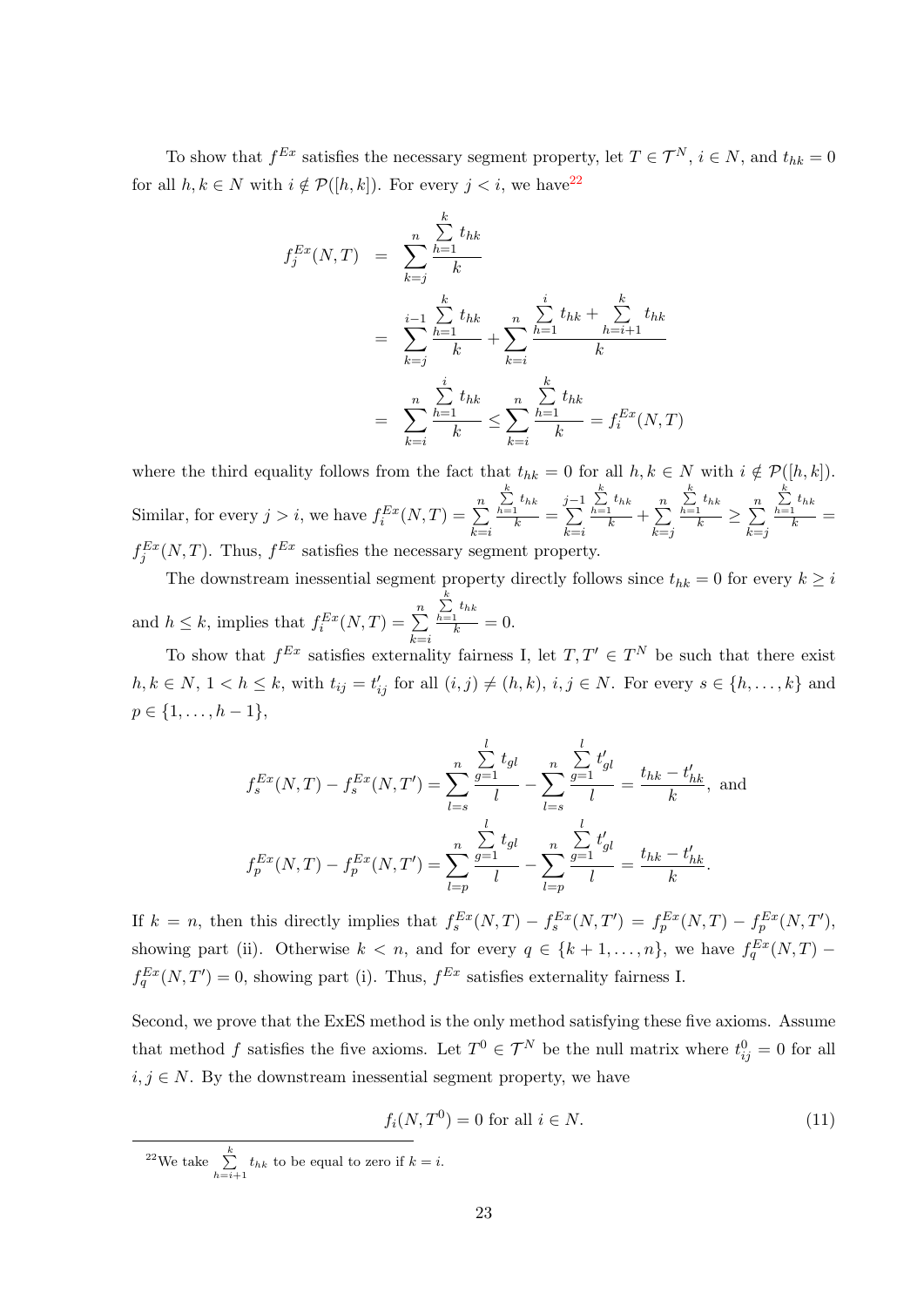Let  $T \in \mathcal{T}^N$  and  $h, k \in \mathbb{N}$ ,  $h \leq k$ . We first consider the matrix  $T^{hk} \in \mathcal{T}^N$  given by  $t_{hk}^{hk} = t_{hk}$ , and  $t_{ij}^{hk} = 0$  if  $(i, j) \neq (h, k)$ .

We distinguish the following four cases with respect to  $h$  and  $k$ .

Case 1: Let  $h = 1$  and  $k < n$ . By the downstream inessential segment property, we have  $f_i(N, T^{hk}) = 0$  for all  $i > k$ .

By the necessary segment property, there is a  $c' \geq 0$  such that  $f_i(N, T^{hk}) = c'$  for all  $i \leq k$ . Efficiency then implies that  $c' = \frac{t_{hk}}{k}$ , and thus

<span id="page-25-0"></span>
$$
f_i(N, T^{hk}) = \begin{cases} \frac{t_{hk}}{k} & \text{if } i \le k, \\ 0 & \text{if } i > k. \end{cases}
$$
 (12)

Case 2: Let  $h > 1$  and  $k < n$ . By the downstream inessential segment property, we have  $f_i(N, T^{hk}) = 0$  for all  $i > k$ . By equation [\(11\)](#page-24-1), externality fairness I (part (i)) then implies

$$
f_i(N, T^{hk}) = f_j(N, T^{hk})
$$
 for all  $j < h \le i \le k$ .

Notice that externality fairness I also implies that  $f_i(N, T^{hk}) = f_i(N, T^{hk})$  if  $j < i < h$  or  $h \leq j \leq i \leq k$ . By efficiency, we have  $\sum_{i=1}^{k}$  $i=1$  $f_i(N, T^{hk}) = t_{hk}$ . Thus, also in this case  $f(N, T^{hk})$  is defined as in  $(12)$ .

Case 3: Let  $h = 1$  and  $k = n$ . By the necessary segment property,  $f_i(N, T^{1,n}) = f_i(N, T^{1,n})$ for all  $i, j \in N$ . By efficiency, we have  $f_i(N, T^{1,n}) = \frac{t_{1,n}}{n}$  for all  $i \in N$ .

Case 4: Let  $h > 1$  and  $k = n$ . By externality fairness I (part (ii)) and equation [\(11\)](#page-24-1), we have

$$
f_i(N,T^{hk}) = f_j(N,T^{hk})
$$
 for all  $j < h \leq i \leq k = n$ .

Similar as in Case 2, externality fairness I also implies that  $f_i(N, T^{hk}) = f_j(N, T^{hk})$  if  $j < i < h$ or  $h \leq j < i \leq k$ . By efficiency, we have  $\sum_{i=1}^{n}$  $i=1$  $f_i(N, T^{hk}) = t_{hk}$ . Thus,  $f_i(N, T^{h,n}) = \frac{t_{h,n}}{n}$  for every  $i \in N$ .

From Cases 1-4,  $f(N, T^{hk})$  are defined as in [\(12\)](#page-25-0) for every  $h, k \in N$  with  $h \leq k$ . Since  $T = \sum_{n=1}^{n}$  $h=1$  $\sum_{n=1}^{\infty}$  $k=$ h  $T^{hk}$ , by additivity and equation [\(12\)](#page-25-0), we have  $f_i(N,T) = \sum_{n=1}^{n}$  $h=1$  $\sum_{n=1}^{\infty}$  $k=h$  $f_i(N, T^{hk}) =$  $\sum_{n=1}^{\infty}$  $k = i$  $\sum_{h=1}^k t_{hk}$  $\frac{1}{k} = f_i^{Ex}(N,T)$ , for all  $i \in N$ .

We show logical independence of the axioms stated in Theorem [5.3](#page-12-0) by presenting four alternative methods.

1. Let  $f^6$  be the modified version of  $f^{Ex}$ , in which the total toll is divided into two parts: the first part being the sum of tolls collected by the users entering at the entrance of segment 1, and the second part being the sum of all other tolls. Let  $N^1 = \{j \in N \mid t_{1j} > 0\}$ be the set of exits  $j \in N$  with  $t_{1j} > 0$ . The first part is shared equally among segments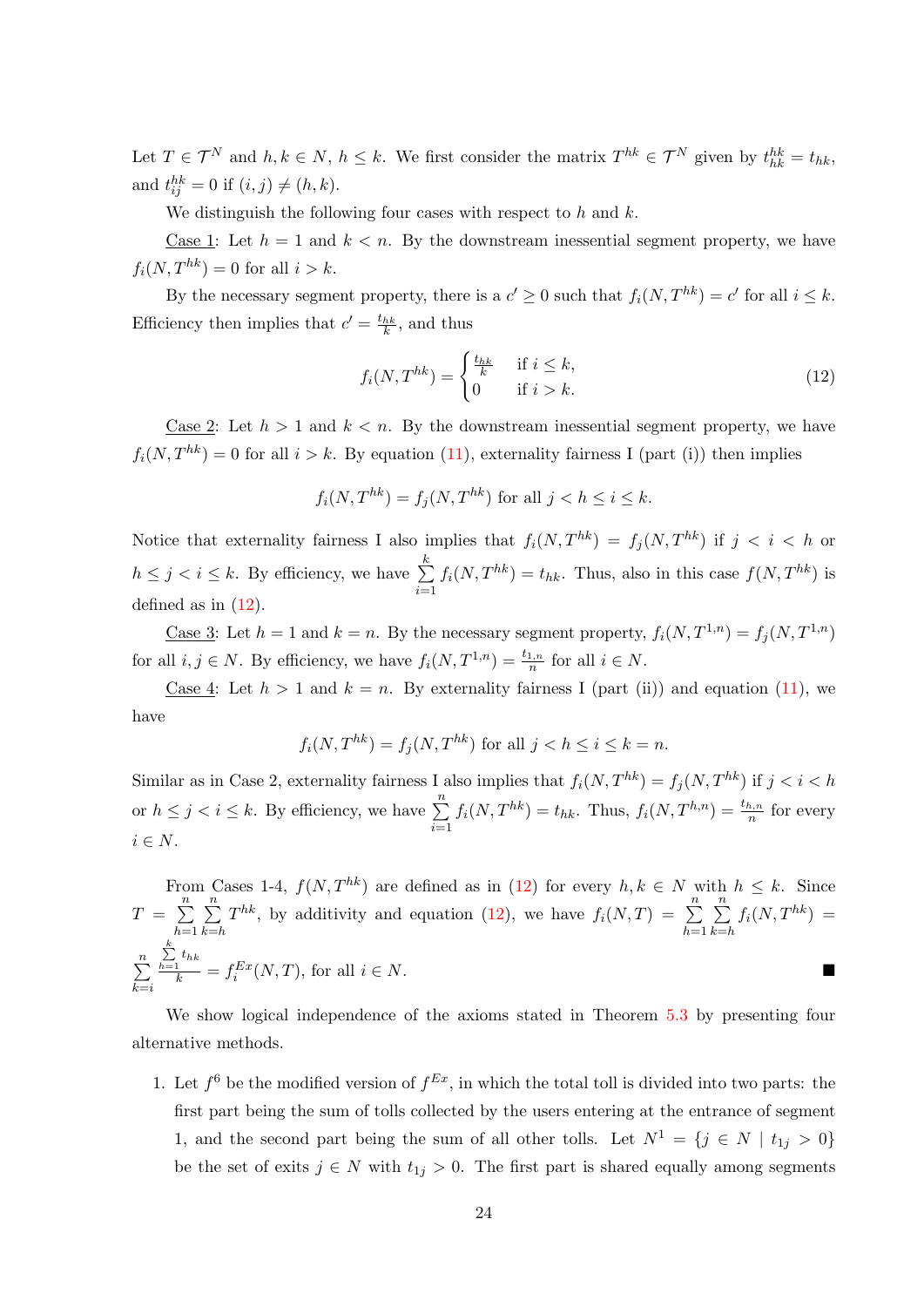$\{1, 2, \ldots, maxN^1\}$ , and the second part is distributed based on method  $f^{Ex}$ . Thus, the method  $f^6$  is given by

$$
f_i^6(N,T) = \begin{cases} f_i^{Ex}(N,T) & \text{if } N^1 = \emptyset, \\ \frac{\sum_{k=1}^n t_{1k}}{maxN^1} + \sum_{k=2}^n \frac{\sum_{h=2}^k t_{hk}}{k} & \text{if } N^1 \neq \emptyset \text{ and } i = 1, \\ \frac{\sum_{k=1}^n t_{1k}}{maxN^1} + \sum_{k=i}^n \frac{\sum_{h=2}^k t_{hk}}{k} & \text{if } N^1 \neq \emptyset \text{ and } 1 < i \leq maxN^1, \\ \frac{\sum_{k=2}^n \frac{h}{k}}{k} & \text{if } N^1 \neq \emptyset \text{ and } i > maxN^1. \end{cases}
$$
(13)

This method satisfies all axioms in Theorem [5.3](#page-12-0) except additivity.

- 2.  $f^2$  given by [\(6\)](#page-19-0) satisfies all axioms in Theorem [5.3](#page-12-0) except efficiency.
- 3. Let  $f^7$  be another modified version of method  $f^{Ex}$ , in which the total toll is divided into two parts similar as in method  $f^6$ . But now, the first part (involving segment 1) is fully allocated to the segment 1, and the second part is distributed based on method  $f^{Ex}$ . Thus, the method  $f^7$  is given by

$$
f_i^T(N,T) = \begin{cases} f_i^{Ex}(N,T) & \text{if } N^1 = \emptyset, \\ \sum_{k=1}^n t_{1k} + \sum_{k=2}^n \frac{h=2}{k} & \text{if } N^1 \neq \emptyset \text{ and } i = 1, \\ \sum_{k=i}^n \frac{\sum_{k=2}^n t_{hk}}{k} & \text{if } N^1 \neq \emptyset \text{ and } i > 1. \end{cases}
$$
(14)

This method satisfies all axioms in Theorem [5.3](#page-12-0) except the necessary segment property.

4. Let  $f^8$  be the modified version of method  $f^{Ex}$ , in which the total toll is again divided into the two parts as in method  $f^6$ . However, now the first part (involving segment 1) is equally distributed over segments  $\{1, \ldots, n\}$ , and the second part is still distributed based on method  $f^{Ex}$ . Thus, the method  $f^8$  is given by

$$
f_i^8(N,T) = \begin{cases} f_i^{Ex}(N,T) & \text{if } N^1 = \emptyset, \\ \frac{\sum_{k=1}^n t_{1k}}{n} + \sum_{k=2}^n \frac{\sum_{h=2}^k t_{hk}}{k} & \text{if } N^1 \neq \emptyset \text{ and } i = 1, \\ \frac{\sum_{k=1}^n t_{1k}}{n} + \sum_{k=i}^n \frac{\sum_{k=2}^k t_{hk}}{k} & \text{if } N^1 \neq \emptyset \text{ and } i > 1. \end{cases}
$$

This method satisfies all axioms in Theorem [5.3](#page-12-0) except the downstream inessential segment property.

5.  $f^{Se}$  satisfies all axioms in Theorem [5.3](#page-12-0) except externality fairness I.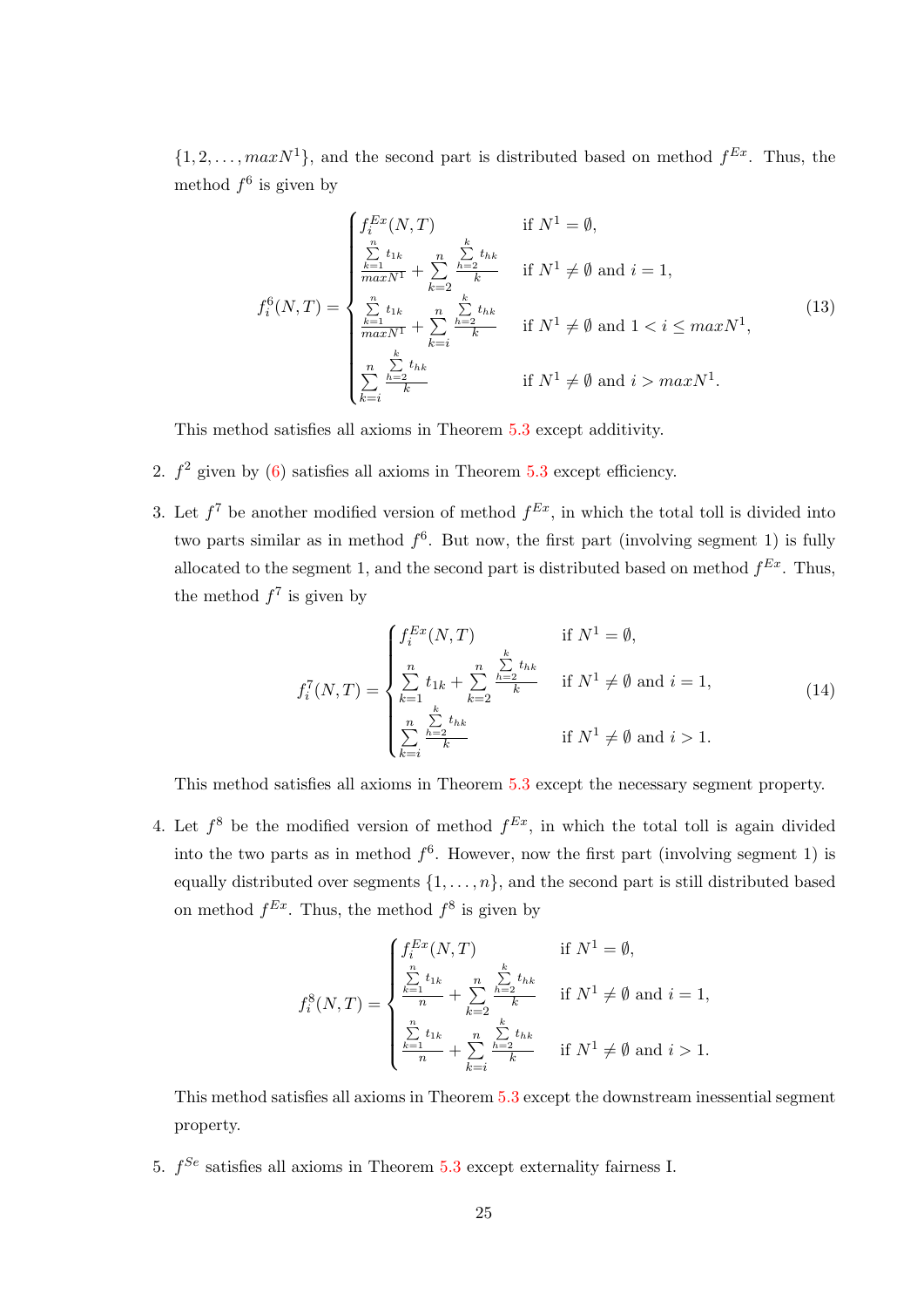**Theorem [5.4](#page-12-1).** The EnES method is the only method satisfying additivity, efficiency, the necessary segment property, the upstream inessential segment property, and externality fairness II.

Proof. The proof follows similar lines as those of Theorem [5.3](#page-12-0) and is therefore omitted. Also, logical independence can be shown with similar alternative methods as mentioned after the proof of Theorem  $5.3^{23}$ [23](#page-27-0)

**Theorem [5.5](#page-13-1).** The ExES method is the only method satisfying additivity, efficiency, the necessary segment property, the downstream inessential segment property, externality fairness, and segment monotonicity.

Proof. From Theorems [5.1](#page-10-0) and [5.3,](#page-12-0) we know that the ExES method satisfies efficiency, the downstream inessential segment property, and externality fairness<sup>[24](#page-27-1)</sup>. We only show that the ExES method satisfies segment monotonicity. Let  $T \in \mathcal{T}^N$  and  $i \in N$ . For  $m = 0$ , we have

$$
f_i^{Ex}(N^{+m}, T^{+m}) = \sum_{k=i}^{n} \frac{\sum_{h=0}^{k} t_{hk}^{+m}}{k} = \sum_{k=i}^{n} \frac{\sum_{h=1}^{k} t_{hk}}{k} = f_i^{Ex}(N, T)
$$

where the second equality follows from  $t_{ij}^{+m} = t_{ij}$  for all  $i, j \in N$ , and  $t_{ij}^{+m} = 0$  if  $m \in \{i, j\}$ .

For  $m = n + 1$ , we have

$$
f_i^{Ex}(N^{+m}, T^{+m}) = \sum_{k=i}^{n+1} \frac{\sum_{h=1}^k t_{hk}^{+m}}{k} = \frac{\sum_{h=1}^{n+1} t_{h,n+1}^{+m}}{n+1} + \sum_{k=i}^n \frac{\sum_{h=1}^k t_{hk}^{+m}}{k} = \sum_{k=i}^n \frac{\sum_{h=1}^k t_{hk}}{k} = f_i^{Ex}(N, T)
$$

where the third equality follows from  $t_{ij}^{+m} = t_{ij}$  for all  $i, j \in N$ , and  $t_{ij}^{+m} = 0$  if  $m \in \{i, j\}$ . Thus,  $f^{Ex}$  satisfies segment monotonicity.

The proof of uniqueness follows similar steps as those of Theorem [5.3.](#page-12-0) The main difference is in Case 4  $(h > 1$  and  $k = n)$ , where we have

$$
f_i(N^{+(n+1)}, T^{hk^{+(n+1)}}) = \frac{t_{hk}^{+(n+1)}}{k} = \frac{t_{hk}}{k}
$$
 for all  $i \in N$ .

which follows from the results in Case 2. By segment monotonicity, we have

$$
f_i(N, T^{hk}) \ge f_i(N^{+(n+1)}, T^{hk^{+(n+1)}}) = \frac{t_{hk}}{k}
$$
 for all  $i \in N$ .

By efficiency, we have  $f_i(N, T^{hk}) = \frac{t_{hk}}{k}$  for all  $i \in N$ .

We show logical independence of the axioms stated in Theorem [5.5](#page-13-1) by presenting six alternative methods.

<span id="page-27-0"></span> $^{23}$ The proof of Theorem [5.4](#page-12-1) and logical independence of the axioms can be obtained from the authors on request.

<span id="page-27-1"></span> $24$ Notice that externality fairness is weaker than externality fairness I.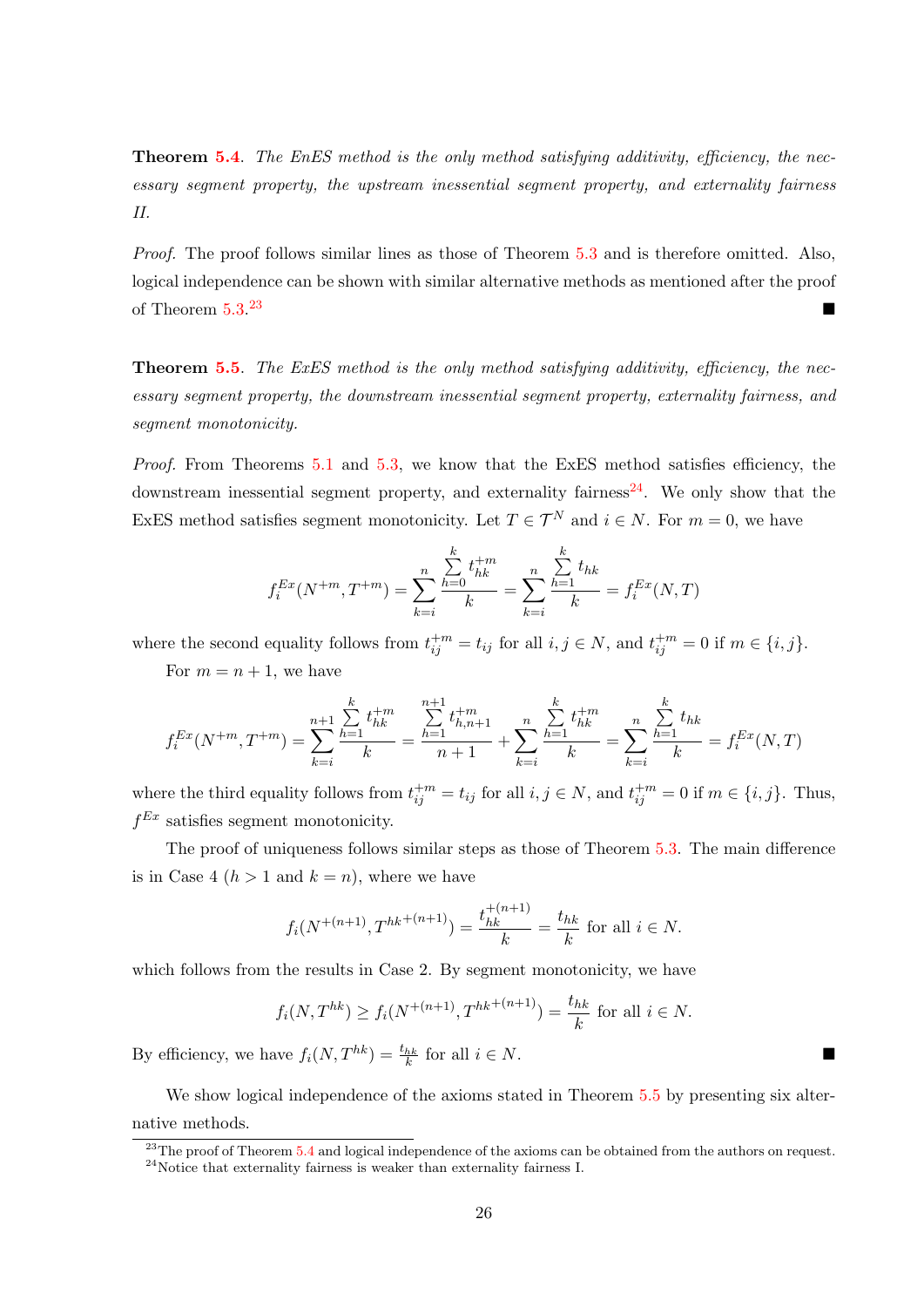1. Let  $N^1 = \{j \in N \mid t_{1j} > 0\}$  be the set of exits  $j \in N$  with  $t_{1j} > 0$ . Let  $f^9$  be the modified version of  $f^{Ex}$ , in which the total toll is distributed based on  $f^{Ex}$ , except that, if there is at least one exit that has positive toll revenues from users entering at the first segment, (i) the segments j in  $(minN^1 + 1, maxN^1]$  only get a fraction  $\frac{1}{k+1}$  of the toll revenues earned from users entering at segment 1 and leaving at a segment after  $j$ , and (ii) the part of those tolls that are not allocated in this way, are equally allocated over the segments in [1,  $minN<sup>1</sup>$ ]. Thus, the method  $f<sup>9</sup>$  is defined as follows.

If  $N^1 \neq \emptyset$  and  $maxN^1 \neq maxN$ , then<sup>[25](#page-28-0)</sup>

<span id="page-28-1"></span>
$$
f_i^9(N,T) = \begin{cases} \sum_{k \geq i} \frac{t_{1k}}{k} + \sum_{k > minN^1} \frac{t_{1k}(k - minN^1)}{k(k+1)minN^1} + \sum_{k=2}^n \frac{\sum_{h=2}^k t_{hk}}{k} & \text{if } i = 1, \\ \sum_{k \geq i} \frac{t_{1k}}{k} + \sum_{k > minN^1} \frac{t_{1k}(k - minN^1)}{k(k+1)minN^1} + \sum_{k=i}^n \frac{\sum_{h=2}^k t_{hk}}{k} & \text{if } 1 < i \leq minN^1, \\ \sum_{k \geq i} \frac{t_{1k}}{k+1} + \sum_{k=i}^n \frac{\sum_{h=2}^k t_{hk}}{k} & \text{if } minN^1 < i \leq maxN^1, \\ \sum_{k=i}^n \frac{\sum_{h=2}^k t_{hk}}{k} & \text{if } i > maxN^1. \end{cases}
$$
(15)

Otherwise,  $f_i^9(N,T) = f_i^{Ex}(N,T)$ .

This method satisfies all axioms in Theorem [5.5](#page-13-1) except additivity.

- 2.  $f<sup>2</sup>$  given by [\(6\)](#page-19-0) satisfies all axioms in Theorem [5.5](#page-13-1) except efficiency.
- 3. For  $T \in \mathcal{T}^N$ , let  $T^{hk} \in \mathcal{T}^N$  be such that  $t_{hk}^{hk} = t_{hk}$  and  $t_{ij}^{hk} = 0$  if  $(i, j) \neq (h, k)$ . Let

$$
f^{10}(N,T) = \sum_{k=1}^{n} \sum_{h=1}^{k} f''(N,T^{hk})
$$

where  $f''(N, T^{hk})$  is the combined method given by

$$
f_i''(N,T^{hk}) = \begin{cases} f_i^{Ex}(N,T^{hk}) & \text{if } h > 1 \text{ and } i \in N\\ \frac{2t_{hk}}{k+1} & \text{if } h = 1 \text{ and } i = 1\\ \frac{t_{hk}}{k+1} & \text{if } h = 1 \text{ and } h < i \le k\\ 0 & \text{if } h = 1 \text{ and } i > k. \end{cases}
$$

 $f<sup>10</sup>$  satisfies all axioms in Theorem [5.5](#page-13-1) except the necessary segment property.

- 4.  $f^{En}$  satisfies all axioms in Theorem [5.5](#page-13-1) except the downstream inessential segment property.
- 5.  $f^{Se}$  satisfies all axioms in Theorem [5.5](#page-13-1) except externality fairness.

<span id="page-28-0"></span><sup>&</sup>lt;sup>25</sup>If  $minN^1 = 1$ , then the second case of equation [\(15\)](#page-28-1) has no meaning. If  $minN^1 = maxN^1$ , the third case of equation [\(15\)](#page-28-1) has no meaning.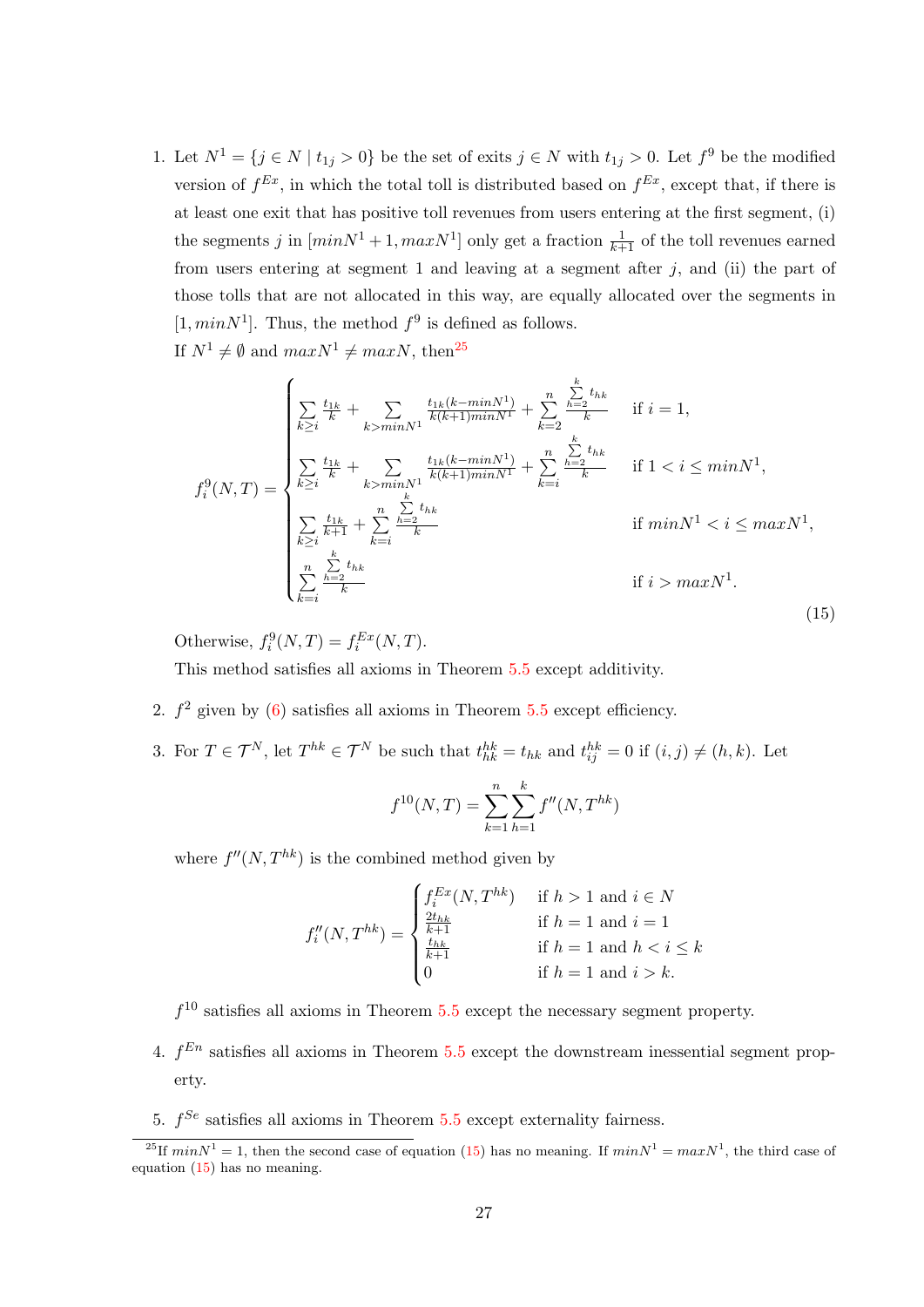6. For  $T \in \mathcal{T}^N$ , let  $T^{hk} \in \mathcal{T}^N$  be such that  $t_{hk}^{hk} = t_{hk}$  and  $t_{ij}^{hk} = 0$  if  $(i, j) \neq (h, k)$ . Let

$$
f^{11}(N,T) = \sum_{k=1}^{n} \sum_{h=1}^{k} f'''(N,T^{hk})
$$

where  $f'''(N, T^{hk})$  is the combined method where  $T^{hk}$  is distributed by  $f^{Se}$  if  $k = n$ , and  $T^{hk}$  is distributed by  $f^{Ex}$  if  $k < n$ :

$$
f_i'''(N, T^{hk}) = \begin{cases} f^{Se}(N, T^{hk}) & \text{if } k = n, \\ f^{Ex}(N, T^{hk}) & \text{if } k < n. \end{cases}
$$

 $f<sup>11</sup>$  satisfies all axioms in Theorem [5.5](#page-13-1) except segment monotonicity.

**Theorem [5.6](#page-13-2).** The EnES method is the only method satisfying additivity, efficiency, the necessary segment property, the upstream inessential segment property, externality fairness, and segment monotonicity.

Proof. The proof follows similar lines as those of Theorem [5.5](#page-13-1) and is therefore omitted. Also, logical independence can be shown with similar alternative methods as mentioned after the proof of Theorem  $5.5^{26}$ [26](#page-29-0)

**Proposition [5.1](#page-14-3)**. Let  $T \in \mathcal{T}^N$ . Then,  $f^{Ex}(N,T) = Sh(\nu^{Ex})$ .

*Proof.* Let  $T \in \mathcal{T}^N$  and  $\nu^{Ex}$  be given by equation [\(2\)](#page-14-5). Consider the series of games  $\omega^k$ ,  $1 \leq k \leq$  $n$ , where

$$
\omega^{k}(E) = \begin{cases} 1 & \text{if } E \cap \{1, \dots, k\} \neq \emptyset, \\ 0 & \text{otherwise.} \end{cases}
$$

Notice that  $\nu^{Ex}(E) = \sum_{n=1}^{\infty}$  $k=1$  $\sum_{i=1}^{k}$  $h=1$  $t_{hk}\omega^k(E)$ . Moreover, the marginal contribution of player  $i > k$  in game  $\omega^k$  is always zero<sup>[27](#page-29-1)</sup>, and the marginal contribution of player  $i \leq k$  is

$$
\omega^{k}(E \cup \{i\}) - \omega^{k}(E) = \begin{cases} 1 & \text{if } E \subseteq \{k+1, \dots, n\}, \\ 0 & \text{otherwise.} \end{cases}
$$

By definition of the Shapley value, we have

$$
Sh_i(\omega^k) = \begin{cases} \frac{1}{k} & \text{if } i \leq k \\ 0 & \text{if } i > k. \end{cases}
$$

Thus, by linearity of the Shapley value, for  $g \in N$ ,  $\mathcal{S}h_g(\nu^{Ex}) = \mathcal{S}h_g(\sum_{i=1}^n S_i)^2$  $j=1$  $\sum$ j  $i=1$  $t_{ij}\omega^j$  =  $\sum_{n=1}^{\infty}$  $j=1$  $\sum$ j  $i=1$  $t_{ij} \mathcal{S} h_g(\omega^j) = \sum_{i=1}^n$  $j = g$  $\sum$ j  $i=1$  $t_{ij}\frac{1}{j} = f_g^{Ex}(N,T).$ 

<span id="page-29-1"></span><span id="page-29-0"></span><sup>26</sup>The proof of Theorem [5.6](#page-13-2) and logical independence of the axioms can be obtained from the authors on request. <sup>27</sup>Notice that such a player does not exist if  $k = n$ .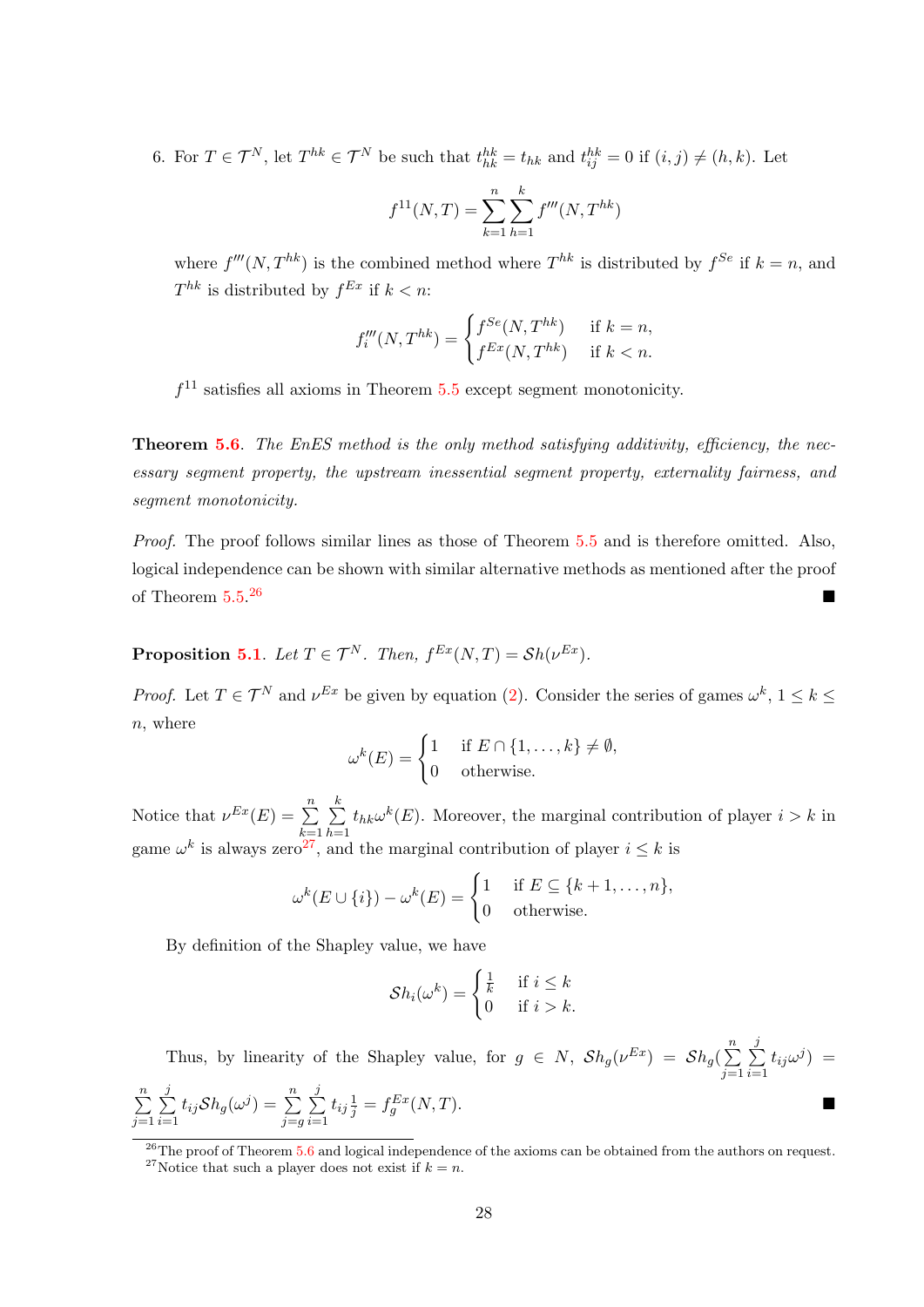**Proposition [5.2](#page-14-6).** Let  $T \in \mathcal{T}^N$ . Then,  $f^{En}(N, T) = Sh(\nu^{En})$ .

Proof. The proof follows similar lines as those of Proposition [5.1](#page-14-3) and is therefore omitted.<sup>[28](#page-30-0)</sup>

# Appendix B: Proof of the statement in Remark 2

**Toll fairness**. For every  $T, T' \in \mathcal{T}^N$  and  $i \in N \setminus \{n\}$ , such that  $t'_{hk} = t_{hk}$  if  $h \leq k \leq i$  or  $i+1 \leq$  $h \leq k$ , and  $t'_{hk} = 0$  if  $h \leq i < k$ , it holds that  $f_i(N,T) - f_i(N,T') = f_{i+1}(N,T) - f_{i+1}(N,T')$ .

**Definition.** A coalition of consecutive segments  $E \subseteq N$  is a sub-highway if  $t_{ij} = 0$  for every  $i, j \in N$  with  $\mathcal{P}([i, j]) \cap E \neq \emptyset$  and  $\{i, j\} \nsubseteq E^{29}$  $\{i, j\} \nsubseteq E^{29}$  $\{i, j\} \nsubseteq E^{29}$ .

Sub-highway efficiency. For every  $T \in \mathcal{T}^N$  and sub-highway  $E \subseteq N$ ,  $\sum$ i∈E  $f_i(N,T) =$  $\sum$  $t_{hk}.$ 

$$
\overbrace{P([h,k]) \subseteq E}^{h,k \in N}
$$

**Theorem A1.** The SES method is the only method satisfying toll fairness and sub-highway efficiency.

*Proof.* First, we prove that  $f^{Se}$  satisfies the two axioms.

To show that  $f^{Se}$  satisfies toll fairness, let  $T, T' \in \mathcal{T}^N$  and  $i \in N \setminus \{n\}$ , be such that  $t'_{hk} = t_{hk}$  if  $h \leq k \leq i$  or  $i + 1 \leq h \leq k$ , and  $t'_{hk} = 0$  if  $h \leq i < k$ . We have

$$
f_i^{Se}(N,T) - f_i^{Se}(N,T') = \sum_{h=1}^{i} \sum_{k=i}^{n} \frac{t_{hk}}{k-h+1} - \sum_{h=1}^{i} \sum_{k=i}^{n} \frac{t'_{hk}}{k-h+1}
$$
  

$$
= \sum_{h=1}^{i} \sum_{k=i}^{n} \frac{t_{hk}}{k-h+1} - \left(\sum_{h=1}^{i} \frac{t'_{hi}}{i-h+1} + \sum_{h=1}^{i} \sum_{k=i+1}^{n} \frac{t'_{hk}}{k-h+1}\right)
$$
  

$$
= \sum_{h=1}^{i} \sum_{k=i}^{n} \frac{t_{hk}}{k-h+1} - \sum_{h=1}^{i} \frac{t_{hi}}{i-h+1}
$$
  

$$
= \sum_{h=1}^{i} \sum_{k=i+1}^{n} \frac{t_{hk}}{k-h+1},
$$

<span id="page-30-1"></span><span id="page-30-0"></span> $28$ The proof of Proposition  $5.2$  can be obtained from the authors on request.

 $29N$  is a sub-highway of itself. Also notice that a sub-highway does not correspond to a component in the line-graph, but to a union of components.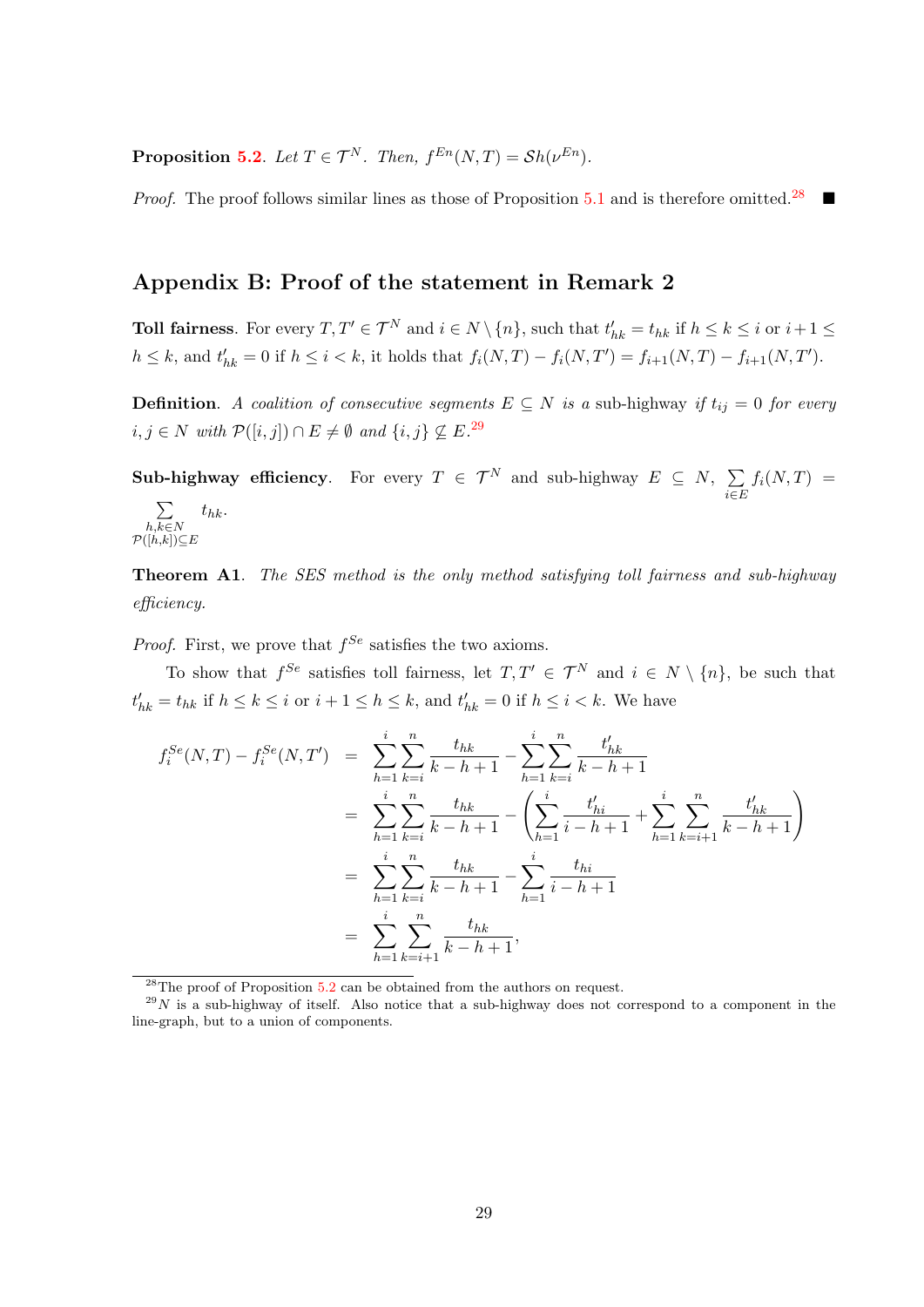and

$$
f_{i+1}^{Se}(N,T) - f_{i+1}^{Se}(N,T') = \sum_{h=1}^{i+1} \sum_{k=i+1}^{n} \frac{t_{hk}}{k-h+1} - \sum_{h=1}^{i+1} \sum_{k=i+1}^{n} \frac{t'_{hk}}{k-h+1}
$$
  
\n
$$
= \sum_{h=1}^{i+1} \sum_{k=i+1}^{n} \frac{t_{hk}}{k-h+1} - \left( \sum_{h=1}^{i} \sum_{k=i+1}^{n} \frac{t'_{hk}}{k-h+1} + \sum_{k=i+1}^{n} \frac{t'_{i+1,k}}{k-(i+1)+1} \right)
$$
  
\n
$$
= \sum_{h=1}^{i+1} \sum_{k=i+1}^{n} \frac{t_{hk}}{k-h+1} - \sum_{k=i+1}^{n} \frac{t'_{i+1,k}}{k-(i+1)+1}
$$
  
\n
$$
= \sum_{h=1}^{i} \sum_{k=i+1}^{n} \frac{t_{hk}}{k-h+1},
$$

showing that  $f^{Se}$  satisfies toll fairness.

To show that  $f^{Se}$  satisfies sub-highway efficiency, let  $E \subseteq N$  be a sub-highway in  $T \in \mathcal{T}^N$ , i.e.  $t_{hk} = 0$  for every  $h, k \in N$  with  $\mathcal{P}([h, k]) \cap E \neq \emptyset$  and  $\{h, k\} \nsubseteq E$ . Then, we have

$$
\sum_{i \in E} f_i^{Se}(N, T) = \sum_{i \in E} \sum_{h=1}^{i} \sum_{k=i}^{n} \frac{t_{hk}}{k-h+1}
$$
\n
$$
= \sum_{i \in E} \sum_{\substack{h,k \in N \\ \mathcal{P}([h,k]) \ni i}} \frac{t_{hk}}{k-h+1}
$$
\n
$$
= \sum_{i \in E} (\sum_{\substack{h,k \in N \\ \mathcal{P}([h,k]) \ni i}} \frac{t_{hk}}{k-h+1} + \sum_{\substack{h,k \in N \\ \mathcal{P}([h,k]) \ni i}} \frac{t_{hk}}{k-h+1})
$$
\n
$$
= \sum_{\substack{i \in E \\ \mathcal{P}([h,k]) \ni i}} \sum_{\substack{h,k \in N \\ \{h,k\} \subseteq E \\ \{h,k\} \subseteq E}} \frac{t_{hk}}{k-h+1}
$$
\n
$$
= \sum_{\substack{h,k \in N \\ \mathcal{P}([h,k]) \ni i}} (k-h+1) \frac{t_{hk}}{k-h+1} = \sum_{\substack{h,k \in N \\ \mathcal{P}([h,k]) \subseteq E}} t_{hk}
$$

where the fourth equality follows from E being a sub-highway in T. Thus,  $f^{Se}$  satisfies subhighway efficiency.

Second, we show that  $f^{Se}$  is the only method satisfying the two axioms. Let  $T \in \mathcal{T}^N$ ,  $i \in$  $\{1, \ldots n-1\}$ , and let the toll matrix  $T^{-i} \in \mathcal{T}^N$  be given by

$$
t_{hk}^{-i} = \begin{cases} 0 & \text{if } h \le i < k, \\ t_{hk} & \text{otherwise,} \end{cases}
$$

which represents the tolls that are collected by users entering after segment  $i$  or exiting before segment i.

Suppose that method f satisfies the two axioms, and consider  $T \in \mathcal{T}^N$ . Let  $\mathcal{H}(N,T) =$  ${(i, j) \in N \times N \mid t_{ij} > 0}$  be the set of (entrance, exit)-pairs with a positive toll revenue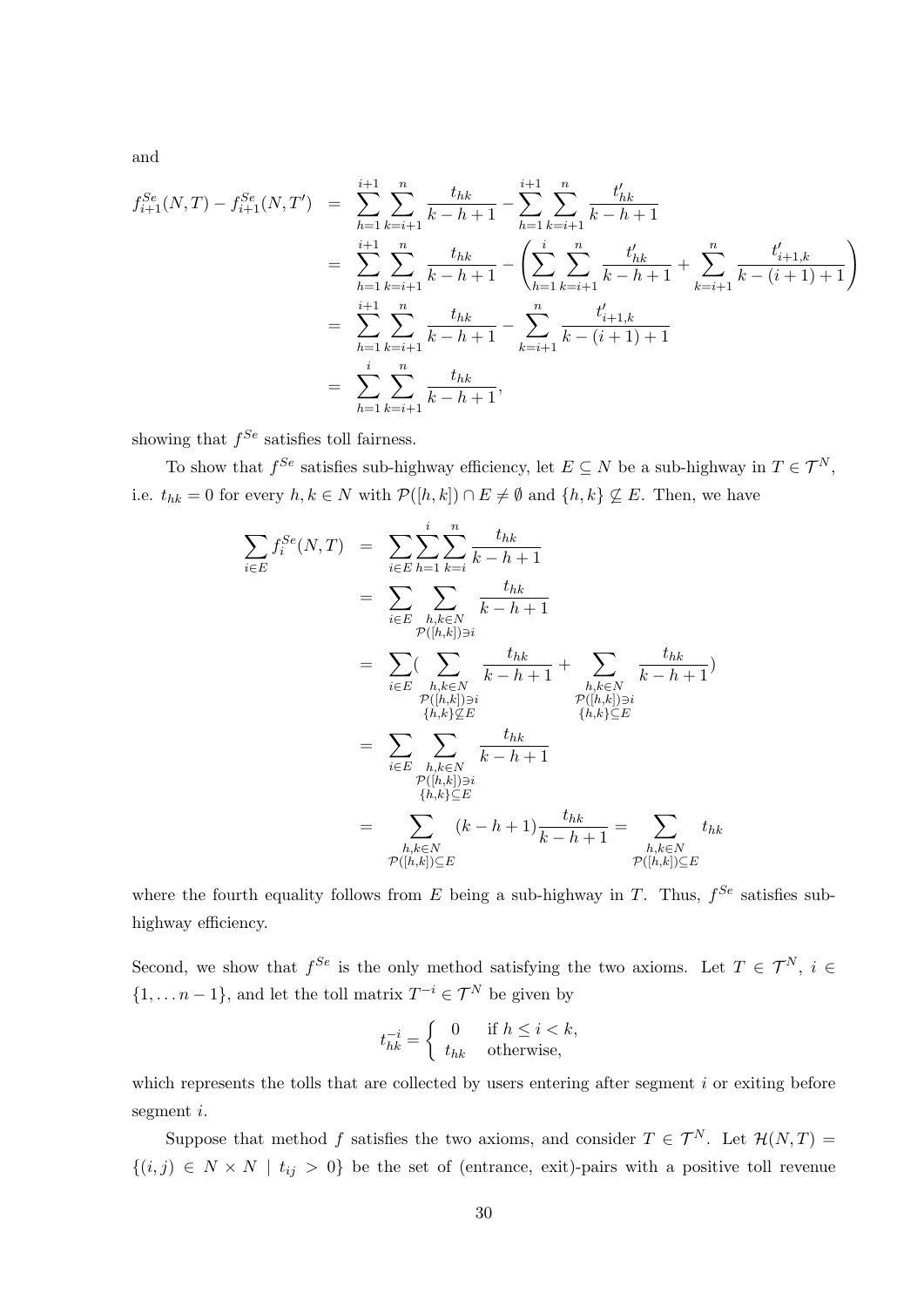(i.e. positive entries in the toll matrix). We prove uniqueness by induction on the number of  $|\mathcal{H}(N,T)|$ .

Let  $|\mathcal{H}(N,T)| = 0$ , then  $T = T^0$  is the null matrix with  $t_{ij}^0 = 0$  for all  $i, j \in N$ . In that case every singleton  $\{i\}, i \in N$ , is a sub-highway, and by sub-highway efficiency, we have  $f_i(N,T^0) = 0$  for all  $i \in N$ . Proceeding by induction, suppose that uniqueness holds for every  $T' \in \mathcal{T}^N$  with  $|\mathcal{H}(N,T')| < |\mathcal{H}(N,T)|$ .

Notice that  $|\mathcal{H}(N,T)| > 0$ . We first observe the following two facts.

- (i) Since N is a sub-highway of itself, there exists at least one partition of N into sub-highways.
- (ii) If  $\{E_i \mid j \in \{1, ..., r\}\}\$ is a partition of N into sub-highways with r maximal, then there exists no sub-highway being a subset of  $E_j$ ,  $1 \leq j \leq r$ .

Let  $\{E_j \mid j \in \{1, \ldots, r\}\}\$ be as in (ii) above. Fix  $j \in \{1, \ldots, r\}$ . We consider two cases based on the number of segments in a sub-highway.

Case 1: Let  $|E_j| = 1$ , i.e.  $E_j = \{h\}$ . Then sub-highway efficiency determines that  $f_h(N,T) = t_{hh}$ .

Case 2: Let  $|E_j| > 1$ . For every  $i \in E_j$ , there is at least a pair  $(h, k)$ ,  $h \le i \le k$ , such that  $t_{hk} > 0$  and  $i \in \mathcal{P}([h,k])$ .<sup>[30](#page-32-0)</sup> Toll fairness implies that

<span id="page-32-1"></span>
$$
f_i(N,T) - f_{i+1}(N,T) = f_i(N,T^{-i}) - f_{i+1}(N,T^{-i})
$$
 for every  $i \in E_j \setminus \max E_j$ . (16)

The right-hand side of  $(16)$  is uniquely determined by the induction hypothesis. By subhighway efficiency, we have

<span id="page-32-2"></span>
$$
\sum_{i \in E_j} f_i(N, T) = \sum_{\substack{h, k \in E_j \\ h \le k}} t_{hk}.
$$
\n(17)

Together, the  $(|E_j| - 1)$  equations [\(16\)](#page-32-1) and equation [\(17\)](#page-32-2), form a system of  $|E_j|$  linearly independent equations in the  $|E_i|$  unknown payoffs  $f_i(N,T)$ ,  $i \in E_i$ , which thus are uniquely determined.

Since  $E_1, \ldots, E_r$  is a partition of N, with Case 1 and Case 2,  $f_i(N,T)$  is uniquely determined for every  $i \in N$ . Since  $f^{Se}$  satisfies the two axioms,  $f(N,T) = f^{Se}(N,T)$ .

We show logical independence of the axioms stated in Theorem A1 by presenting two alternative methods.

- 1.  $f^2$  given by [\(6\)](#page-19-0) satisfies toll fairness, but does not satisfy sub-highway efficiency.
- <span id="page-32-0"></span>2.  $f<sup>4</sup>$  given by [\(8\)](#page-19-2) satisfies sub-highway efficiency, but does not satisfy toll fairness.

<sup>&</sup>lt;sup>30</sup>If there does not exist  $t_{hk} > 0$  such that  $i \in \mathcal{P}([h,k])$ , then  $\{i\}$  is a sub-highway, and thus is treated by Case 1.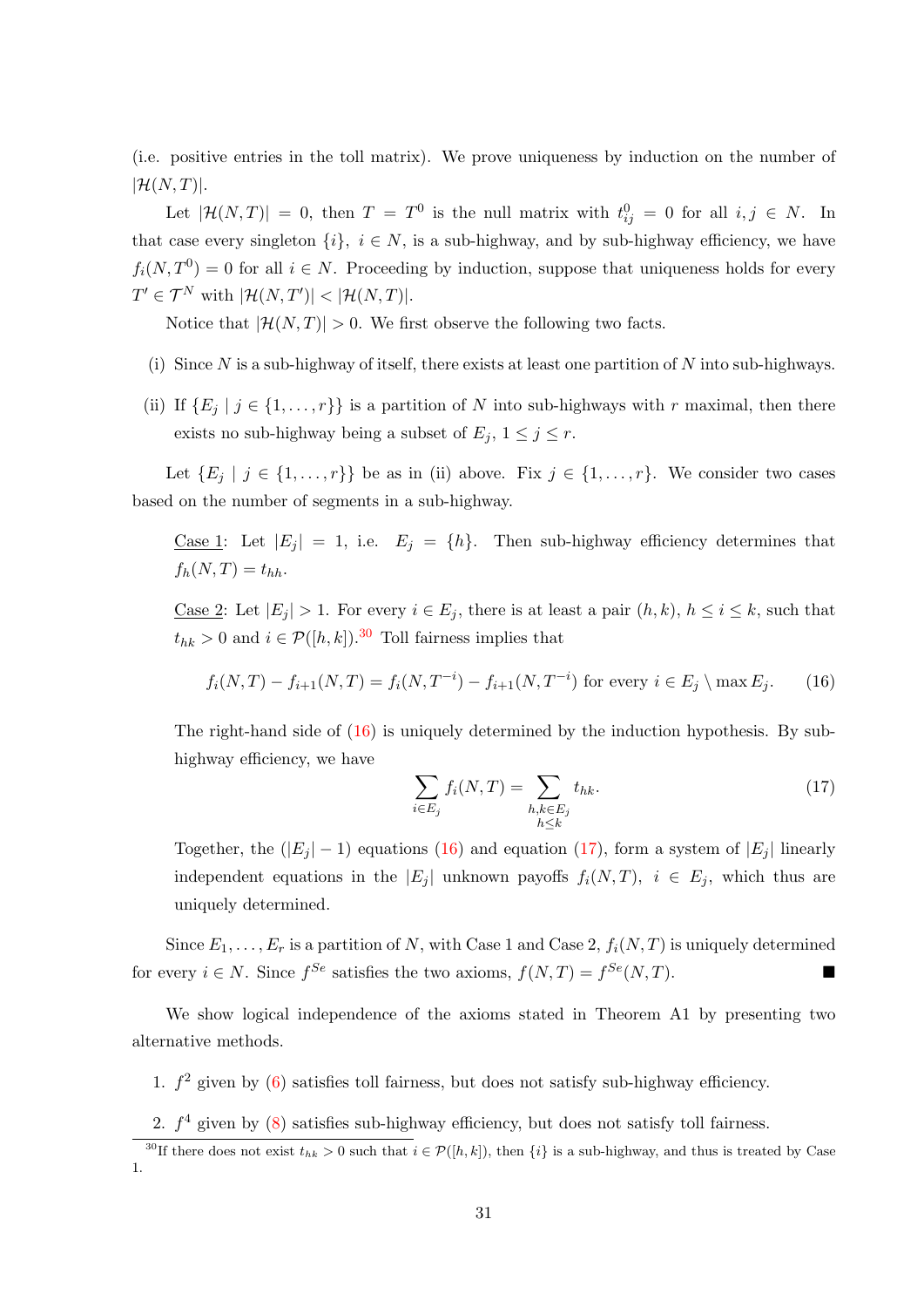# Appendix C: Proof of the statement in Remark 5

**Proposition A1.** Let  $T \in \mathcal{T}^N$ . Then,  $\nu^{Ex}$  is the dual game of the conjunctive (or disjunctive) restricted game of  $(N, \nu^{Se}, D)$  where  $D = \{(i, i + 1) | i = 1, ..., n - 1\}.$ 

*Proof.* Let  $D = \{(i, i+1) | i = 1, \ldots, n-1\}$ . By the definition of the conjunctive (or disjunctive) restricted game, see [Gilles et al.](#page-34-6) [\(1992\)](#page-34-6) and [Gilles and Owen](#page-34-7) [\(1994\)](#page-34-7), we have

$$
r_{\nu^{Se},D} = \sum_{j=1}^{n} \sum_{i=1}^{j} t_{ij} u_{\mathcal{P}([1,j])}
$$

where  $u_{\mathcal{P}([1,j])}$  is the unanimity game of coalition  $\mathcal{P}([1,j])$ .

The dual game  $r^*$  $\psi_{S_{e,D}}^*$  of  $r_{\nu^{S_e},D}$  is given by

$$
r_{\nu}^{*} s_{e,D}(E) = \sum_{j=1}^{n} \sum_{i=1}^{j} t_{ij} u_{\mathcal{P}([1,j])}(N) - \sum_{j=1}^{n} \sum_{i=1}^{j} t_{ij} u_{\mathcal{P}([1,j])}(N \setminus E)
$$
  
\n
$$
= \sum_{j=1}^{n} \sum_{i=1}^{j} t_{ij} u_{\mathcal{P}([1,j])}(N) - \sum_{\substack{i,j \in N \\ \mathcal{P}([i,j]) \subseteq N \setminus E}} t_{ij}
$$
  
\n
$$
= \sum_{j=1}^{n} \sum_{i=1}^{j} t_{ij} - \sum_{j=1}^{minE-1} \sum_{i=1}^{j} t_{ij}
$$
  
\n
$$
= \sum_{j=minE}^{n} \sum_{i=1}^{j} t_{ij} = \nu^{Ex}(E) \text{ for all } E \subseteq N.
$$

## Acknowledgement

Hao Wu thanks the financial support of the China Scholarship Council (Grant No. 201906130073).

# References

- <span id="page-33-1"></span>Alcalde-Unzu, J., Gomez-Rua, M. and Molis, E. (2015). Sharing the costs of cleaning a river: the upstream responsibility rule. Games and Economic Behavior, 90 134–150.
- <span id="page-33-0"></span>ALGABA, E., FRAGNELLI, V., LLORCA, N. and SÁNCHEZ-SORIANO, J. (2019). Horizontal cooperation in a multimodal public transport system: The profit allocation problem. European Journal of Operational Research, 275(2) 659–665.
- <span id="page-33-2"></span>AMBEC, S. and SPRUMONT, Y.  $(2002)$ . Sharing a river. *Journal of Economic Theory*,  $107(2)$ 453–462.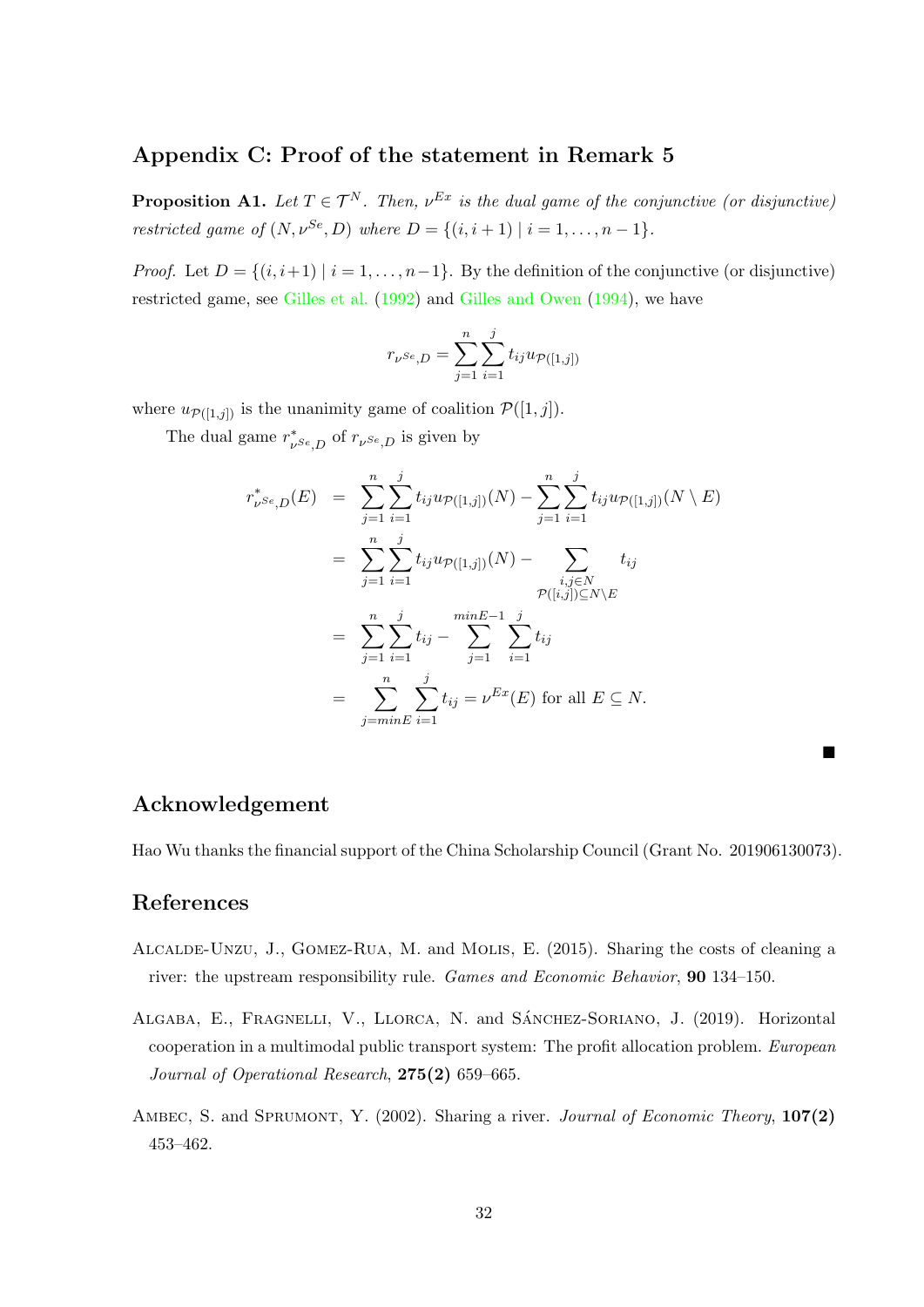- <span id="page-34-11"></span>BéAL, S., E., R. and SOLAL, P. (2010). Rooted-tree solutions for tree games. European Journal of Operational Research, 203(2) 404–408.
- <span id="page-34-3"></span>Chen, D., Ignatius, J., Sun, D., Goh, M. and Zhan, S. (2018). Impact of congestion pricing schemes on emissions and temporal shift of freight transport. Transportation Research Part E: Logistics and Transportation Review, 118 77–105.
- <span id="page-34-12"></span>CURIEL, I., POTTERS, J., PRASAD, R., TIJS, S. and VELTMAN, B. (1993). Cooperation in one machine scheduling. Zeitschrift für Operations Research,  $38(2)$  113–129.
- <span id="page-34-13"></span>Curiel, I., Potters, J., Prasad, R., Tijs, S. and Veltman, B. (1994). Sequencing and cooperation. Operations Research, 42(3) 566–568.
- <span id="page-34-9"></span>DEMANGE, G. (2004). On group stability in hierarchies and networks. *Journal of Political* Economy,  $112(4)$  754–778.
- <span id="page-34-1"></span>DONG, B., GUO, G. and WANG, Y. (2012a). Highway toll pricing. European Journal of Operational Research, 220 744–751.
- <span id="page-34-4"></span>DONG, B., NI, D. and WANG, Y. (2012b). Sharing a polluted river network. *Environmental* and Resource Economics, 53(3) 367–387.
- <span id="page-34-0"></span>ESTAN, T., LLORCA, N., MARTÍNEZ, R. and SÁNCHEZ-SORIANO, J. (2021). On how to allocate the fixed cost of transport systems. Annals of Operations Research, 301(1) 81–105.
- <span id="page-34-7"></span>Gilles, R. and Owen, G. (1994). Games with permission structures: The disjunctive approach. Mimeo Department of Economics, Virginia Polytechnic Institute and State University.
- <span id="page-34-6"></span>GILLES, R., OWEN, G. and VAN DEN BRINK, R. (1992). Games with permission structures: the conjunctive approach. International Journal of Game Theory, 20(3) 277–293.
- <span id="page-34-8"></span>HARSANYI, J. (1959). A bargaining model for cooperative n-person games. In: Tucker AW, Luce RD (eds) Contributions to the theory of games IV. Princeton University Press, Princeton 325–355.
- <span id="page-34-10"></span>Herings, P., van der Laan, G. and Talman, D. (2008). The average tree solution for cycle-free graph games. Games and Economic Behavior, 62(1) 77–92.
- <span id="page-34-5"></span>Hou, D., Sun, P. and Guangjing, Y. (2020). Sharing the costs of cleanup polluted river: Upstream compensation method. Economics Letters, 195 109473.
- <span id="page-34-2"></span>Jaarsma, C. and van Dijk, T. (2002). Financing local rural road maintenance. who should pay what share and why?some analytical results on spatial price differentiation in first-best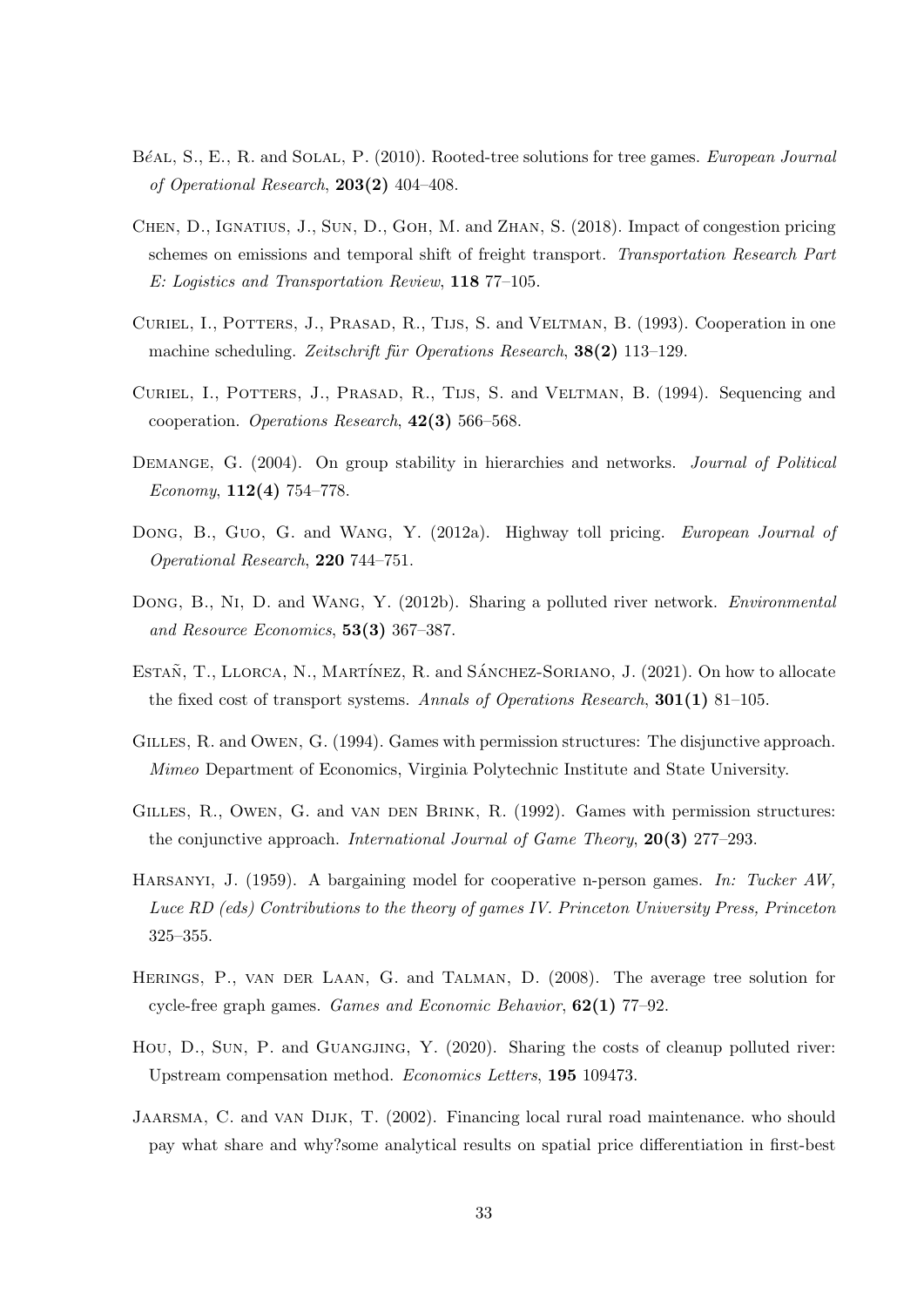congestion pricing schemes. Transportation Research Part A: Policy and Practice, 36(6) 507–524.

- <span id="page-35-2"></span>Kuipers, J., Mosquera, M. A. and Zarzuelo, J. M. (2013). Sharing costs in highways: A game theoretic approach. European Journal of Operational Research, 228 158–168.
- <span id="page-35-6"></span>MYERSON, R. B. (1977). Graphs and cooperation in games. Mathematics of operations research, 2(3) 225–229.
- <span id="page-35-4"></span>Ni, D. and Wang, Y. (2007). Sharing a polluted river. Games and Economic Behavior, 60 176–186.
- <span id="page-35-8"></span>Otaki, I., Imanishi, Y., Miyatake, K., Nemoto, T. and Uchiyama, N. (2017). Effects of the change of toll system on social surplus: A case study of distance-based toll in tokyo metropolitan expressway. Transportation research procedia, 25 2923–2933.
- <span id="page-35-9"></span>Owen, G. (1986). Values of graph-restricted games. SIAM Journal on Algebraic Discrete Methods, 7(2) 210–220.
- <span id="page-35-1"></span>REN, T., HUANG, H., LIU, T. and NIE, Y. (2020). Some analytical results on spatial price differentiation in first-best congestion pricing schemes. Transportation Research Part C: Emerging Technologies, 114 425–445.
- <span id="page-35-0"></span>Rosenthal, E. C. (2017). A cooperative game approach to cost allocation in a rapid-transit network. Transportation Research Part B: Methodological, 97 64–77.
- <span id="page-35-7"></span>SHAPLEY, L. S.  $(1953)$ . A value for n-person games. In: Kuhn H.W., A.W. Tucker (eds). Contributions to the theory of games, vol. II Princeton University Press 307–317.
- <span id="page-35-3"></span>Sudholter, P. and Zarzuelo, J. M. (2017). Characterizations of highway toll pricing methods. European Journal of Operational Research, 260 161–170.
- <span id="page-35-12"></span>van den Brink, R. (1997). An axiomatization of the disjunctive permission value for games with a permission structure. International Journal of Game Theory,  $26(1)$  27–43.
- <span id="page-35-11"></span>van den Brink, R. and Gilles, R. (1996). Axiomatizations of the conjunctive permission value for games with permission structures. Games and Economic Behavior, 12(1) 113–126.
- <span id="page-35-5"></span>van den Brink, R., He, S. and Huang, J.-P. (2018). Polluted river problems and games with a permission structure. Games and Economic Behavior, 108 182–205.
- <span id="page-35-10"></span>van den Brink, R., van der Laan, G. and Vasil'ev, V. (2007). Component efficient solutions in line-graph games with applications. Economic Theory, 33(2) 349–364.